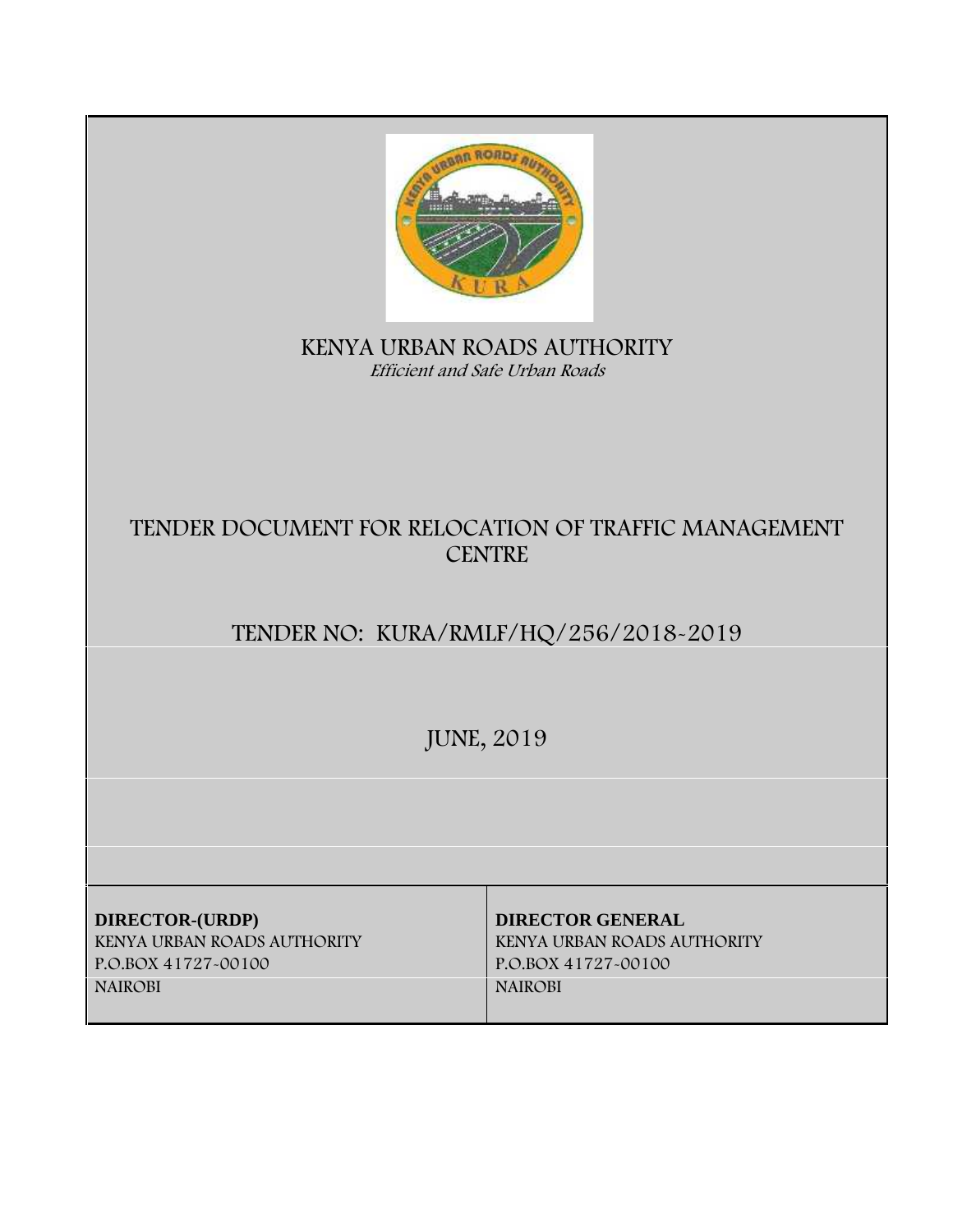#### **Table of Contents**

| <b>SECTIONI</b> |  |
|-----------------|--|
| 1.1             |  |
| 1.2             |  |
|                 |  |
| 2.1             |  |
| 2.2             |  |
| 2.3             |  |
| 2.4             |  |
| 2.5             |  |
| 2.6             |  |
| 2.7             |  |
| 2.8             |  |
| 2.9             |  |
| 2.10            |  |
| 2.11            |  |
| 2.12            |  |
| 2.13            |  |
| 2.14            |  |
| 2.15            |  |
| 2.16            |  |
| 2.17            |  |
| 2.18            |  |
| 2.19            |  |
| 2.20            |  |
| 2.21            |  |
| 2.22            |  |
| 2.23            |  |
| 2.24            |  |
| 2.25            |  |
| 2.26            |  |
| 2.27            |  |
| 2.28            |  |
| 2.29            |  |
|                 |  |
| А.              |  |
| В.              |  |
|                 |  |
| 3.1             |  |
| 3.2             |  |
| 3.3             |  |
| 3.4             |  |
| 3.5             |  |
| 3.6             |  |
| 3.7             |  |
| 3.8             |  |
| 3.9             |  |
| 3.10            |  |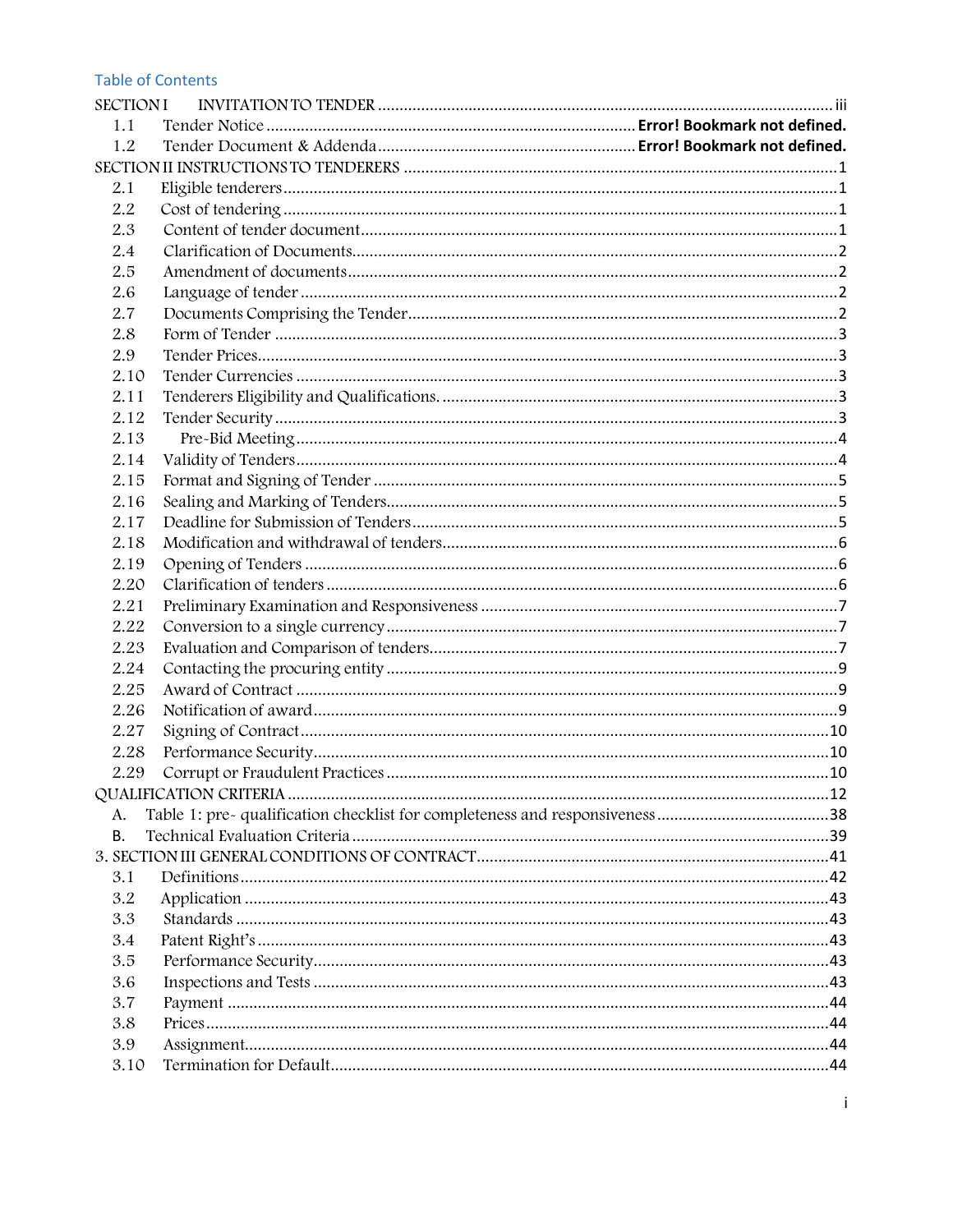| 3.11   |                                                                                    |  |
|--------|------------------------------------------------------------------------------------|--|
| 3.12   |                                                                                    |  |
| 3.13   |                                                                                    |  |
| 3.14   |                                                                                    |  |
| 3.15   |                                                                                    |  |
| 3.16   |                                                                                    |  |
| 3.17   |                                                                                    |  |
| 3.18   |                                                                                    |  |
| 3.19   |                                                                                    |  |
|        |                                                                                    |  |
|        |                                                                                    |  |
|        |                                                                                    |  |
|        |                                                                                    |  |
|        |                                                                                    |  |
|        |                                                                                    |  |
|        |                                                                                    |  |
|        |                                                                                    |  |
|        |                                                                                    |  |
|        |                                                                                    |  |
|        |                                                                                    |  |
|        |                                                                                    |  |
|        |                                                                                    |  |
|        |                                                                                    |  |
|        | Schedule 9: SCHEDULE OF WORK CARRIED OUT BY THE BIDDER IN THE LAST THREE YEARS  69 |  |
|        | Schedule 10: ANTI CORRUPTION DECLARATION / COMMITMENT / PLEDGE FORM 70             |  |
|        |                                                                                    |  |
|        |                                                                                    |  |
| $To^*$ |                                                                                    |  |
|        |                                                                                    |  |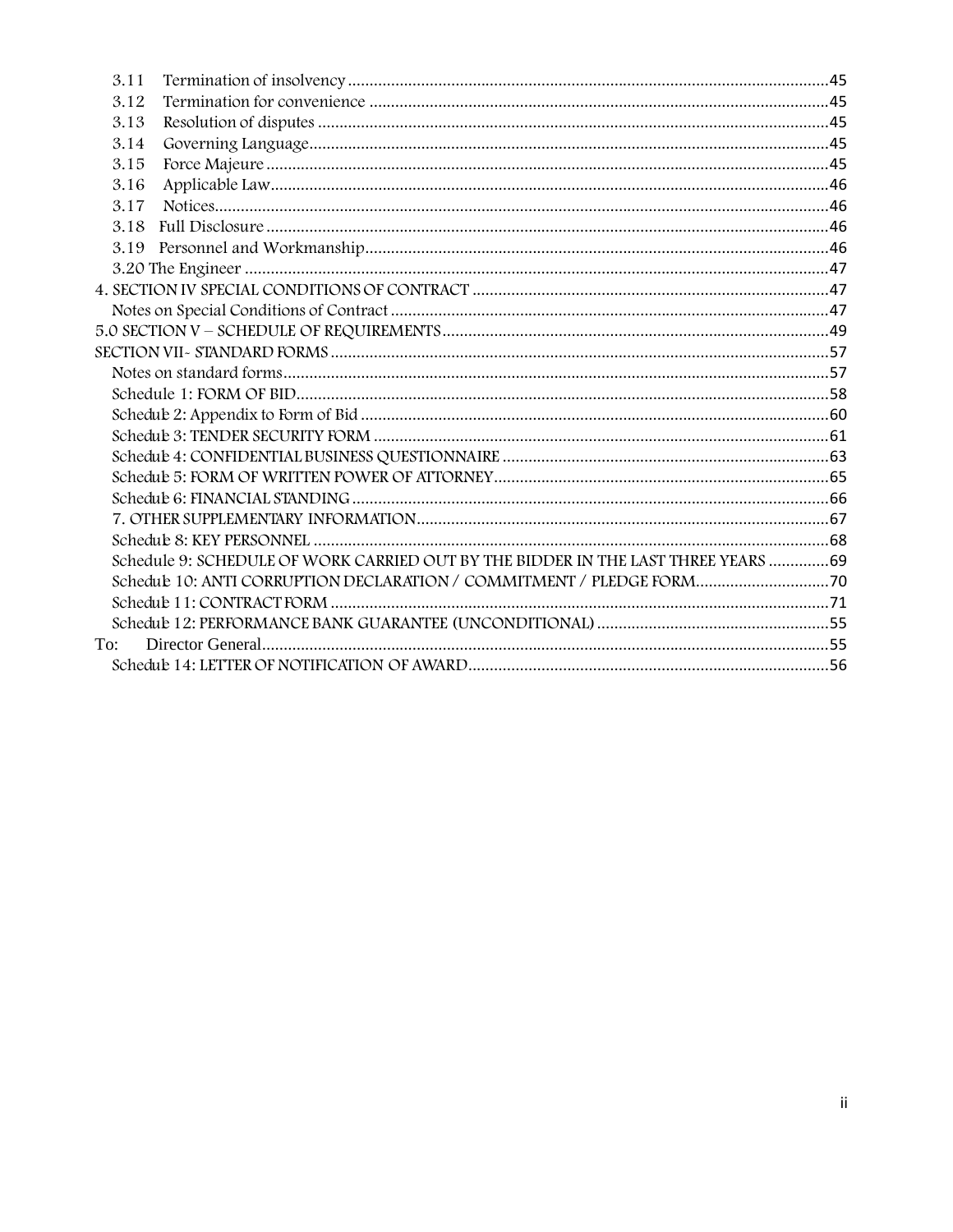### **SECTION I INVITATIONTO TENDER**

*1.1 See www.kura.go.ke/tender notices*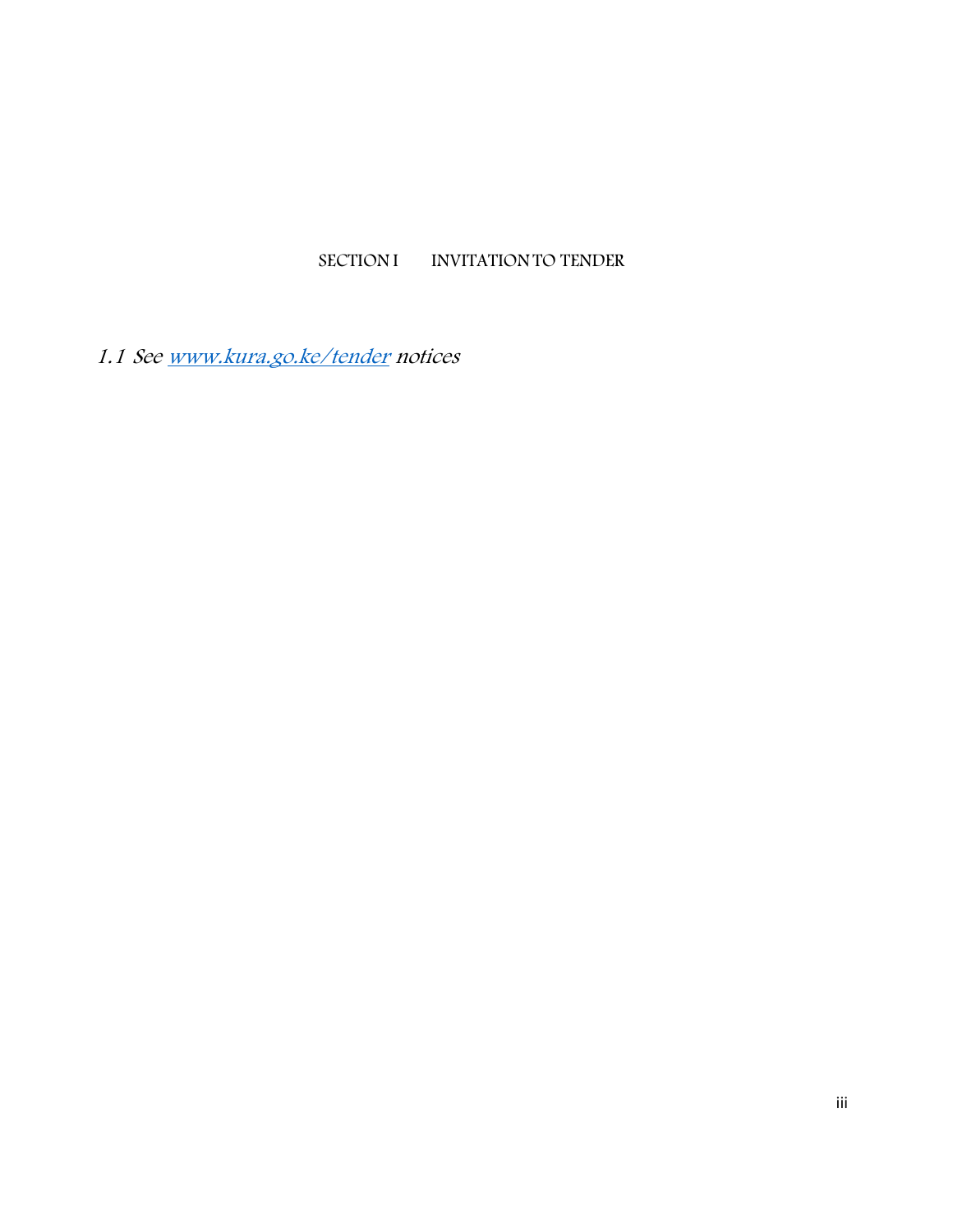# **SECTION II INSTRUCTIONS TO TENDERERS**

#### *2.1 Eligible tenderers*

- 2.1.1 This Invitation to tender is open to all tenderers eligible as described in the instructions to tenderers. Successful tenderers shall provide the services for the stipulated duration from the **date** of commencement (hereinafter referred to as the term) specified in the tender documents.
- 2.1.2 The procuring entity's employees, committee members, board members and their relative (spouse and children) are not eligible to participate in the tender unless where specially allowed under section 131 of the Act.
- 2.1.3 Tenderers shall provide the qualification information statement that the tenderer (including all members, of a joint venture and subcontractors) is not associated, or have been associated in the past, directly or indirectly, with a firm or any of its affiliates which have been engaged by the Procuring entity to provide consulting services for the preparation of the design, specifications, and other documents to be used for the procurement of the service under this Invitation for tenders.
- 2.1.4 Tenderers involved in corrupt or fraudulent practices or debarred from participating in public procurement shall not be eligible.

#### *2.2 Cost of tendering*

- 2.2.1 The Tenderer shall bear all costs associated with the preparation and submission of its tender, and the procuring entity, will in no case be responsible or liable for those costs, regardless of the conduct or outcome of the tendering process.
- 2.2.2 The price to be charged for the tender document shall not exceed Kshs.1, 000/=
- 2.2.3 The procuring entity shall allow the tenderer to review the tender document free of charge before purchase.

### *2.3 Content of tender document*

- 2.3.1. The tender document comprises of the documents listed below and addenda issued in accordance with clause 2.5 of these instructions to tenders
	- i. Instructions to tenderers
	- ii. General Conditions of Contract
	- iii. Special Conditions of Contract
	- iv. Schedule of Requirement
	- v. Schedule of Requirements
	- vi. Form of tender
	- vii. Financial Proposal
	- viii. Standard Forms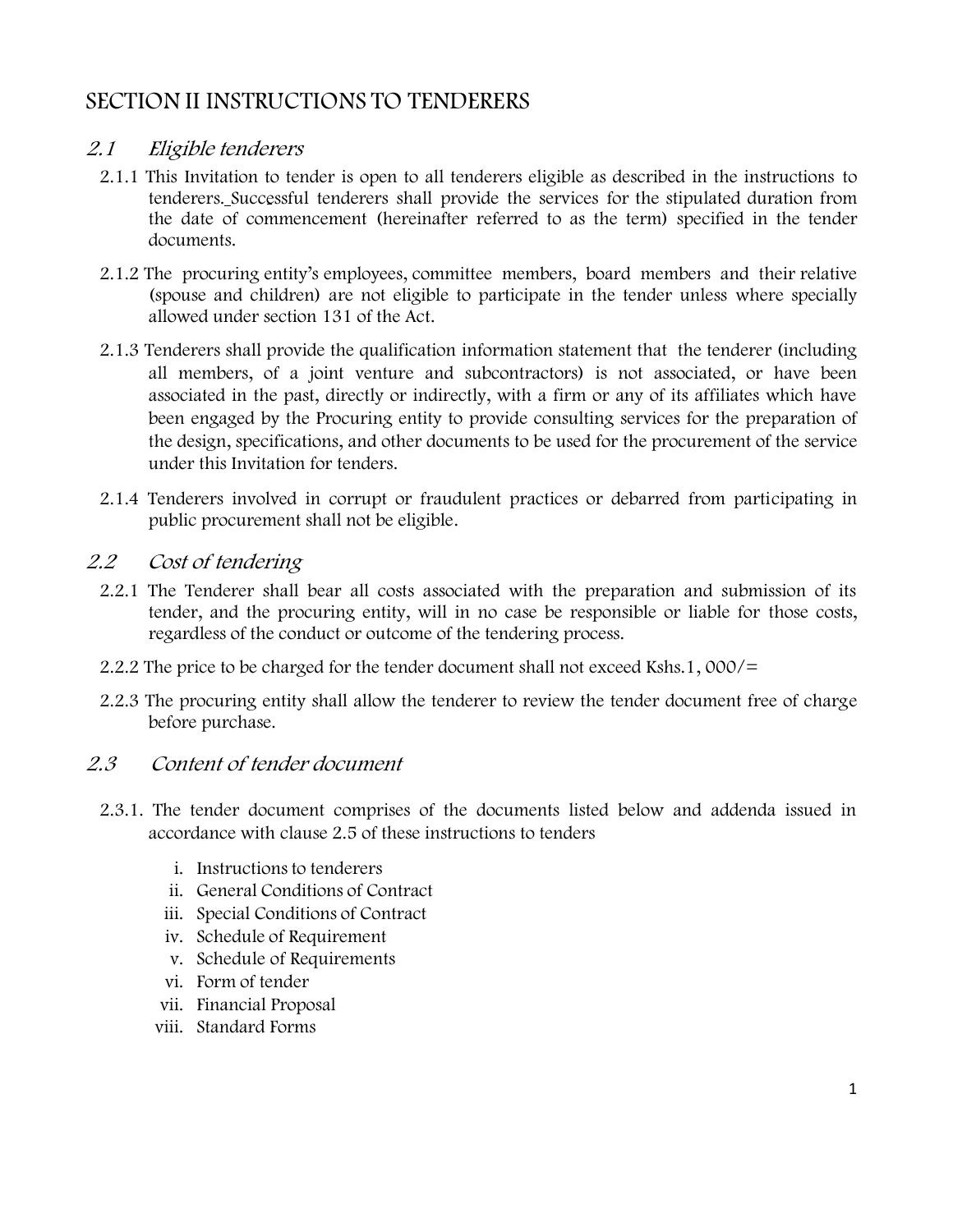2.3.2. The Tenderer is expected to examine all instructions, forms, terms, and specifications in the tender documents. Failure to furnish all information required by the tender documents or to submit a tender not substantially responsive to the tender documents in every respect will be at the tenderers risk and may result in the rejection of its tender.

### *2.4 Clarification of Documents*

- 2.4.1. A prospective candidate making inquiries of the tender document may notify the Procuring entity in writing or by post, or email at the entity's address indicated in the Invitation for tenders. The Procuring entity will respond in writing to any request for clarification of the tender documents, which it receives no later than seven (7) days prior to the deadline for the submission of tenders, prescribed by the procuring entity. Written copies of the Procuring entities response (including an explanation of the query but without identifying the source of inquiry) will be sent to all prospective tenderers who have received the tender documents"
- 2.4.2. The procuring entity shall reply to any clarifications sought by the tenderer within 3 days of receiving the request to enable the tenderer to make timely submission of its tender.

### *2.5 Amendment of documents*

- 2.5.1. At any time prior to the deadline for submission of tenders, the Procuring entity, for any reason, whether at its own initiative or in response to a clarification requested by a prospective tenderer, may modify the tender documents by issuing an addendum.
- 2.5.2. All prospective tenderers who have obtained the tender documents will be notified of the amendment by post, email or Authority's Website link and such amendment will be binding on them.
- 2.5.3. In order to allow prospective tenderers reasonable time in which to take the amendment into account in preparing their tenders, the Procuring entity, at its discretion, may extend the deadline for the submission of tenders.

### *2.6 Language of tender*

2.6.1. The tender prepared by the tenderer, as well as all correspondence and documents relating to the tender exchanged by the tenderer and the Procuring entity, shall be written in English language. Any printed literature furnished by the tenderer may be written in another language provided they are accompanied by an accurate English translation of the relevant passages in which case, for purposes of interpretation of the tender, the English translation shall govern.

### *2.7 Documents Comprising the Tender*

The tender prepared by the tenderer shall comprise of the following Components:

- (a) A Tender Form and a Price Schedule completed in accordance with clause 2.9, 2.10 and 2.11 below.
- (b) Documentary evidence established in accordance with Clause 2.11 that the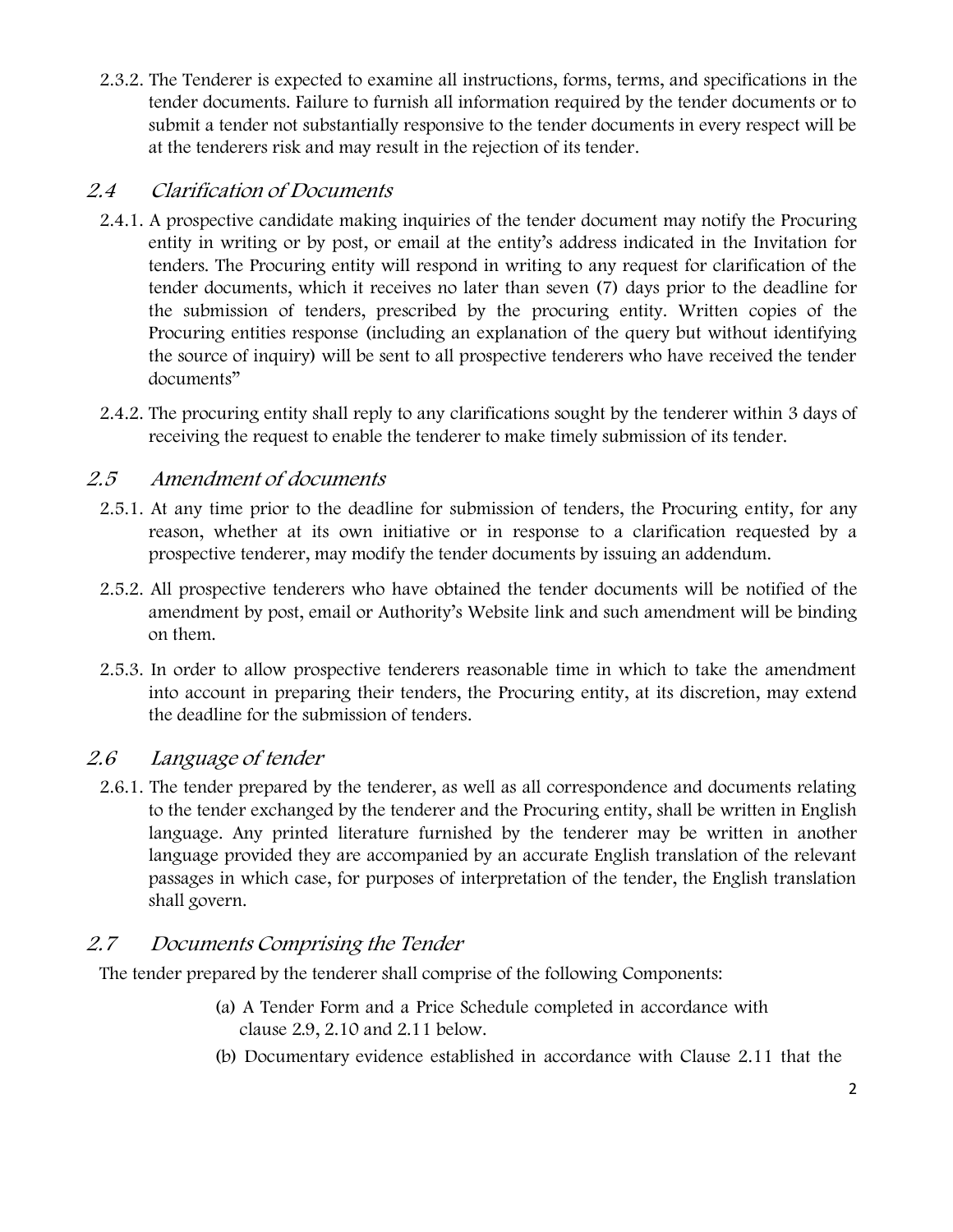tenderer is eligible to tender and is qualified to perform the contract if its tender is accepted;

- (c) Tender security furnished is in accordance with Clause 2.12
- (d) Confidential business questionnaire

#### *2.8 Form of Tender*

2.8.1 The tenderers shall complete the Form of Tender and the appropriate Price Schedule furnished in the tender documents, indicating the services offered.

#### *2.9 Tender Prices*

- 2.9.1 The tenderer shall indicate on the Price schedule the unit price where applicable and total tender price for the service under the contract.
- 2.9.2 Prices indicated on the Price Schedule shall be the cost of the service quoted including all customs duties and VAT and other taxes payable:
- 2.9.3 Prices quoted by the tenderer shall remain fixed during the term of the contract unless otherwise agreed by the parties. A tender submitted with an adjustable price quotation will be treated as non-responsive and will be rejected, pursuant to paragraph 2.22.
- 2.9.4 Contract price variations shall not be allowed for contracts not exceeding one year (12 months)
- 2.9.5 Where contract price variation is allowed, the variation shall not exceed 10% of the original contract price.
- 2.9.6 Price variation requests shall be processed by the procuring entity within 30 days of receiving the request.

#### *2.10 Tender Currencies*

2.10.1 Prices shall be quoted in Kenya Shillings unless otherwise specified in the appendix to in Instructions to Tenderers

#### *2.11 Tenderers Eligibility and Qualifications.*

- 2.11.1 Pursuant to Clause 2.1 the tenderer shall furnish, as part of its tender, documents establishing the tenderers eligibility to tender and its qualifications to perform the contract if its tender is accepted.
- 2.11.2 The documentary evidence of the tenderers qualifications to perform the contract if its tender is accepted shall establish to the Procuring entity's satisfaction that the tenderer has the financial and technical capability necessary to perform the contract.
- *2.12 Tender Security*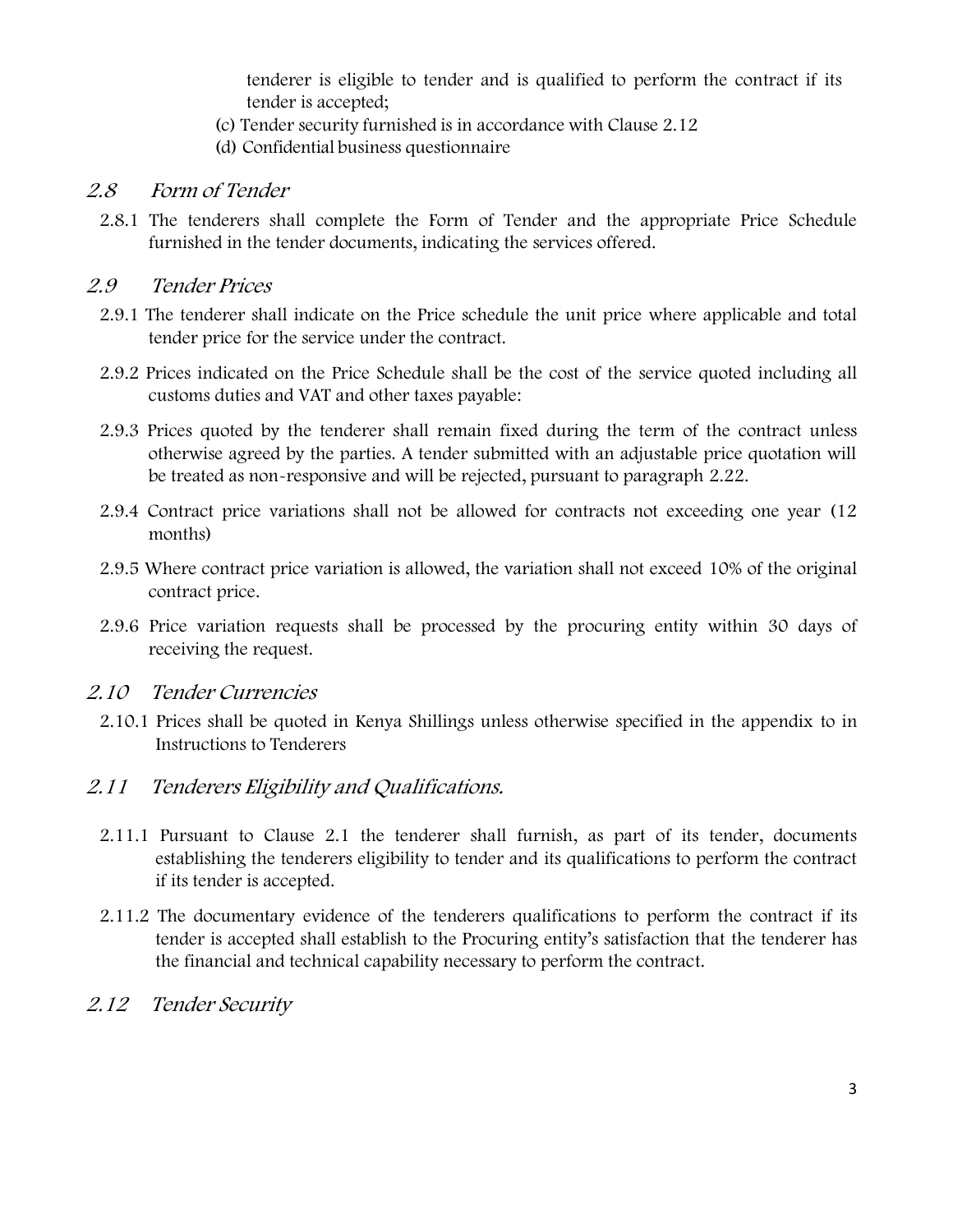- 2.12.1 The tenderer shall furnish, as part of its tender, a tender security for the amount and form specified in the Invitation to tender.
- 2.12.2 The tender security shall be in the amount not exceeding 2% per cent of the tender price.
- 2.12.2 The tender security is required to protect the Procuring entity against the risk of Tenderer's conduct which would warrant the security's forfeiture, pursuant to paragraph 2.12.7
- 2.12.3 The tender security shall be denominated in a Kenya Shillings or in another freely convertible currency and shall be in the form of a bank guarantee.
- 2.12.4 Any tender not secured in accordance with paragraph 2.12.1 and 2.12.3 will be rejected by the Procuring entity as non-responsive, pursuant to paragraph 2.20
- 2.12.5 Unsuccessful tenderer's security will be discharged or returned as promptly as possible as but not later than thirty (30) days after the expiration of the period of tender validity prescribed by the procuring entity.
- 2.12.6 The successful tenderer's tender security will be discharged upon the tenderer signing the contract, pursuant to paragraph 2.29, and furnishing the performance security, pursuant to paragraph 2.30.
- 2.12.7 The tender security may be forfeited:
	- (a) If a tenderer **withdraws** its tender **during** the period of tender validity specified by the procuring entity on the Tender Form; or
	- (b) In the case of a successful tenderer, if the tenderer fails:
		- (i) to sign the contract in accordance with paragraph 30 or
		- (ii) to furnish performance security in accordance with paragraph 31.

#### *2.13 Pre-Bid Meeting*

2.13.1 The bidder's designated representative is invited to attend a mandatory pre-bid meeting, which will take place as specified in the Tender notice. The purpose of the meeting will be to clarify issues and to answer questions on any matter that may be raised at that stage.

#### *2.14 Validity of Tenders*

- 2.14.1 Tenders shall remain valid for 90 days or as specified in the invitation to tender after date of tender opening prescribed by the Procuring entity, pursuant to paragraph 2.18. A tender valid for a shorter period shall be rejected by the Procuring entity as nonresponsive.
- 2.14.2 In exceptional circumstances, the Procuring entity may solicit the Tenderer's consent to an extension of the period of validity. The request and the responses thereto shall be made in writing. The tender security provided under paragraph 2.12 shall also be suitably extended. A tenderer may refuse the request without forfeiting its tender security. A tenderer granting the request will not be required nor permitted to modify its tender.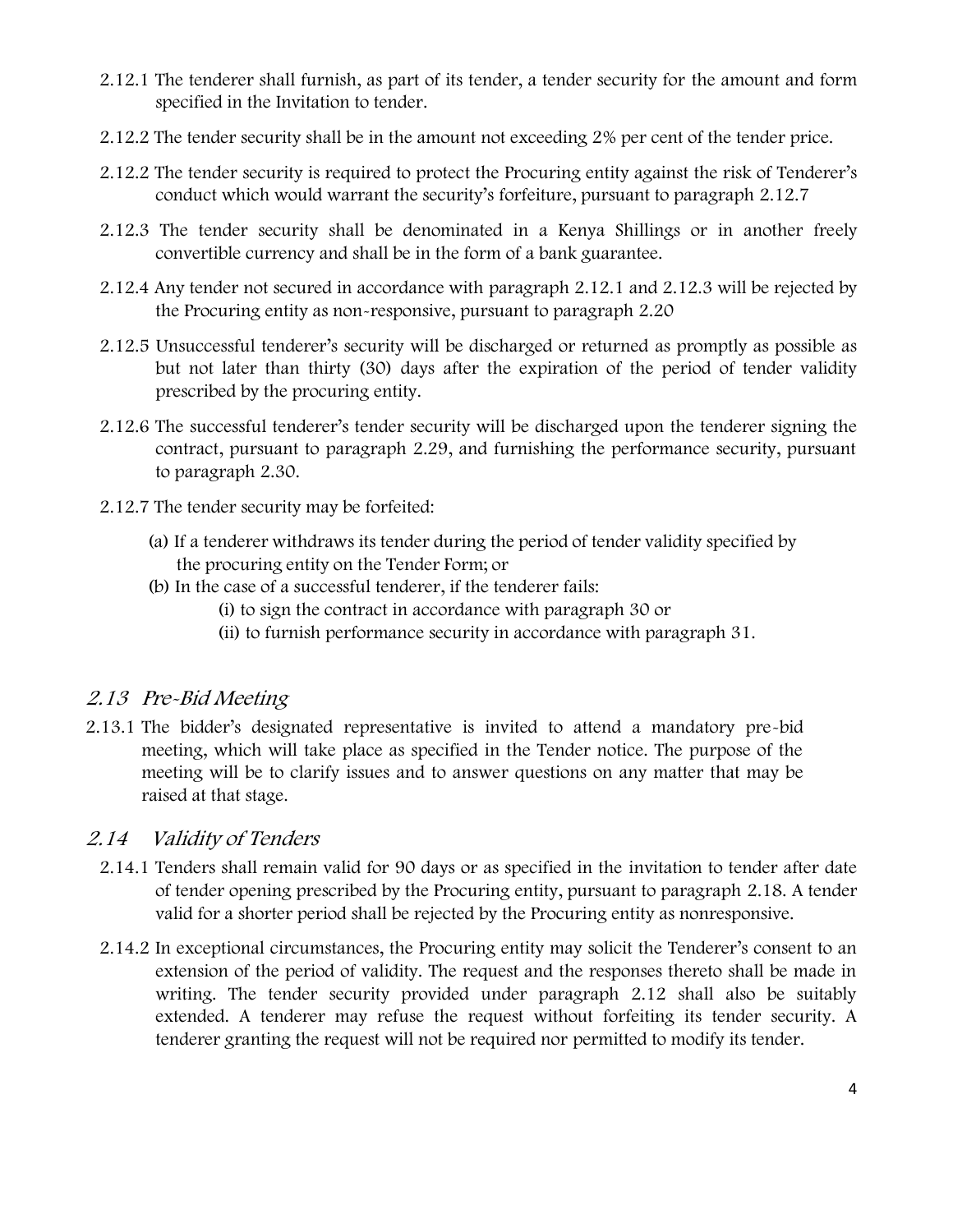#### *2.15 Format and Signing of Tender*

- 2.15.1 The tenderer shall prepare two copies of the tender, clearly / marking each "ORIGINAL TENDER" and "COPY OF TENDER," as appropriate. In the event of any discrepancy between them, the original shall govern.
- 2.15.2 The original and all copies of the tender shall be typed or written in indelible ink and shall be signed by the tenderer or a person or persons duly authorized to bind the tenderer to the contract. All pages of the tender, except for un-amended printed literature, shall be initialed by the person or persons signing the tender.
- 2.15.3 The tender shall have no interlineations, erasures, or overwriting except as necessary to correct errors made by the tenderer, in which case such corrections shall be initialed by the person or persons signing the tender.

#### *2.16 Sealing and Marking of Tenders*

- 2.16.1 The tenderer shall seal the original and each copy of the tender in separate envelopes, duly marking the envelopes as "ORIGINAL" and "COPY." The envelopes shall then be sealed in an outer envelope. The inner and outer envelopes shall:
	- a) Be addressed to the Procuring entity at the address given in the invitation to tender
	- (b) Bear, tender number and name in the invitation to tender and the words: "DO NOT OPEN BEFORE (day, date and time of closing),"
- 2.16.2 The inner envelopes shall also indicate the name and address of the tenderer to enable the tender to be returned unopened in case it is declared "late".
- 2.16.3 If the outer envelope is not sealed and marked as required by paragraph 2.15.2, the Procuring entity will assume no responsibility for the tender's misplacement or premature opening.

#### *2.17 Deadline for Submission of Tenders*

- 2.17.1 Tenders must be received by the Procuring entity at the address specified under paragraph 2.15.1 no later than (day, date and time of closing)
- 2.17.2 The procuring entity may, at its discretion, extend this deadline for the submission of tenders by amending the tender documents in accordance with paragraph 2.5, in which case all rights and obligations of the procuring entity and candidates previously subject to the deadline will thereafter be subject to the deadline as extended.
- 2.17.3 Bulky tenders which will not fit in the tender box shall be received by the procuring entity as provided for in the appendix.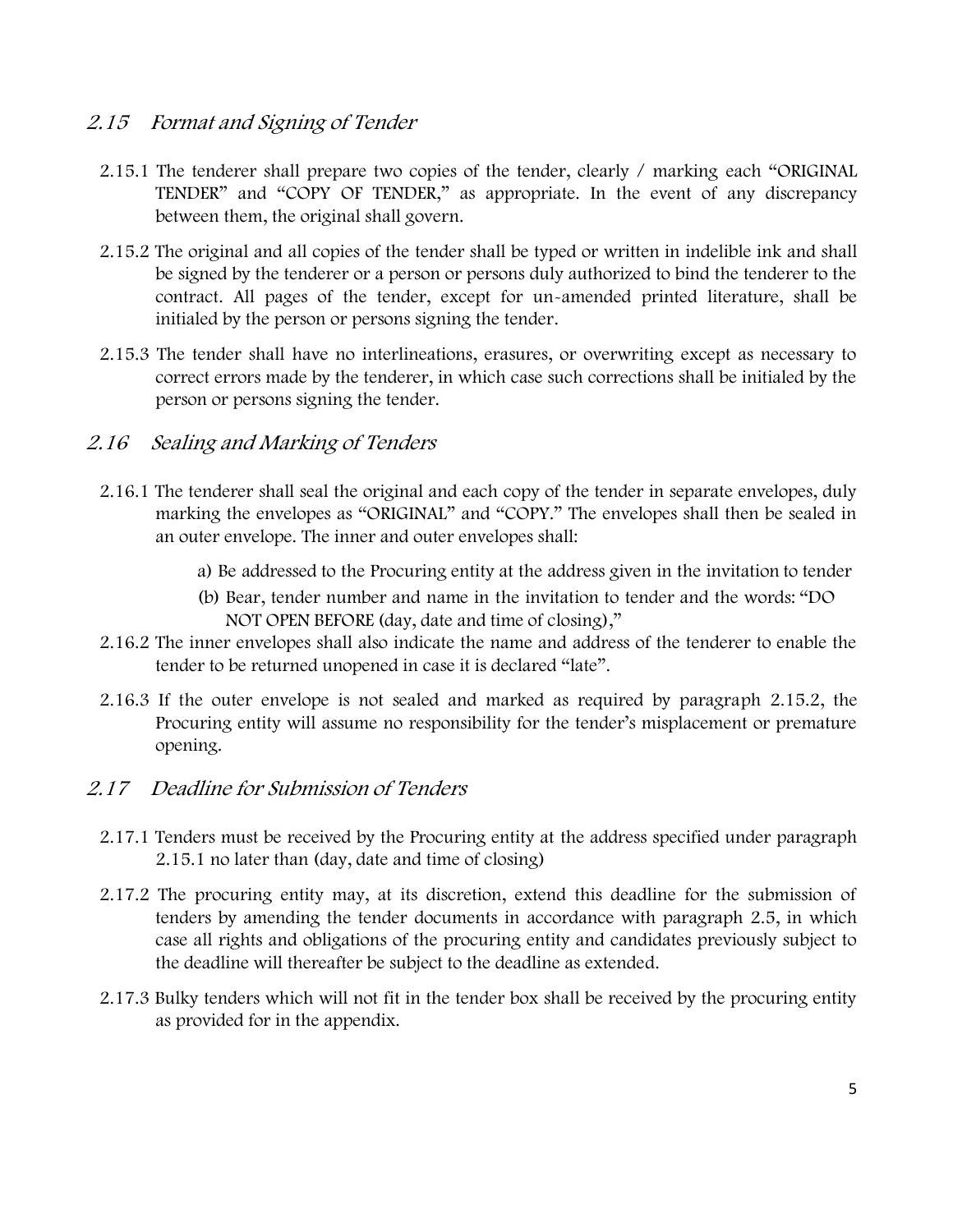#### *2.18 Modification and withdrawal of tenders*

- 2.18.1 The tenderer may modify or withdraw its tender after the tender's submission, provided that written notice of the modification , including substitution or withdrawal of the tender's is received by the procuring entity prior to the deadline prescribed for the submission of tenders.
- 2.18.2 The Tenderer's modification or withdrawal notice shall be prepared, sealed, marked, and dispatched in accordance with the provisions of paragraph 2.15. A withdrawal notice may also be sent by cable, but followed by a signed confirmation copy, postmarked not later than the deadline for submission of tenders.
- 2.18.3 No tender may be modified after the deadline for submission of tenders.
- 2.18.4 No tender may be withdrawn in the interval between the deadline for submission of tenders and the expiration of the period of tender validity specified by the tenderer on the Tender Form. Withdrawal of a tender during this interval may result in the Tenderer's forfeiture of its tender security, pursuant to paragraph 2.12.7.
- 2.18.5 The procuring entity may at any time terminate procurement proceedings before contract award and shall not be liable to any person for the termination.
- 2.18.6 The procuring entity shall give prompt notice of the termination to the tenderers and on request give its reasons for termination within 14 days of receiving the request from any tenderer.

#### *2.19 Opening of Tenders*

- 2.19.1 The Procuring entity will open all tenders in the presence of tenderers' representatives who choose to attend, (time, day, and date of closing) and in the location specified in the Tender NOTICE. The tenderers' representatives who are present shall sign a register evidencing their attendance.
- 2.19.3 The tenderers' names, tender modifications or withdrawals, tender prices, discounts, and the presence or absence of requisite tender security and such other details as the Procuring Entity, at its discretion, may consider appropriate, will be announced at the opening.
- 2.19.4 The procuring entity will prepare minutes of the tender opening which will be submitted to the tenderers that signed the tender opening register and will have made the request.

### *2.20 Clarification of tenders*

2.20.1 To assist in the examination, evaluation and comparison of tenders, the procuring entity may at its discretion, ask the tenderer for a clarification of its tender. The request for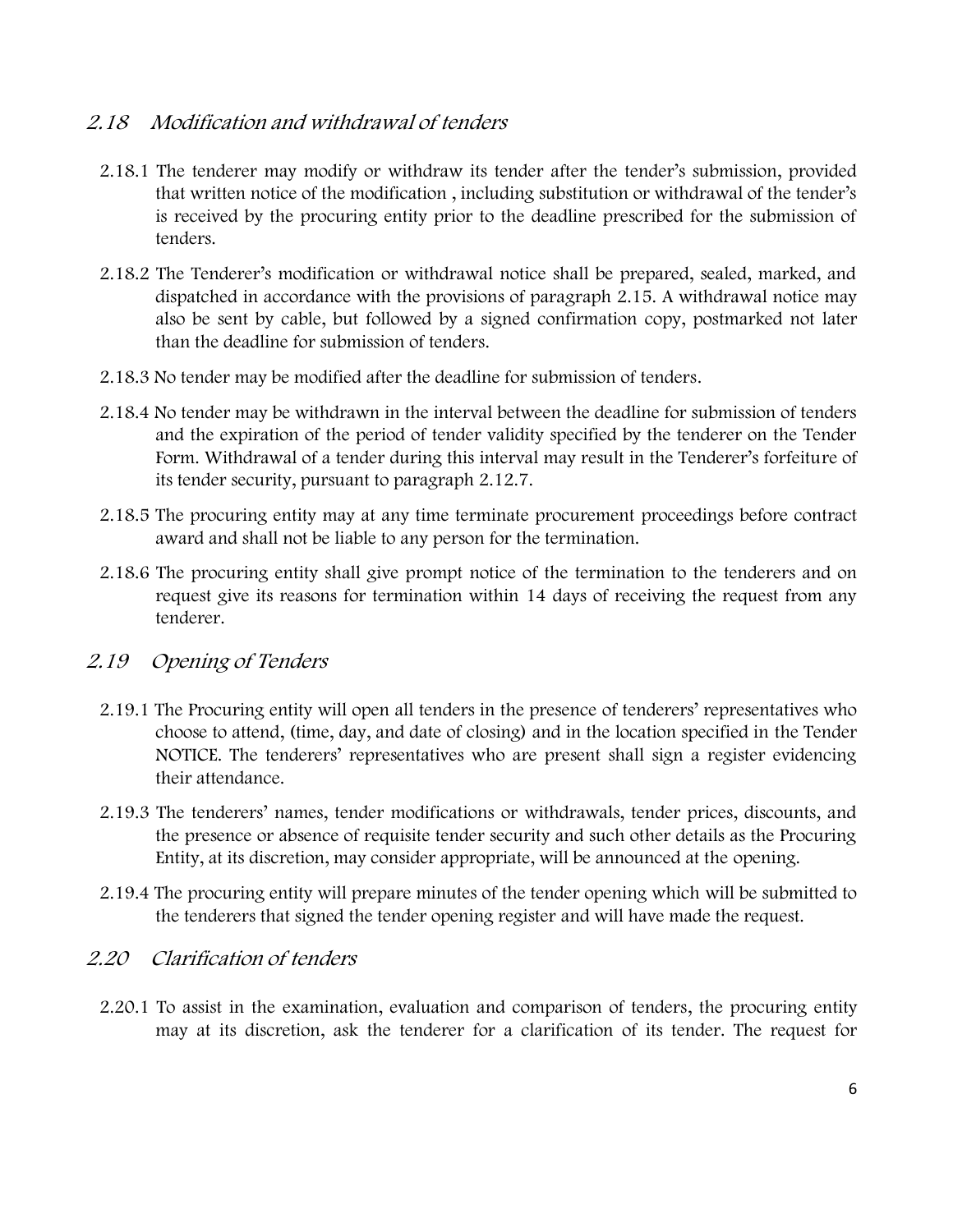clarification and the response shall be in writing, and no change in the prices or substance shall be sought, offered, or permitted.

2.20.2 Any effort by the tenderer to influence the procuring entity in the procuring entity's tender evaluation, tender comparison or contract award decisions may result in the rejection of the tenderers tender.

#### *2.21 Preliminary Examination and Responsiveness*

- 2.21.1 The Procuring entity will examine the tenders to determine whether they are complete, whether any computational errors have been made, whether required securities have been furnished whether the documents have been properly signed, and whether the tenders are generally in order.
- 2.21.2 Arithmetical errors will be rectified on the following basis. If there is a discrepancy between the unit price and the total price that is obtained by multiplying the unit price and quantity, the unit price shall prevail, and the total price shall be corrected. if the candidate does not accept the correction of the errors, its tender will be rejected, and its tender security may be forfeited. If there is a discrepancy between words and figures, the amount in words will prevail.
- 2.21.3 The Procuring entity may waive any minor informality or nonconformity or irregularity in a tender which does not constitute a material deviation, provided such waiver does not prejudice or affect the relative ranking of any tenderer.
- 2.21.4 Prior to the detailed evaluation, pursuant to paragraph 23, the Procuring entity will determine the substantial responsiveness of each tender to the tender documents. For purposes of these paragraphs, a substantially responsive tender is one which conforms to all the terms and conditions of the tender documents without material deviations. The Procuring entity's determination of a tender's responsiveness is to be based on the contents of the tender itself without recourse to extrinsic evidence.
- 2.21.5 If a tender is not substantially responsive, it will be rejected by the Procuring entity and may not subsequently be made responsive by the tenderer by correction of the nonconformity.

#### *2.22 Conversion to <sup>a</sup> single currency*

2.22.1 Where other currencies are used, the procuring entity will convert those currencies to Kenya shillings using the selling exchange rate on the date of tender closing provided by the central bank of Kenya.

#### *2.23 Evaluation and Comparison of tenders.*

- 2.23.1 The procuring entity will evaluate and compare the tenders which have been determined to be substantially responsive, pursuant to paragraph 2.20
- 2.23.2 The comparison shall be of the price including all costs as well as duties and taxes payable on all the materials to be used in the provision of the services.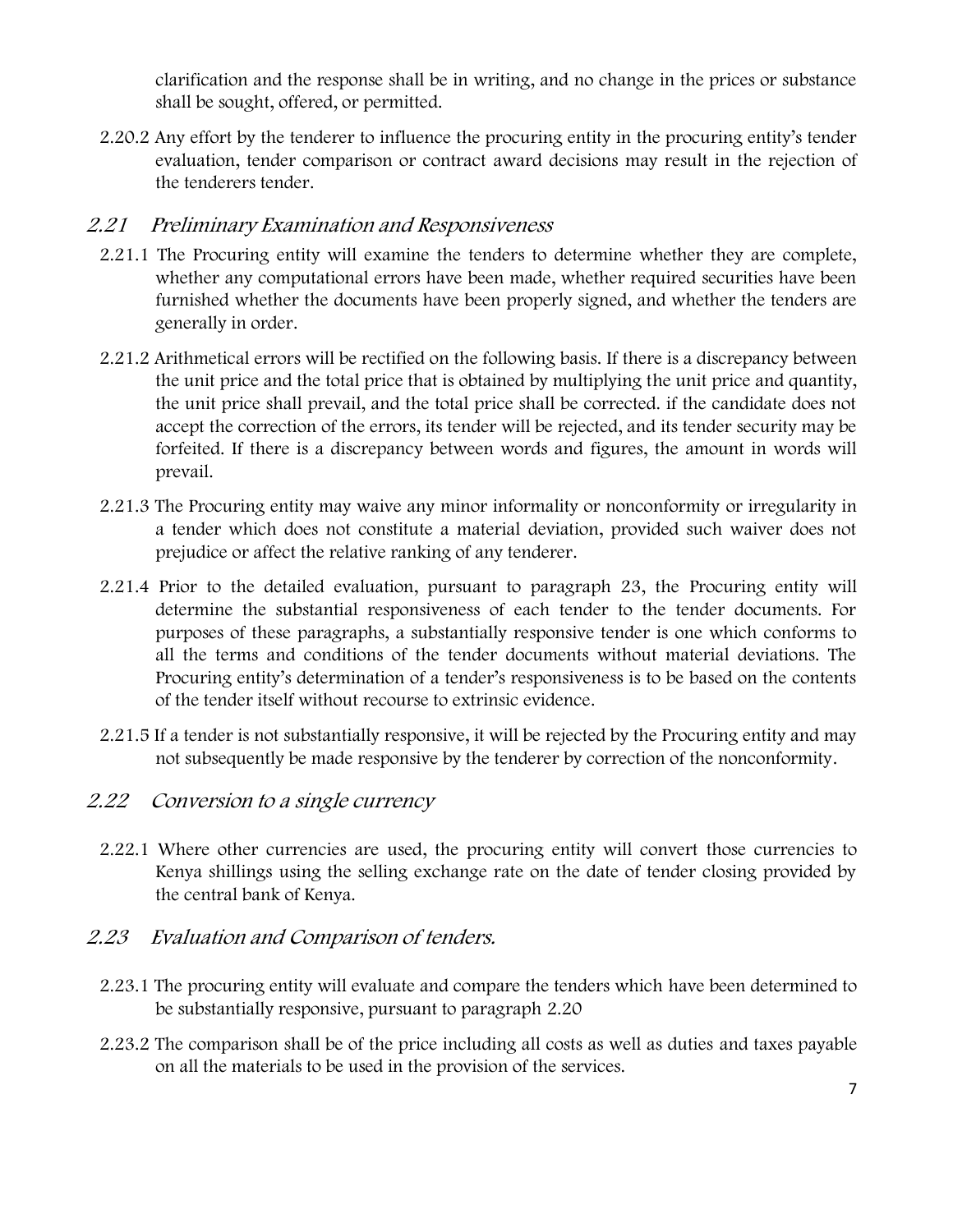- 2.23.3 The Procuring entity's evaluation of a tender will take into account, in addition to the tender price, the following factors, in the manner and to the extent indicated in paragraph 2.22.4 and in the technical specifications:
	- (a) Operational plan proposed in the tender;
	- (b) Deviations in payment schedule from that specified in the Special Conditions of Contract;
- 2.23.4 Pursuant to paragraph 2.22.3 the following evaluation methods will be applied:
	- **(a) Operational Plan.**

The Procuring entity requires that the services under the Invitation for Tenders shall be performed at the time specified in the Schedule of Requirements. Tenders offering to perform longer than the procuring entity's required delivery time will be treated as non-responsive and rejected.

**(b) Deviation in payment schedule.**

Tenderers shall state their tender price for the payment on a schedule outlined in the special conditions of contract. Tenders will be evaluated on the basis of this base price. Tenderers are, however, permitted to state an alternative payment schedule and indicate the reduction in tender price they wish to offer for such alternative payment schedule. The Procuring entity may consider the alternative payment schedule offered by the selected tenderer.

- 2.23.5 The tender evaluation committee shall evaluate the tender within 30 days from the date of opening the tender.
- 2.23.6 To qualify for contract awards, the tenderer shall have the following:-
	- (a) Necessary qualifications, capability experience and facilities to provide what is being procured.
	- (b) Legal capacity to enter into a contract for procurement
	- (c) Shall not be insolvent, in receivership, bankrupt or in the process of being wound up and is not the subject of legal proceedings relating to the foregoing
	- (d) Shall not be debarred from participating in public procurement.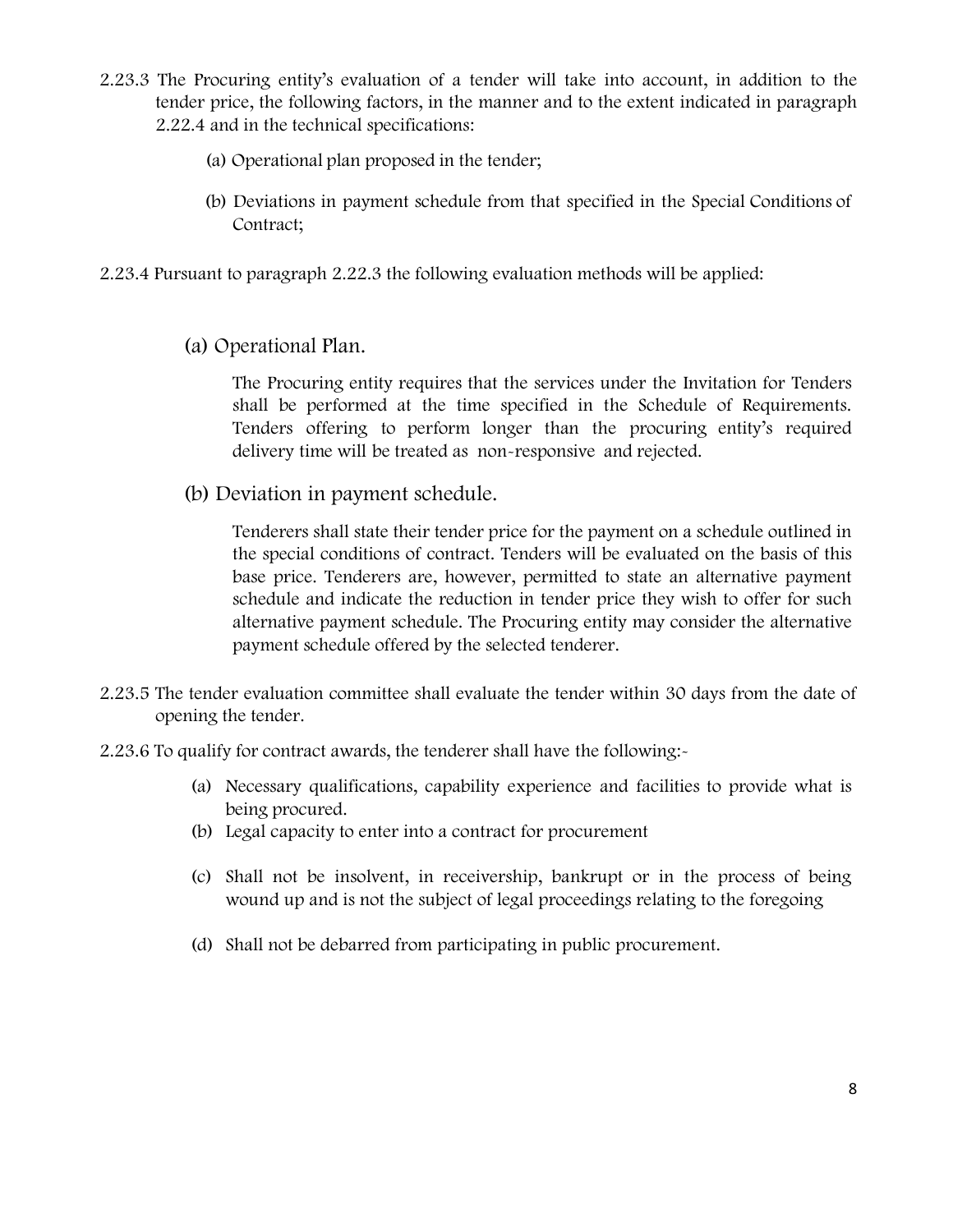#### *2.24 Contacting the procuring entity*

- 2.24.1 Subject to paragraph 2.19, no tenderer shall contact the procuring entity on any matter relating to its tender, from the time of the tender opening to the time the contract is awarded.
- 2.24.2 Any effort by a tenderer to influence the procuring entity in its decisions on tender evaluation tender comparison or contract award may result in the rejection of the tenderers tender.

#### *2.25 Award of Contract*

#### a) **Post qualification**

- 2.25.1 In the absence of pre-qualification, the Procuring entity will determine to its satisfaction whether the tenderer that is selected as having submitted the lowest evaluated responsive tender is qualified to perform the contract satisfactorily.
- 2.25.2 The determination will take into account the tenderer's financial and technical capabilities. It will be based upon an examination of the documentary evidence of the tenderers qualifications submitted by the tenderer, pursuant to paragraph 2.1.2, as well as such other information as the Procuring entity deems necessary and appropriate.
- 2.25.3 An affirmative determination will be a prerequisite for award of the contract to the tenderer. A negative determination will result in rejection of the Tenderer's tender, in which event the Procuring entity will proceed to the next lowest evaluated tender to make a similar determination of that Tenderer's capabilities to perform satisfactorily.
	- b) **Award Criteria**
- 2.25.4 Subject to paragraph 2.9 the Procuring entity will award the contract to the successful tenderer whose tender has been determined to be substantially responsive and has been determined to be the lowest evaluated tender, provided further that the tenderer is determined to be qualified to perform the contract satisfactorily.
- 2.25.5 The procuring entity reserves the right to accept or reject any tender and to annul the tendering process and reject all tenders at any time prior to contract award, without thereby incurring any liability to the affected tenderer or tenderers or any obligation to inform the affected tenderer or tenderers of the grounds for the procuring entity's action. If the procuring entity determines that none of the tenderers is responsive; the procuring entity shall notify each tenderer who submitted a tender.
- 2.25.6 A tenderer who gives false information in the tender document about its qualification or who refuses to enter into a contract after notification of contract award shall be considered for debarment from participating in future public procurement.
- *2.26 Notification of award*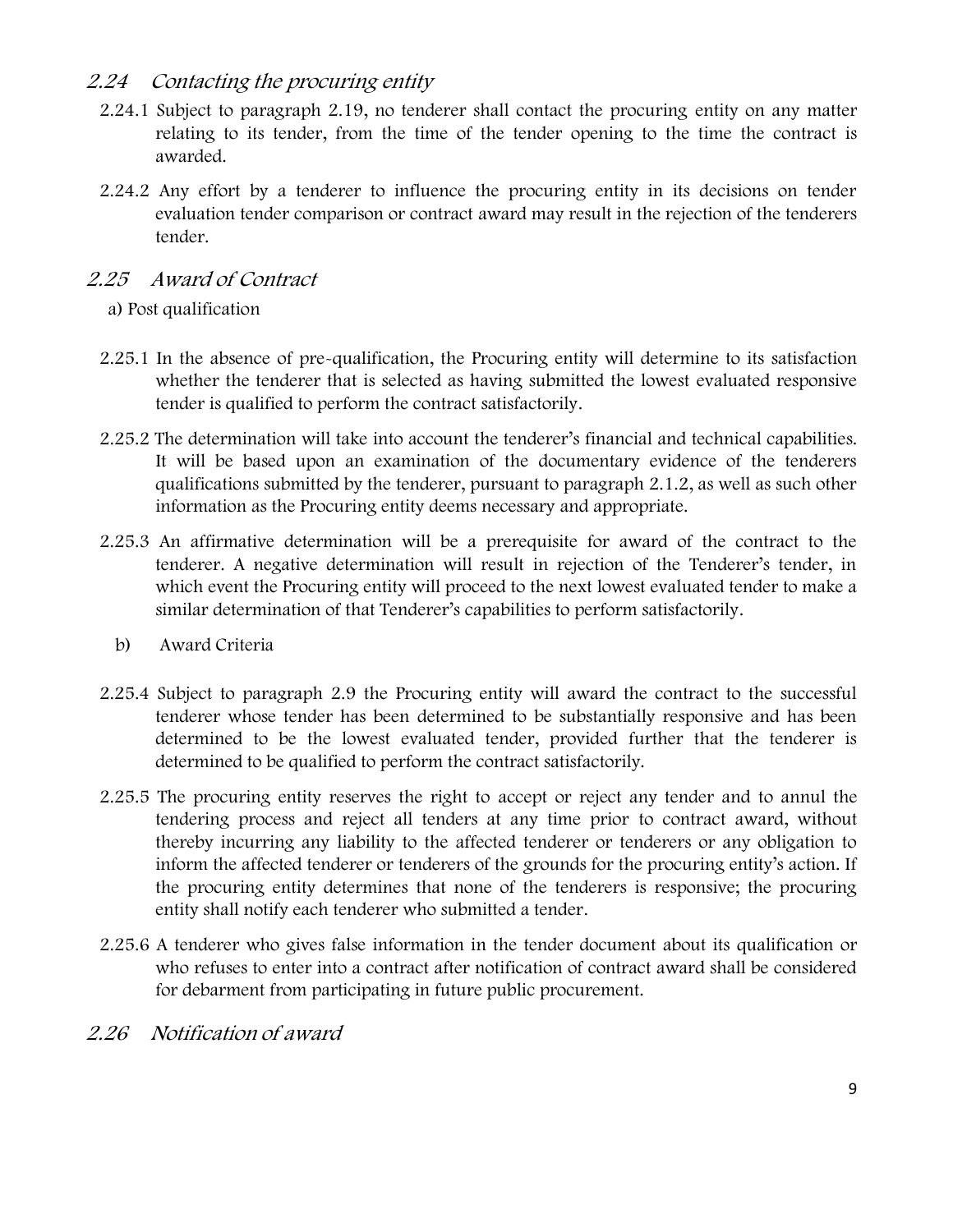- 2.26.1 Prior to the expiration of the period of tender validity, the Procuring entity will notify the successful tenderer in writing that its tender has been accepted.
- 2.26.2 The notification of award will signify the formation of the Contract subject to the signing of the contract between the tenderer and the procuring entity pursuant to clause 2.29. Simultaneously the other tenderers shall be notified that their tenders have not been successful.
- 2.26.3 Upon the successful Tenderer's furnishing of the performance security pursuant to paragraph 31, the Procuring entity will promptly notify each unsuccessful Tenderer and will discharge its tender security, pursuant to paragraph 2.12

#### *2.27 Signing of Contract*

- 2.27.1 At the same time as the Procuring entity notifies the successful tenderer that its tender has been accepted, the Procuring entity will simultaneously inform the other tenderers that their tenders have not been successful.
- 2.27.2 Within fourteen (14) days of receipt of the Contract Form, the successful tenderer shall sign and date the contract and return it to the Procuring entity.
- 2.27.3 The parties to the contract shall have it signed within 30 days from the date of notification of contract award unless there is an administrative review request.

#### *2.28 Performance Security*

- 2.28.1 Within twenty one (21) days of the receipt of notification of award from the Procuring entity, the successful tenderer shall furnish the performance security in accordance with the Conditions of Contract, in the Performance Security Form provided in the tender documents, or in another form acceptable to the Procuring entity.
- 2.28.2 Failure of the successful tenderer to comply with the requirement of paragraph 2.29 or paragraph 2.30.1 shall constitute sufficient grounds for the annulment of the award and forfeiture of the tender security, in which event the Procuring entity may make the award to the next lowest evaluated or call for new tenders.

#### *2.29 Corrupt or Fraudulent Practices*

- 2.29.1 The Procuring entity requires that tenderers observe the highest standard of ethics during the procurement process and execution of contracts. A tenderer shall sign a declaration that he has not and will not be involved in corrupt or fraudulent practices.
- 2.29.2 The procuring entity will reject a proposal for award if it determines that the tenderer recommended for award has engaged in corrupt or fraudulent practices in competing for the contract in question;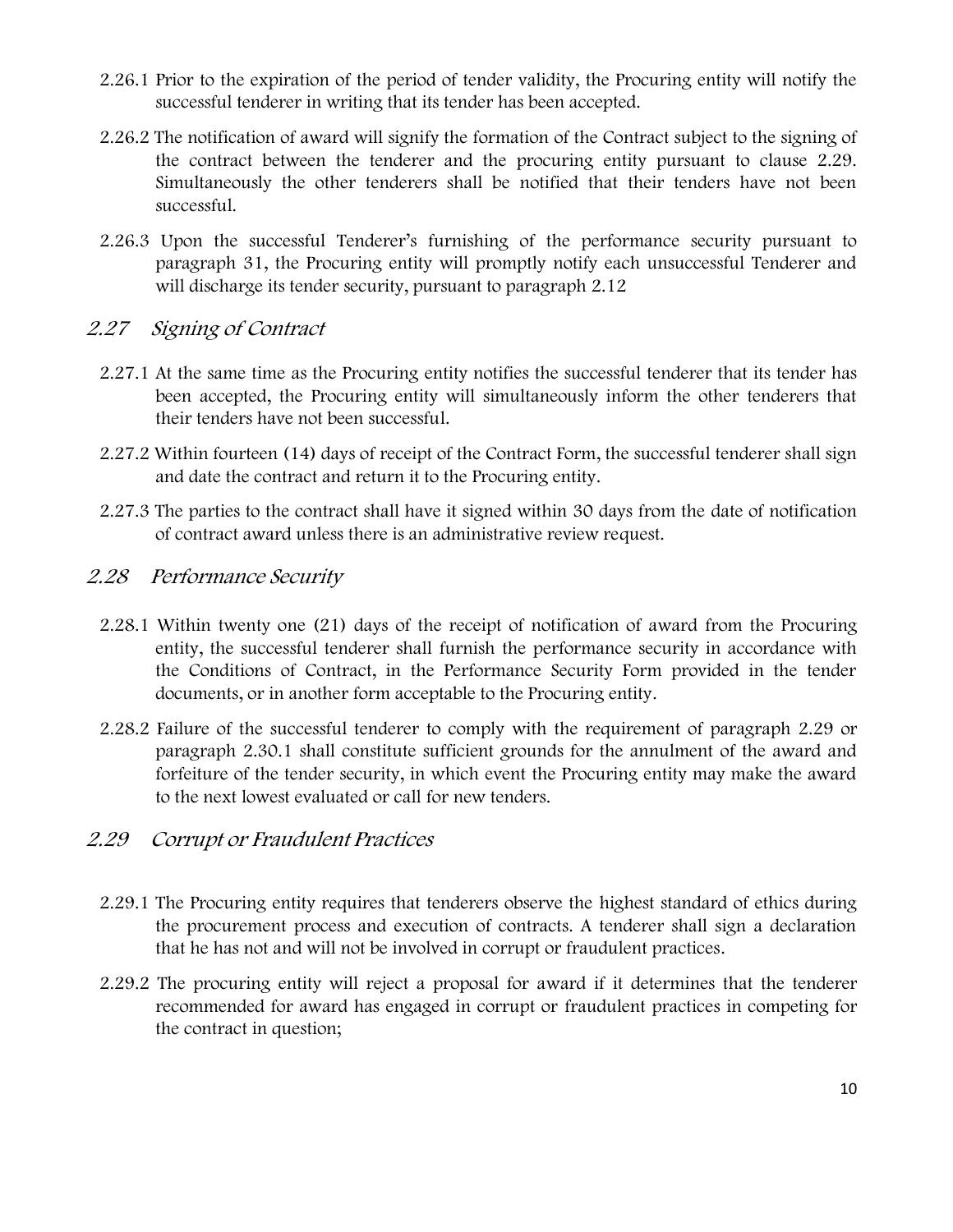2.29.3 Further, a tenderer who is found to have indulged in corrupt or fraudulent practices risks being debarred from participating in public procurement in Kenya.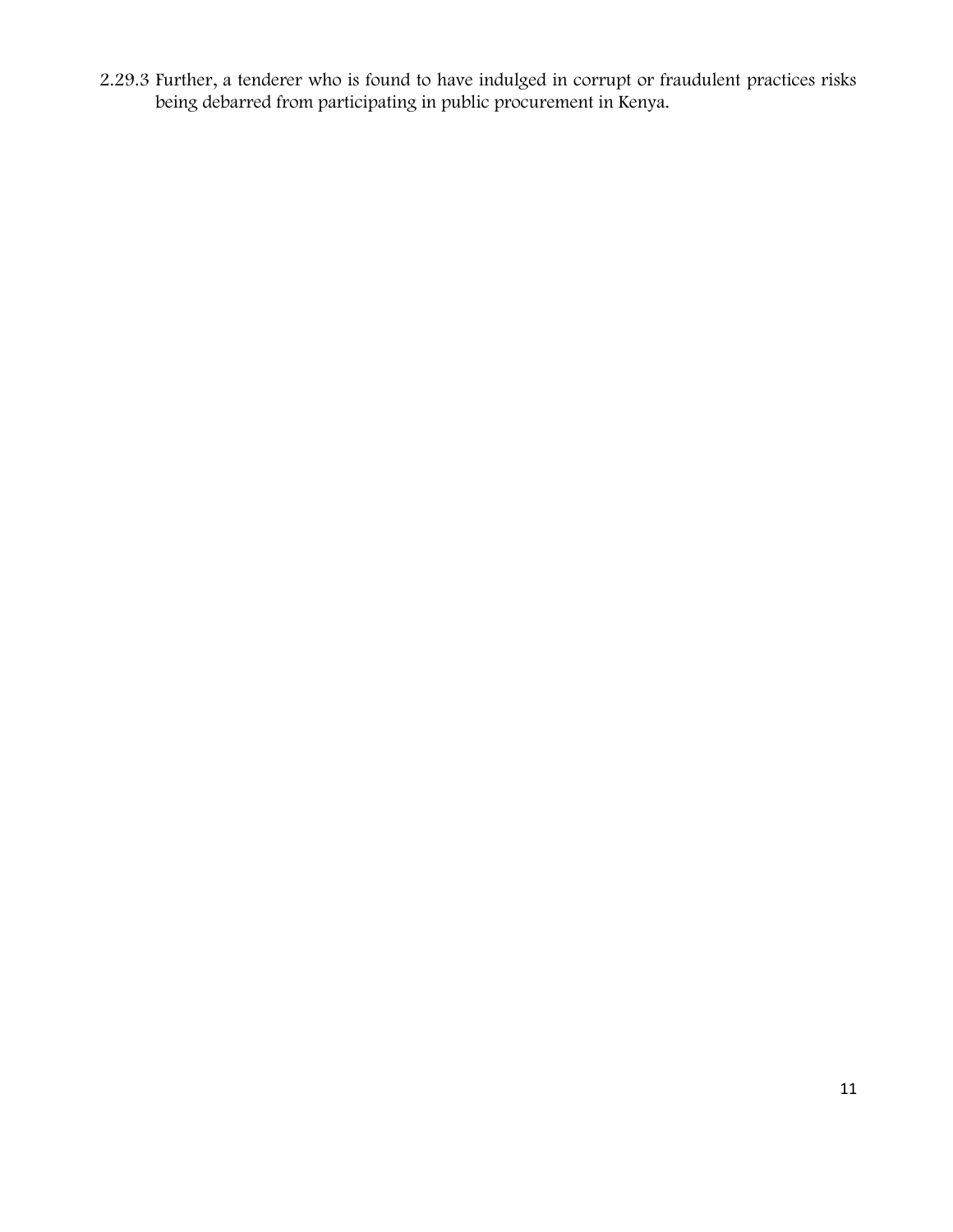# **QUALIFICATION CRITERIA**

This Section contains all the factors, methods and criteria that the Employer shall use to evaluate applications. The information to be provided in relation to each factor and the definitions of the corresponding terms are included in the respective Application Forms.

| No. | Subject                                    | Requirement                                                                                                                                                                                                                                                                                                                                                                                                                                                             | Bidder                   | Submission<br>Requirements |
|-----|--------------------------------------------|-------------------------------------------------------------------------------------------------------------------------------------------------------------------------------------------------------------------------------------------------------------------------------------------------------------------------------------------------------------------------------------------------------------------------------------------------------------------------|--------------------------|----------------------------|
|     | 1. Eligibility                             |                                                                                                                                                                                                                                                                                                                                                                                                                                                                         |                          |                            |
| 1.1 | Eligibility                                | Nationality in accordance with<br>Sub-Clause 4.1.                                                                                                                                                                                                                                                                                                                                                                                                                       | Must meet<br>requirement | Section 2, Schedule<br>1   |
| 1.2 | Conflict of<br>Interest                    | No conflicts of interest in Sub-<br>Must meet<br>Clause 4.2.<br>requirement<br>1                                                                                                                                                                                                                                                                                                                                                                                        |                          | Section 2, Schedule        |
| 1.3 | Debarment                                  | Not having been declared<br>ineligible by the Employer, as<br>described in Sub-Clause 4.3.                                                                                                                                                                                                                                                                                                                                                                              | Must meet<br>requirement | Section 2, Schedule<br>11  |
| 1.4 | Incorporation<br>& Registration            | Pursuant to sub-clause 4.1 the<br>following shall be provided;<br>- Copy of Certificate of<br>incorporation certified by a<br>Commissioner of Oaths or issuing<br>authority to show that the<br>applicant is a registered company<br>and legally authorized to do<br>business in Kenya                                                                                                                                                                                  | Must meet<br>requirement | Section 2, Schedule<br>1   |
|     | 2. Historical Contract Non-Performance     |                                                                                                                                                                                                                                                                                                                                                                                                                                                                         |                          |                            |
| 2.1 | History of Non-<br>Performing<br>Contracts | Non-performance of a contract<br>did not occur within the last five<br>(5) years prior to the deadline for<br>application submission based on<br>all information on fully settled<br>disputes or litigation. A fully<br>settled dispute or litigation is one<br>that has been resolved in<br>accordance with the Dispute<br>Resolution Mechanism under the<br>respective contract, and where all<br>appeal instances available to the<br>applicant have been exhausted. | Must meet<br>requirement | Section 2, Schedule<br>5   |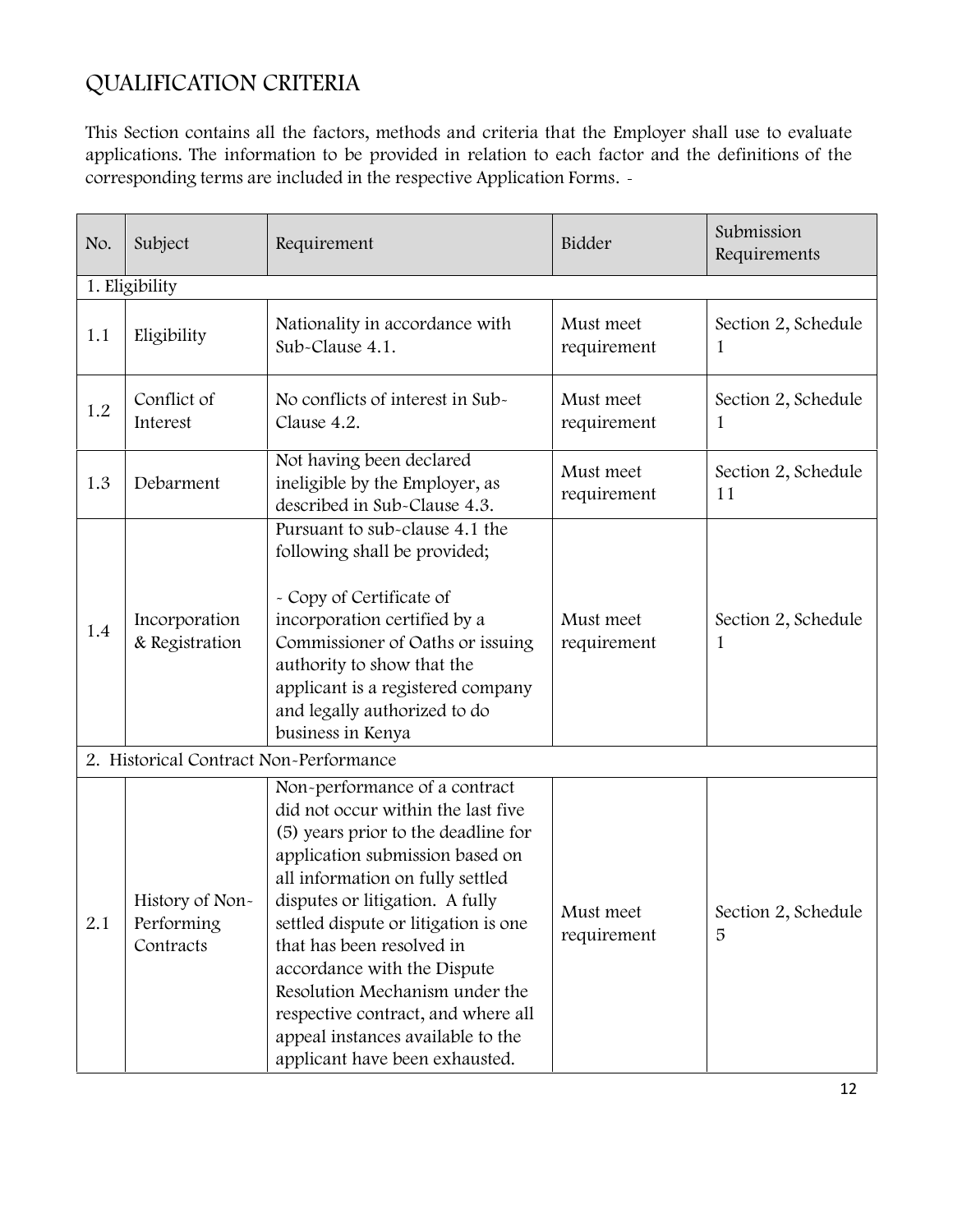| No. | Subject                  | Requirement                                                                                                                                                                                                                                                                                                                                                                                                                            | Bidder                                                                                                                                                 | Submission<br>Requirements                                                                                                                                                                                                                                                                                                                                                                                                                                                                          |
|-----|--------------------------|----------------------------------------------------------------------------------------------------------------------------------------------------------------------------------------------------------------------------------------------------------------------------------------------------------------------------------------------------------------------------------------------------------------------------------------|--------------------------------------------------------------------------------------------------------------------------------------------------------|-----------------------------------------------------------------------------------------------------------------------------------------------------------------------------------------------------------------------------------------------------------------------------------------------------------------------------------------------------------------------------------------------------------------------------------------------------------------------------------------------------|
| 2.2 | Pending<br>Litigation    | All pending litigation shall in total<br>not represent more than fifty<br>percent (50%)] of the Applicant's<br>net worth and shall be treated as<br>resolved against the Applicant.                                                                                                                                                                                                                                                    | Must meet<br>requirement                                                                                                                               | Section 2, Schedule<br>10                                                                                                                                                                                                                                                                                                                                                                                                                                                                           |
|     | 3. Financial Situation   |                                                                                                                                                                                                                                                                                                                                                                                                                                        |                                                                                                                                                        |                                                                                                                                                                                                                                                                                                                                                                                                                                                                                                     |
| 3.1 | Financial<br>Performance | (a) Submission of audited balance<br>sheets or other financial<br>statements acceptable to the<br>Employer, for the last two [2]<br>years and authenticated bank<br>statement for the last six (6)<br>months to demonstrate:<br>(a) the current soundness of the<br>applicants financial position and<br>its prospective long term<br>profitability, and<br>(b) capacity to have a cash flow<br>equivalent to 20% of the tender<br>sum | Must submit as<br>required and<br>bidders who<br>meet the<br>requirement are<br>marked YES,<br>those that do not<br>meet are marked<br>NO <sub>1</sub> | Attach evidence on<br>the requirement of<br>Section 2, Schedule<br>8<br>a) All pages must<br>be initialized and<br>stamped by both a<br>practicing Auditor<br>registered with<br>ICPAK and one of<br>the Directors.<br>Auditor's<br>practicing<br>membership<br>number from<br>ICPAK must be<br>indicated. Non-<br>adherence to this<br>to part a, b and c<br>leads to<br>disqualification.<br>(b) All pages in the<br>bank statement<br>must be initialized<br>and stamped by<br>the issuing bank. |
| 3.2 | Litigation<br>History    | The applicant to provide a valid<br>Sworn affidavit for the tender.                                                                                                                                                                                                                                                                                                                                                                    | Must submit as<br>required and<br>bidders who<br>meet the                                                                                              | Section 2, Schedule<br>10                                                                                                                                                                                                                                                                                                                                                                                                                                                                           |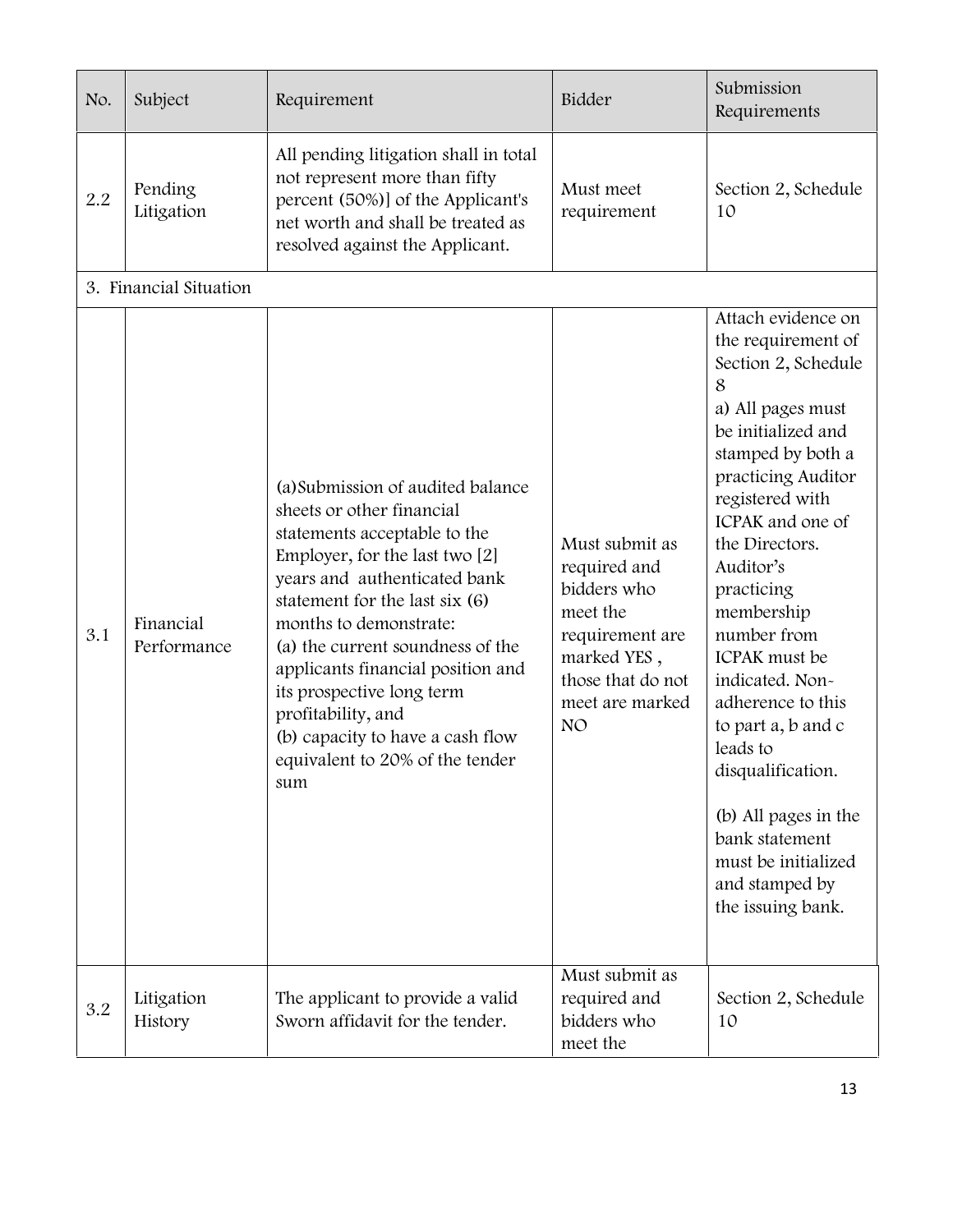| No.                  | Subject                    | Requirement                                                                                                                                                                                                                                                                                                                                                                                                                                                                                                             | Bidder                                                                                                                                              | Submission<br>Requirements |
|----------------------|----------------------------|-------------------------------------------------------------------------------------------------------------------------------------------------------------------------------------------------------------------------------------------------------------------------------------------------------------------------------------------------------------------------------------------------------------------------------------------------------------------------------------------------------------------------|-----------------------------------------------------------------------------------------------------------------------------------------------------|----------------------------|
|                      |                            |                                                                                                                                                                                                                                                                                                                                                                                                                                                                                                                         | requirement are<br>marked YES,<br>those that do not<br>meet are marked<br>NO <sub>1</sub>                                                           |                            |
| 3.3                  | Average Annual<br>Turnover | Average annual turnover of<br>KShs. 10 Million [Ten Million],<br>calculated as total certified<br>payments received for contracts in<br>progress or completed, within the<br>last two $[(2)]$ years                                                                                                                                                                                                                                                                                                                     | Must submit as<br>required and<br>bidders who meet<br>the requirement<br>are marked YES,<br>those that do not<br>meet are marked<br>NO <sub>1</sub> | Section 2, Schedule<br>8   |
|                      | 4. Experience              |                                                                                                                                                                                                                                                                                                                                                                                                                                                                                                                         |                                                                                                                                                     |                            |
| 4.1(<br>a)           | General<br>Experience      | Experience under ICT contracts in<br>the role as a main contractor or<br>subcontractor for at least the last<br>five [5] years prior to the<br>applications submission deadline                                                                                                                                                                                                                                                                                                                                         | Must submit as<br>required and<br>bidders who meet<br>the requirement<br>are marked YES,<br>those that do not<br>meet are marked<br>NO <sub>1</sub> | Section 2,<br>Schedule6A   |
| 4.2(<br>$\mathbf{b}$ | Specific<br>Experience     | Participation in a data centre<br>contract, management contractor<br>or subcontractor, in at least two<br>(2) contracts each with a value of<br>at least Kshs. 5 Million (Five<br>million)<br>Successfully and substantially<br>completed for the last five years.<br>One (1) of the contracts should be<br>in a Kenya and that are similar to<br>the proposed works. The similarity<br>shall be based on the physical size,<br>complexity, methods/technology<br>or other characteristics as<br>described in Section 2 | Must submit as<br>required and<br>bidders who meet<br>the requirement<br>are marked YES<br>those that do not<br>meet are marked<br>NO               | Section 2, Schedule<br>6B  |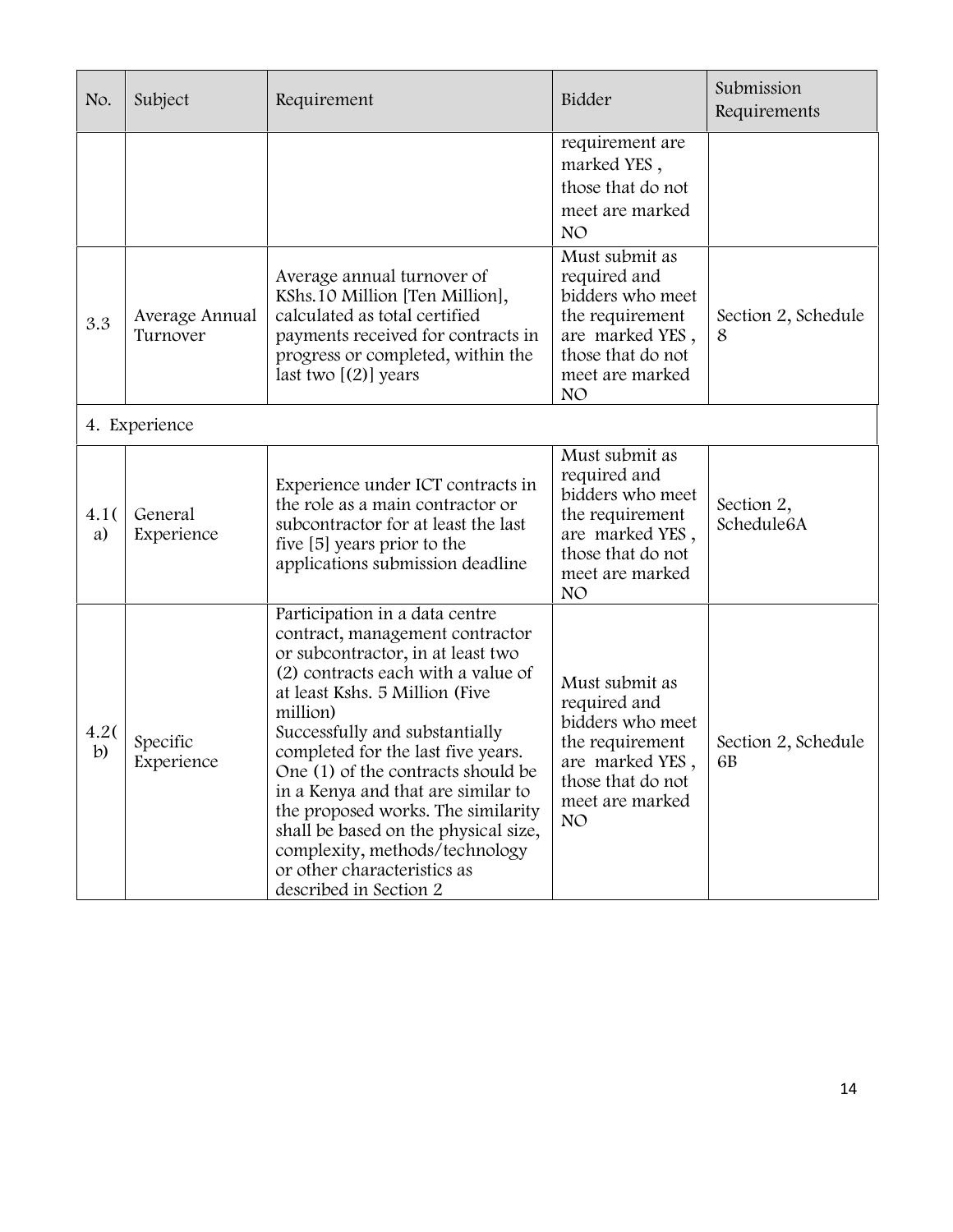# *A. Table 1: pre- qualification checklist for completeness and responsiveness***.**

| $S/NO$ . | Completeness and<br>Responsiveness Criteria   | References                                                  | Requirement                                                                                                                                                                               |
|----------|-----------------------------------------------|-------------------------------------------------------------|-------------------------------------------------------------------------------------------------------------------------------------------------------------------------------------------|
| 1.       | Form of Bid                                   | Section II<br>Clause 20.2                                   | Amount must be indicated<br>$\widetilde{\phantom{m}}$<br>Properly stamped, filled and signed                                                                                              |
| 2.       | Appendix to Form of Bid                       | Section II<br>Clause 20.2                                   | Properly stamped, filled and signed<br>$\tilde{\phantom{a}}$                                                                                                                              |
| 3.       | <b>Bid Security</b>                           | Section II<br>Clause 17                                     | Unconditional bank guarantee<br>$\tilde{\phantom{a}}$<br>In the format provided with all conditions<br>$\tilde{}$<br>must be valid for 30 days after bid validity<br>$\ddot{\phantom{1}}$ |
| 4.       | <b>Confidential Business</b><br>Questionnaire | Section IX; Schedule 1                                      | Properly filled, stamped and signed<br>- Provide all required information                                                                                                                 |
| 5.       | Form of Power of<br>Attorney                  | Section IX; Schedule 2<br>Clause $5.1(a)$                   | Properly filled, stamped and signed                                                                                                                                                       |
| 6.       | Tax Compliance<br>Certificate                 | Tender notice                                               | - Provide valid tax compliance certificate                                                                                                                                                |
| 7.       | Certificate of<br>Incorporation               | Tender notice<br>Item 1.4 of QC                             | Copy of certificate Certified by Commissioner<br>for Oaths                                                                                                                                |
| 8.       | Eligibility                                   | Section II;<br>Schedule 1<br>Clause 4.1                     | Legible copies of National ID or passport for<br>all directors<br>System generated Form CR12 (within 12<br>$\ddot{\phantom{1}}$<br>months)                                                |
| 9.       | Conflict of interest                          | Section II;<br>Schedule 1<br>Clause 4.2                     | - to state explicitly                                                                                                                                                                     |
| 10.      | Debarment                                     | Section II<br>Clause 30.4; Schedule<br>11<br>Item 1.3 of QC | Properly filled, stamped and signed<br>$\tilde{\phantom{a}}$                                                                                                                              |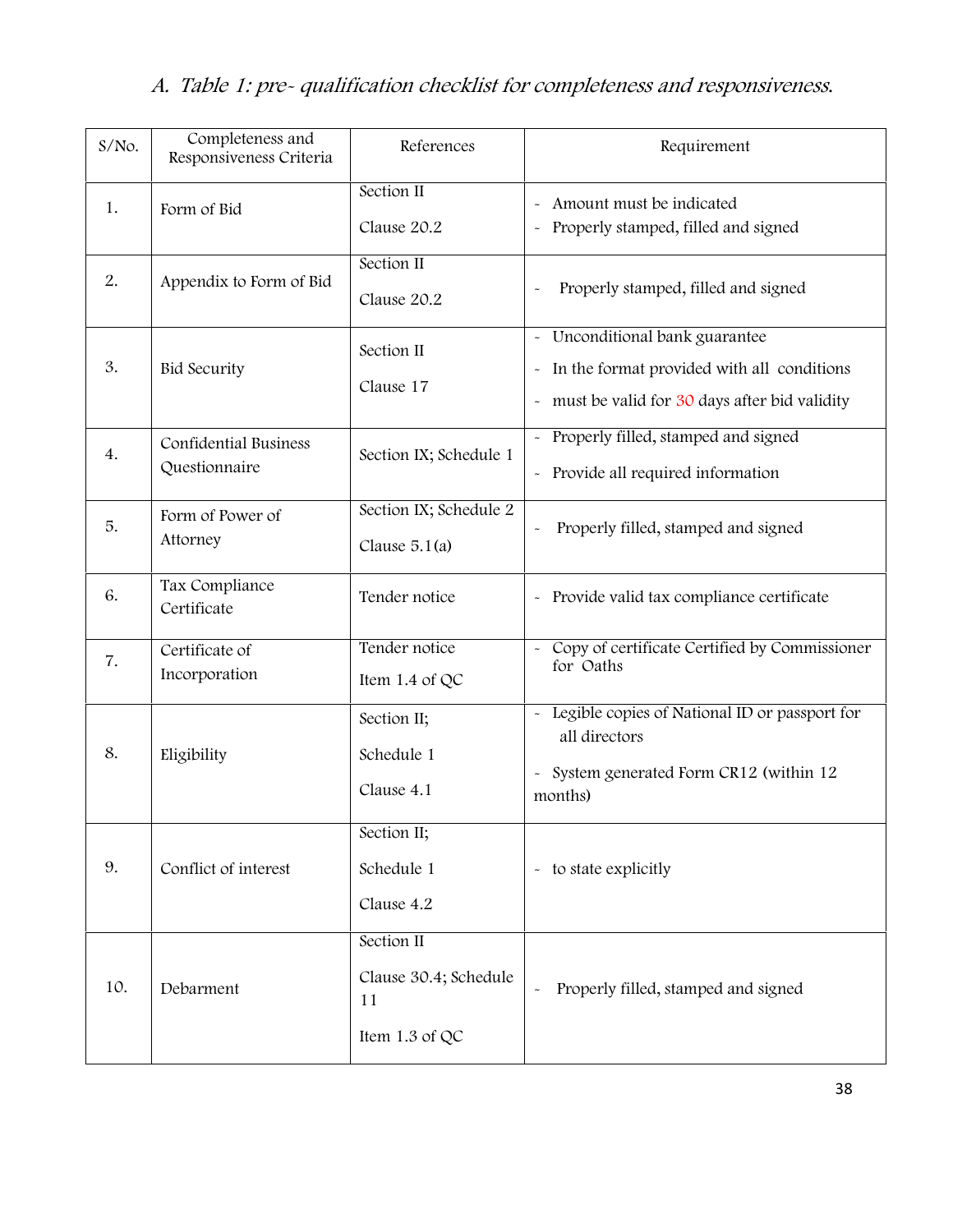| 11.            | Pending Litigation                                                         | Item 2.2 of QC                              | Provide original sworn affidavit for the<br>specific tender                                                                          |
|----------------|----------------------------------------------------------------------------|---------------------------------------------|--------------------------------------------------------------------------------------------------------------------------------------|
| 12.            | Litigation History                                                         | Section II Clause 31.8;<br>Schedule 10      | Properly filled, stamped and signed<br>$\tilde{\phantom{a}}$                                                                         |
| 13.            | History of Non<br>performance                                              | Schedule 6B<br>Item 2.1 of QC               | - Fill information on non-completed works                                                                                            |
| 14.            | Certificate of Tenderers<br>Visit to Site                                  | Section II;<br>Clause 8.3                   | Attend pre-bid meeting/visit<br>$\ddot{\phantom{0}}$<br>- Certificate must be signed and stamped by the<br>Employer's representative |
| 15.            | Schedule of Key<br>Personnel                                               | Section XI<br>Item 6 of QC;<br>Schedule 5   | Properly filled, stamped and signed<br>$\sim$                                                                                        |
| 16.            | Schedule of other<br>Supplementary<br>Information / Financial<br>Standings | Section XI;<br>Item 5.1 of QC<br>Schedule 9 | Properly filled, stamped and signed                                                                                                  |
| 17.            | Declaration form for<br>bankrupt or insolvent                              | Schedule 11                                 | Properly filled, stamped and signed                                                                                                  |
| 18.            | Anti-corruption form                                                       | Schedule 12                                 | Properly filled, stamped and signed<br>$\tilde{\phantom{a}}$                                                                         |
| 19.            | Copy of Bid Document                                                       | Clause 20.1                                 | Replica of the original<br>$\tilde{\phantom{a}}$                                                                                     |
| 20.            | Serialization                                                              | Section 74 (i)                              | Must be fully serialized<br>$\omega$                                                                                                 |
| <b>REMARKS</b> |                                                                            | Clause 13.1/20.2                            | Bid document to be complete, properly filled<br>and signed.                                                                          |

# *B. Technical Evaluation Criteria*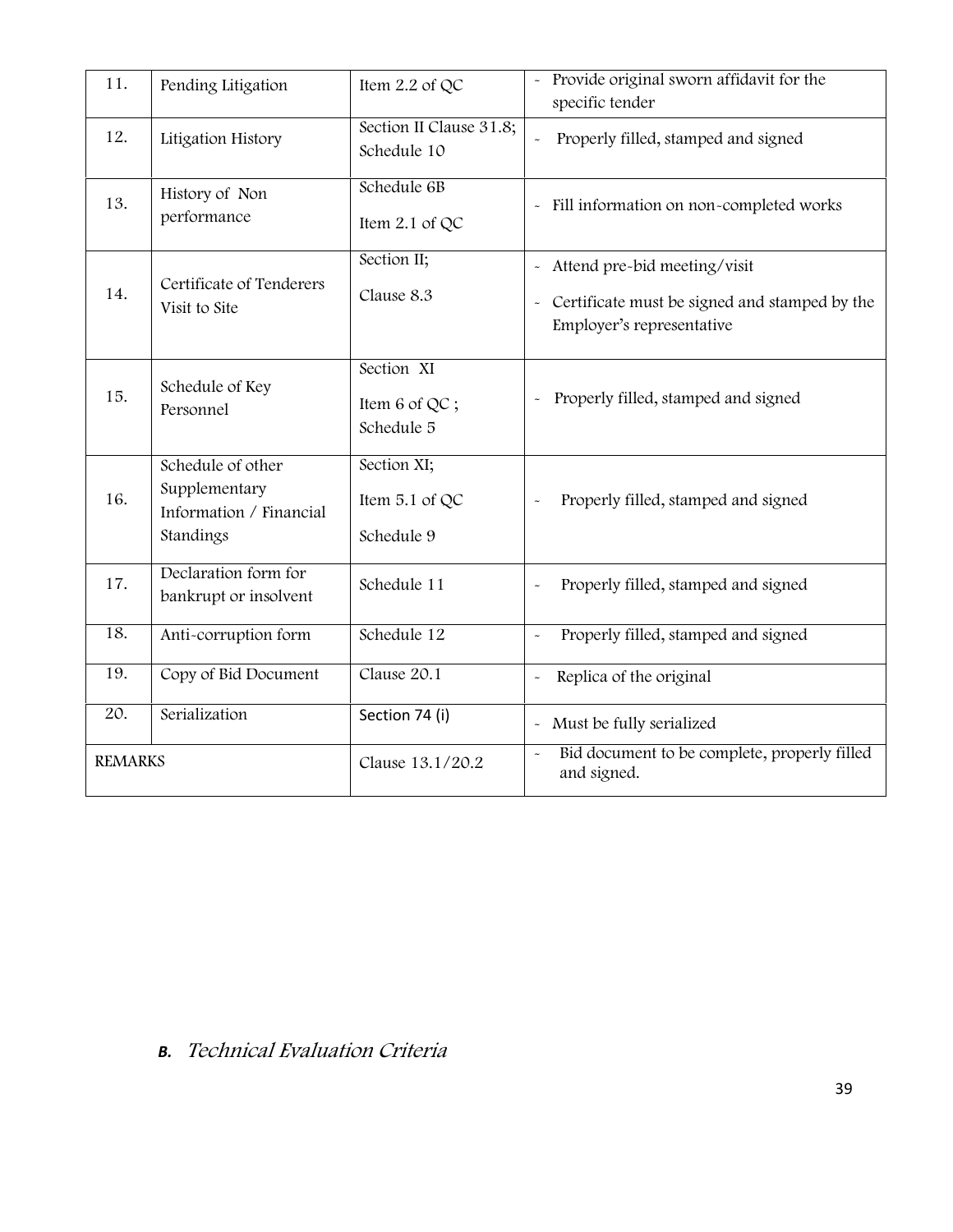The following criteria will be applied for comparison of bid offers and Selection. Bidders to avail supporting documents for the tabulated details.

| Criteria                                                                       | Yes / No |
|--------------------------------------------------------------------------------|----------|
| Experience and capacity                                                        |          |
| Show the methodology of deployment /roll out/ implementation.                  |          |
| Registration                                                                   |          |
| Connectivity provider must be a Tier 1 network facilities provider. Bidder     |          |
| must submit a certified copy of proof of registration with Communication       |          |
| Authority. Certification must be by a commissioner for oaths.                  |          |
| A signed and stamped Manufacturer's Letter of Authorization addressed to       |          |
| Director General Kenya Urban Roads Authority must be provided. Copies          |          |
| will be deemed non-responsive                                                  |          |
| Provide at least three (3) letters of award/contract or Completion             |          |
| Certificates for recent (last five years to date) awards of similar nature and |          |
| magnitude                                                                      |          |
| Recommendation letter or certificate of completion from at least three (3)     |          |
| current (from 2014 - to date) clientele for assignments of similar nature      |          |
| and magnitude                                                                  |          |
| Staff Experience                                                               |          |
| Qualification and Experience of key management and technical personnel.        |          |
| (CVs, Copies of certificates certified by a Commissioner of Oaths)             |          |
| 1) Project/Technical Lead/Manager                                              |          |
| Must have a Bachelor's Degree in ICT or related field plus relevant            |          |
| professional certification in project management.                              |          |
| General Experience: 10 Years                                                   |          |
| Experience: At least 8 Years' experience undertaking related projects          |          |
| At least 2 Technical staff<br>2)                                               |          |
| Must have a Bachelor's Degree in ICT or related field plus relevant            |          |
| professional certification.                                                    |          |
| General Experience: 8 Years                                                    |          |
| Experience: At least 5 Years' experience undertaking related projects          |          |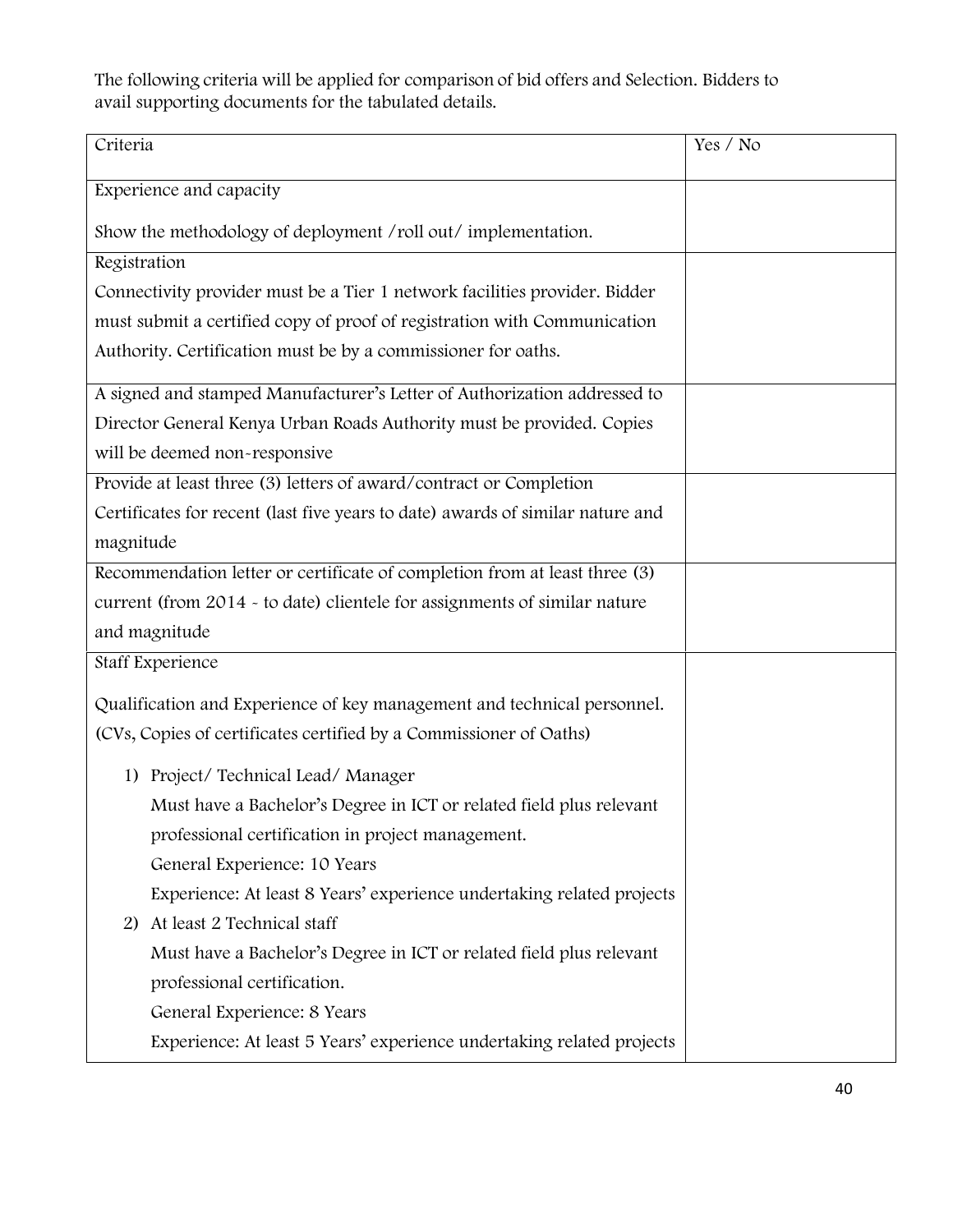| Each of the technical support team members (as above) must show           |  |
|---------------------------------------------------------------------------|--|
| proof of certifications in Routing, Switching and Storage. Proof of       |  |
| certifications must be certified by a commissioner for oaths.             |  |
|                                                                           |  |
| Service Proposal                                                          |  |
| Availability of proper representative and /or workshop for service/repair |  |
| and maintenance (should indicate their Names, Location and addresses);    |  |
| Fault reporting system and escalation levels (Attach proposal)            |  |

# **3. SECTION III GENERAL CONDITIONS OF CONTRACT**

The Conditions of Contract, Part I: General Conditions shall be those forming Part I of the "Conditions of Contract for Works of Civil Engineering Construction," fourth edition 1987, reprinted in 1992 with further amendments, prepared by the *Fédération Internationale des Ingénieurs-Conseils* (FIDIC). These Conditions are subject to the variations and additions set out in Part II hereof entitled "Conditions of Particular Application.".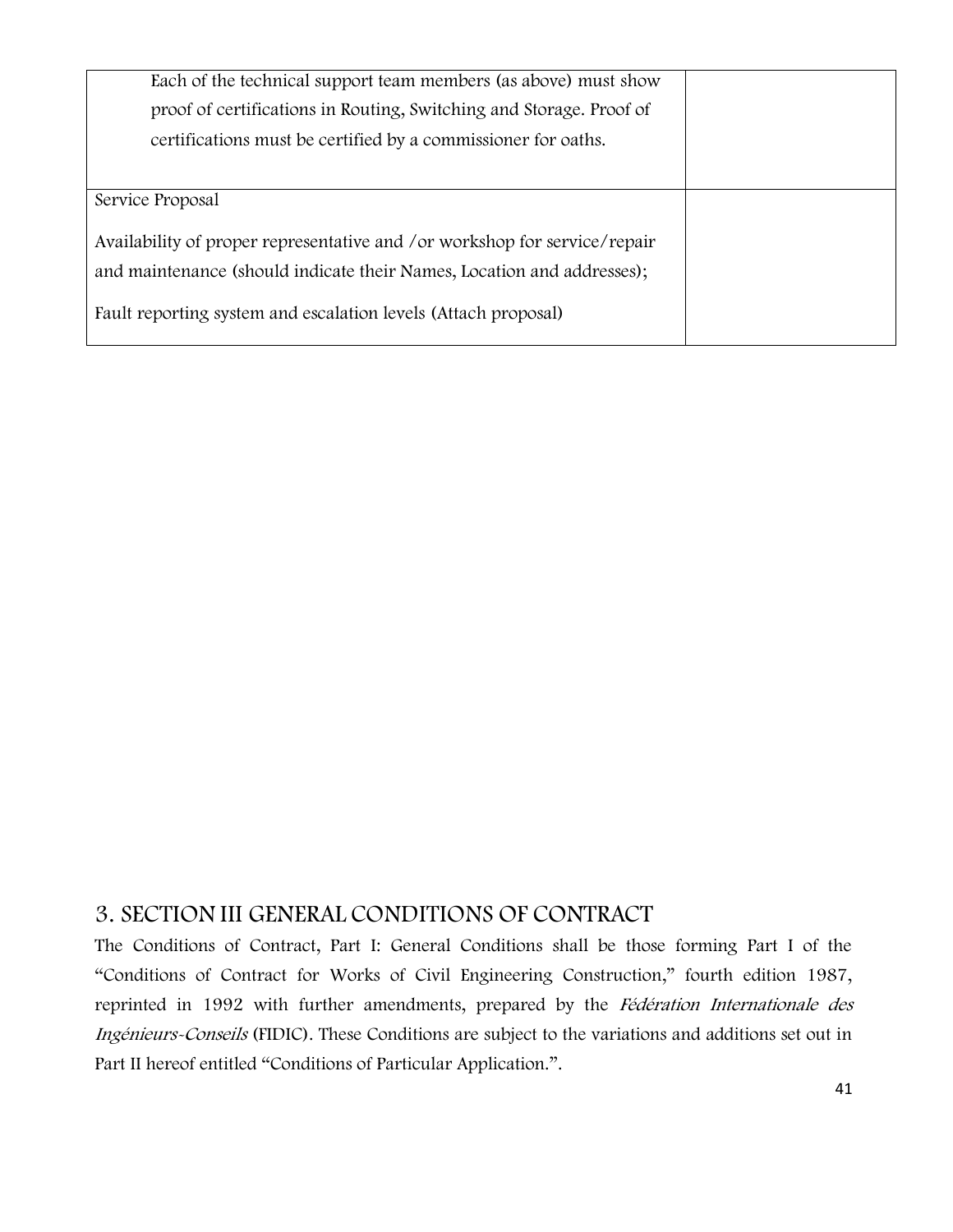Copies of the FIDIC Conditions of Contract can be obtained from:

FIDIC Secretariat P.O. Box 86 1000 Lausanne 12 Switzerland Facsimile: 41 21 653 5432 Telephone: 41 21 653 5003

#### *3.1 Definitions*

In this contract the following terms shall be interpreted as indicated:

- a) "The contract" means the agreement entered into between the Procuring entity and the tenderer as recorded in the Contract Form signed by the parties, including all attachments and appendices thereto and all documents incorporated by reference therein.
- b) "The Contract Price" means the price payable to the tenderer under the Contract for the full and proper performance of its contractual obligations.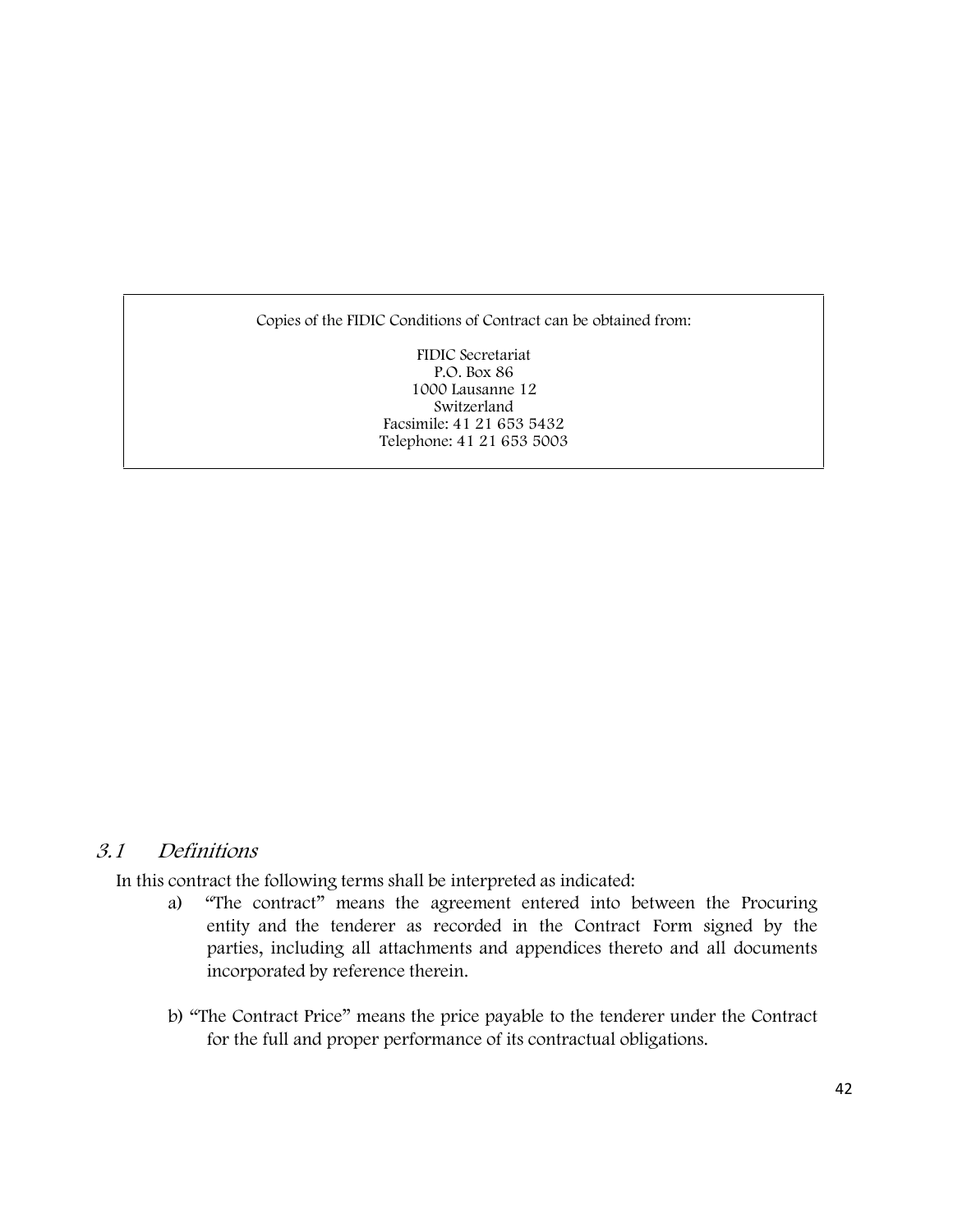- c) "The goods" means software(s) to be provided by the contractor including materials and incidentals which the tenderer is required to provide to the Procuring entity under the Contract.
- d) "The Procuring entity" means the organization sourcing for the goods under this Contract.
- e) "The contractor" means the individual or firm providing the under this Contract.
- f) "GCC" means general conditions of contract contained in this section g) "SCC" means the special conditions of contract h) "Day" means calendar day

#### *3.2 Application*

These General Conditions shall apply to the extent that they are not superseded by provisions of other part of contract.

#### *3.3 Standards*

3.3.1 The provided under this Contract shall conform to the 7 standards mentioned in the Schedule of requirements

#### *3.4 Patent Right's*

The tenderer shall indemnify the Procuring entity against all third-party claims of infringement of patent, trademark, or industrial design tights arising from use of the under the contract or any part thereof.

#### *3.5 Performance Security*

Within twenty one (21) days of receipt of the notification of Contract award, the successful tenderer shall furnish to the Procuring entity the performance security where applicable in the amount specified in Special Conditions of Contract.

- 3.5.2 The proceeds of the performance security shall be payable to the Procuring entity as compensation for any loss resulting from the Tenderer's failure to complete its obligations under the Contract.
- 3.5.3 The performance security shall be denominated in the currency of the Contract, or in a freely convertible currency acceptable to the Procuring entity and shall be in the form of **a bank guarantee.**
- 3.5.4. The performance security will be discharged by the procuring entity and returned to the candidate not later than thirty (30) days following the date of completion of the tenderer's performance of obligations under the contract, including any warranty obligations under the contract.
- *3.6 Inspections and Tests*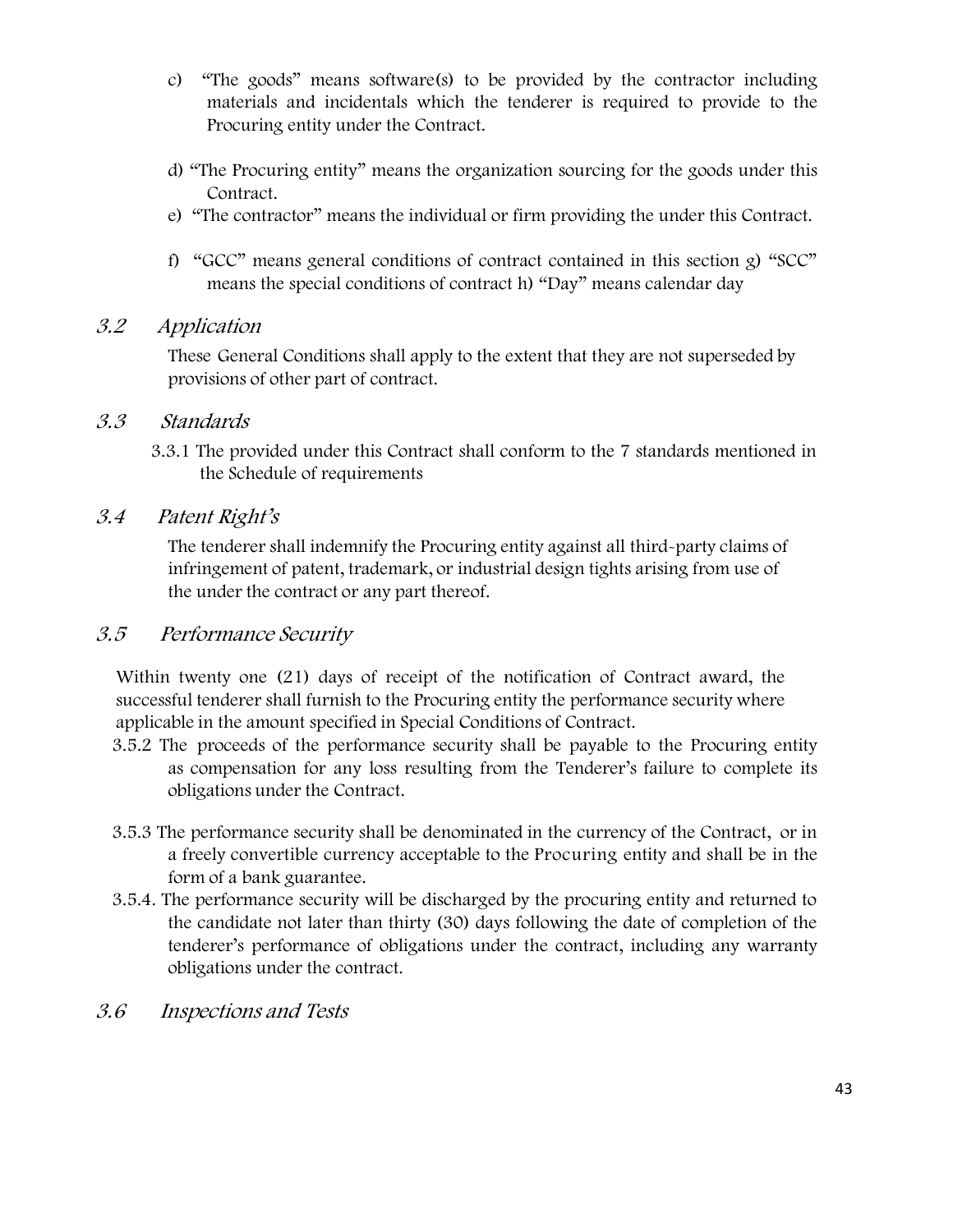- 3.6.1 The Procuring entity or its representative shall have the right to inspect and/or to test the software(s) to confirm their conformity to the Contract specifications. The Procuring entity shall notify the tenderer in writing, in a timely manner, of the identity of any representatives retained for these purposes.
- 3.6.2 The inspections and tests may be conducted on the premises of the tenderer or its subcontractor(s). If conducted on the premises of the tenderer or its subcontractor(s), all reasonable facilities and assistance, including access to drawings and production data, shall be furnished to the inspectors at no charge to the Procuring entity.
- 3.6.3 Should any inspected or tested fail to conform to the Specifications, the Procuring entity may reject, and the tenderer shall either replace the rejected or make alterations necessary to meet specification requirements free of cost to the Procuring entity.
- 3.6.4 Nothing in paragraph 3.7 shall in any way release the tenderer from any warranty or other obligations under this Contract.

#### *3.7 Payment*

3.7.1 The method and conditions of payment to be made to the tenderer under this Contract shall be specified in SCC

#### *3.8 Prices*

Prices charged by the contractor for performed under the Contract shall not, with the exception of any Price adjustments authorized in SCC, vary from the prices by the tenderer in its tender or in the procuring entity's request for tender validity extension as the case may be. No variation in or modification to the terms of the contract shall be made except by written amendment signed by the parties.

#### *3.9 Assignment*

The tenderer shall not assign, in whole or in part, its obligations to perform under this contract, except with the procuring entity's prior written consent.

#### *3.10 Termination for Default*

The Procuring entity may, without prejudice to any other remedy for breach of Contract, by written notice of default sent to the tenderer, terminate this Contract in whole or in part:

a) if the tenderer fails to provide any or all of the within the period(s) specified in the Contract, or within any extension thereof granted by the Procuring entity.

- b) if the tenderer fails to perform any other obligation(s) under the Contract.
- c) if the tenderer, in the judgment of the Procuring entity has engaged in corrupt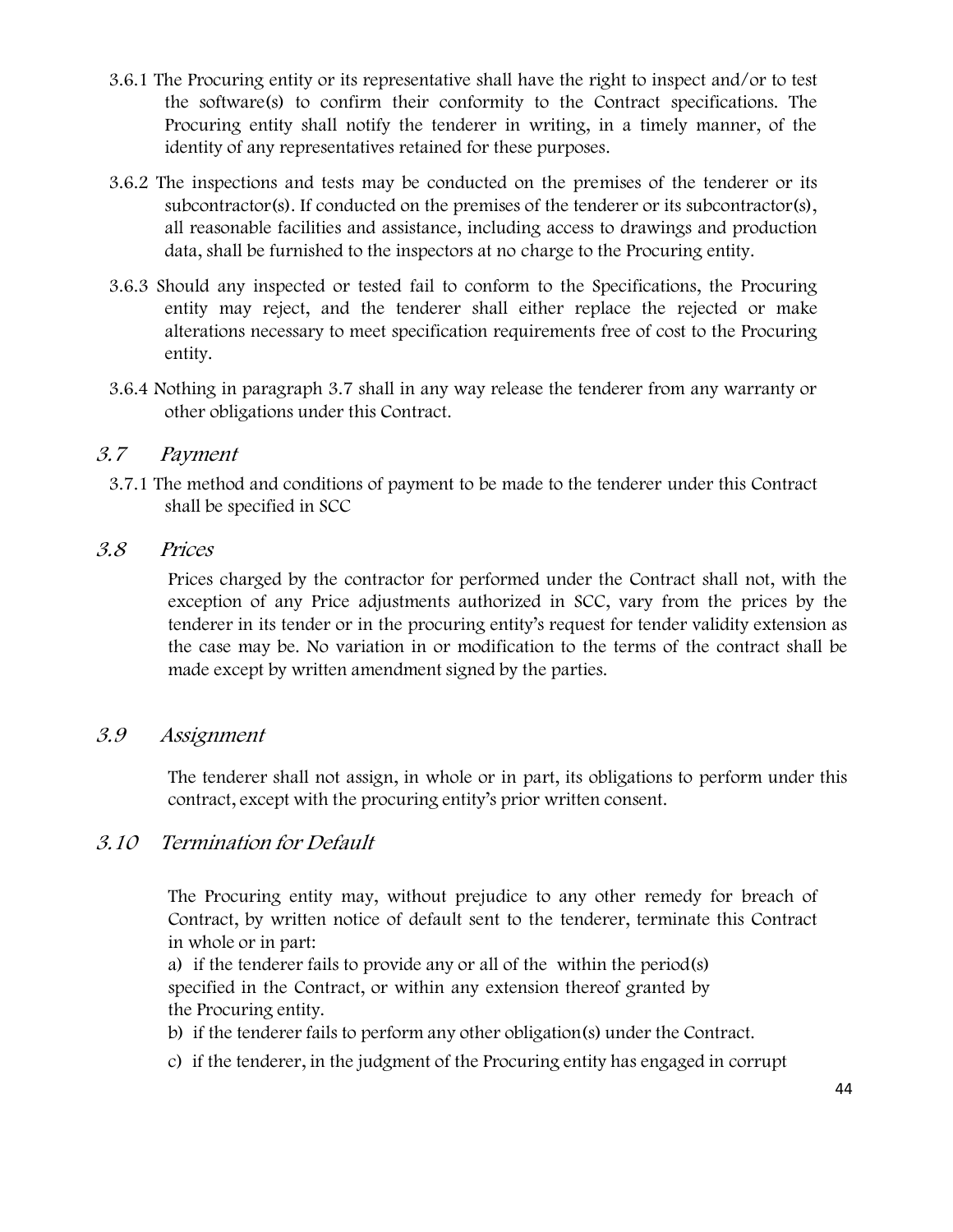or fraudulent practices in competing for or in executing the Contract.

In the event the Procuring entity terminates the Contract in whole or in part, it may procure, upon such terms and in such manner as it deems appropriate, similar to those undelivered, and the tenderer shall be liable to the Procuring entity for any excess costs for such similar.

#### *3.11 Termination of insolvency*

The procuring entity may at any time terminate the contract by giving written notice to the contractor if the contractor becomes bankrupt or otherwise insolvent. In this event, termination will be without compensation to the contractor, provided that such termination will not produce or affect any right of action or remedy, which has accrued or will accrue thereafter to the procuring entity.

### *3.12 Termination for convenience*

- 3.12.1 The procuring entity by written notice sent to the contractor may terminate the contract in whole or in part, at any time for its convenience. The notice of termination shall specify that the termination is for the procuring entity convenience, the extent to which performance of the contractor of the contract is terminated and the date on which such termination becomes effective.
- 3.12.2 For the remaining part of the contract after termination the procuring entity may elect to cancel the contract and pay to the contractor on agreed amount for partially completed.

#### *3.13 Resolution of disputes*

The procuring entity's and the contractor shall make every effort to resolve amicably by direct informal negotiations any disagreement or dispute arising between them under or in connection with the contract.

If after thirty (30) days from the commencement of such informal negotiations both parties have been unable to resolve amicably a contract dispute either party may require that the dispute be referred for resolution to the formal mechanisms specified in the SCC.

#### *3.14 Governing Language*

The contract shall be written in the English language. All correspondence and other documents pertaining to the contract, which are exchanged by the parties, shall be written in the same language.

### *3.15 Force Majeure*

The contractor shall not be liable *for* forfeiture of its performance security, or termination for default if and to the extent that its delay in performance or other failure to perform its obligations under the Contract is the result of an event of Force Majeure.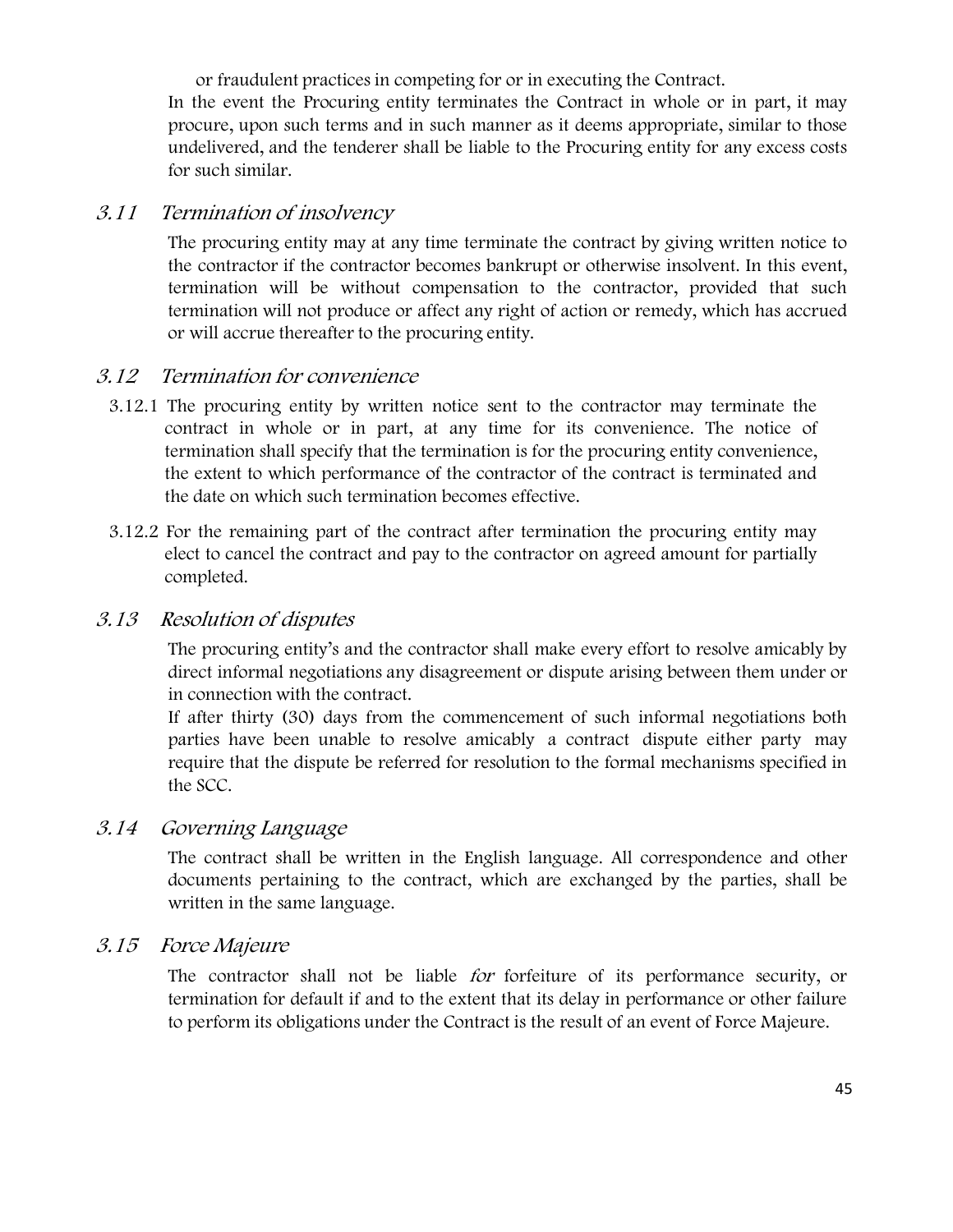#### *3.16 Applicable Law.*

The contract shall be interpreted in accordance with the laws of The Republic of Kenya

#### *3.17 Notices*

Any notices given by one party to the other pursuant to this contract shall be sent to the other party by post or by fax or E-mail and confirmed in writing to the other party's address specified in the SCC

A notice shall be effective when delivered or on the notices effective date, whichever is later.

### *3.18 Full Disclosure*

The Contractor shall be required to fully disclose all elements of the Contract execution including procedures for dismantling, packaging, transportation and re-assembly, testing and commission of the equipment and software to the Employer / Engineer. At any give time of his discretion and with no notice required, the Employer / Engineer shall access and supervise all activities under the Contract.

Additionally, the Contractor shall be required to demonstrate and explain in detail to the satisfaction of the Engineer, all elements and aspects of the Contract. The Contractor shall also be required to carry out capacity building (on job training) for dismantling, packaging, transportation and re-assembly, testing and commission of the equipment and software to Employer staff as instructed by the Engineer.

## *3.19 Personnel and Workmanship*

The following conditions shall apply;

3.19.1 Contractor's Employees

The Contractor shall provide on the Site in connection with the execution and completion of the Works and the remedying of any defects therein

- a) Only such technical assistants as are skilled and experienced in their respective callings and such foremen and leading hands as are competent to give proper superintendence of the Works, and
- b) Such skilled, semi-skilled and unskilled labour as is necessary for the proper and timely fulfilling of the Contractor's obligations under the Contract.

The Engineer shall be at liberty to object to and require the Contractor to remove forthwith from the Works any person provided by the Contractor who, in the opinion of the Engineer, misconducts himself, or is incompetent or negligent in the proper performance of his duties, or whose presence on Site is otherwise considered by the Engineer to be undesirable, and such person shall not be again allowed upon the Works without the consent of the Engineer. Any person so removed from the Works shall be replaced as soon as possible.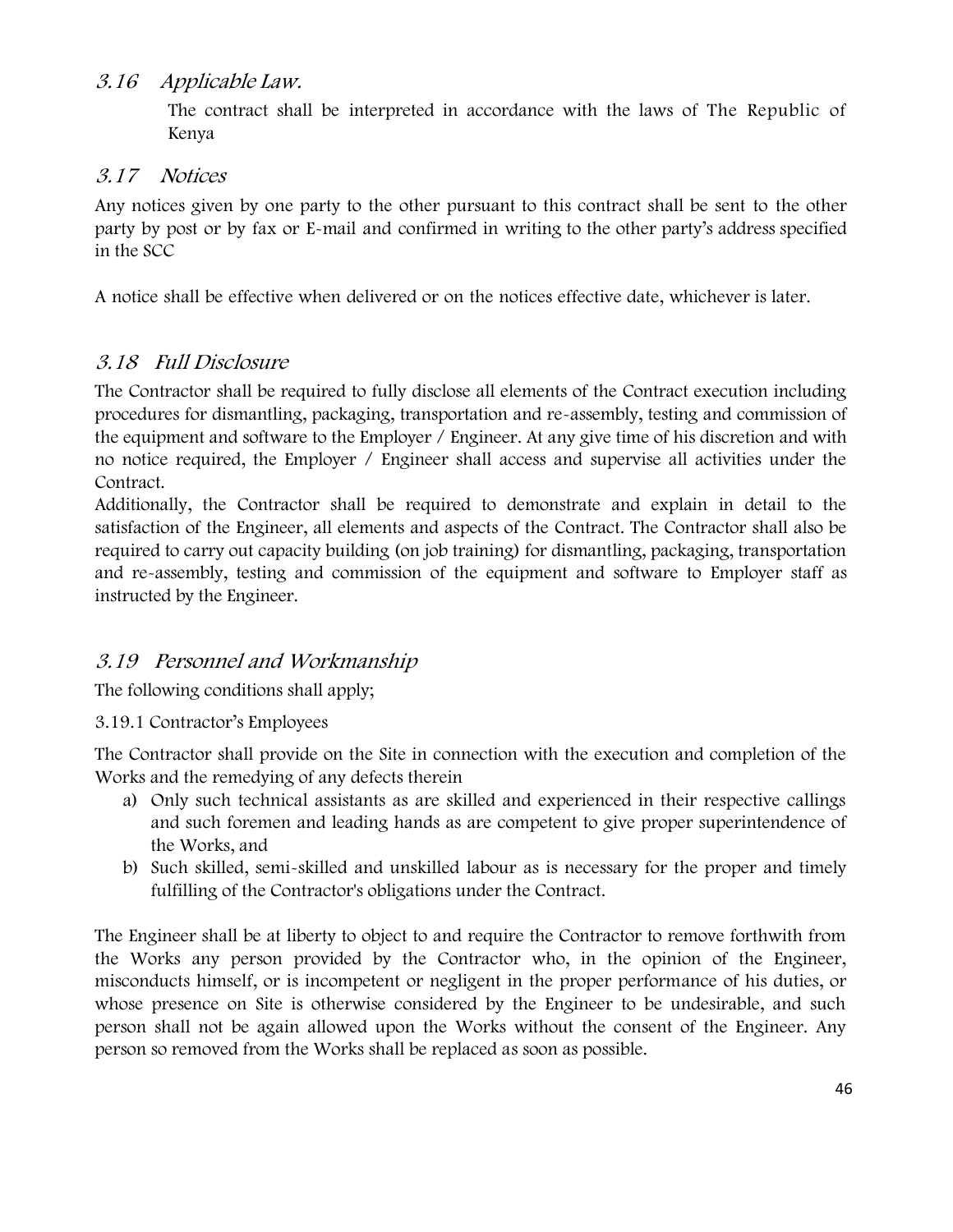#### *3.20 The Engineer*

Engineer means the person appointed by the Employer to act as Engineer for the purposes of the Contract and named as such in the Conditions of Contract.

The Engineer can appoint an Engineer's Representative who will be responsible to the Engineer and shall carry out such duties and exercise such authority as may be delegated to him by the Engineer.

# **4. SECTION IV SPECIAL CONDITIONS OF CONTRACT**

#### *Notes on Special Conditions of Contract*

The clauses in this section are intended to assist the procuring entity in providing contract specific information in relation to corresponding clauses in the general conditions of contract.

The provisions of section IV complement the general conditions of contract included in section III, specifying contractual requirements linked to the special circumstances of the procuring entity and the procurement of required. In preparing section IV, the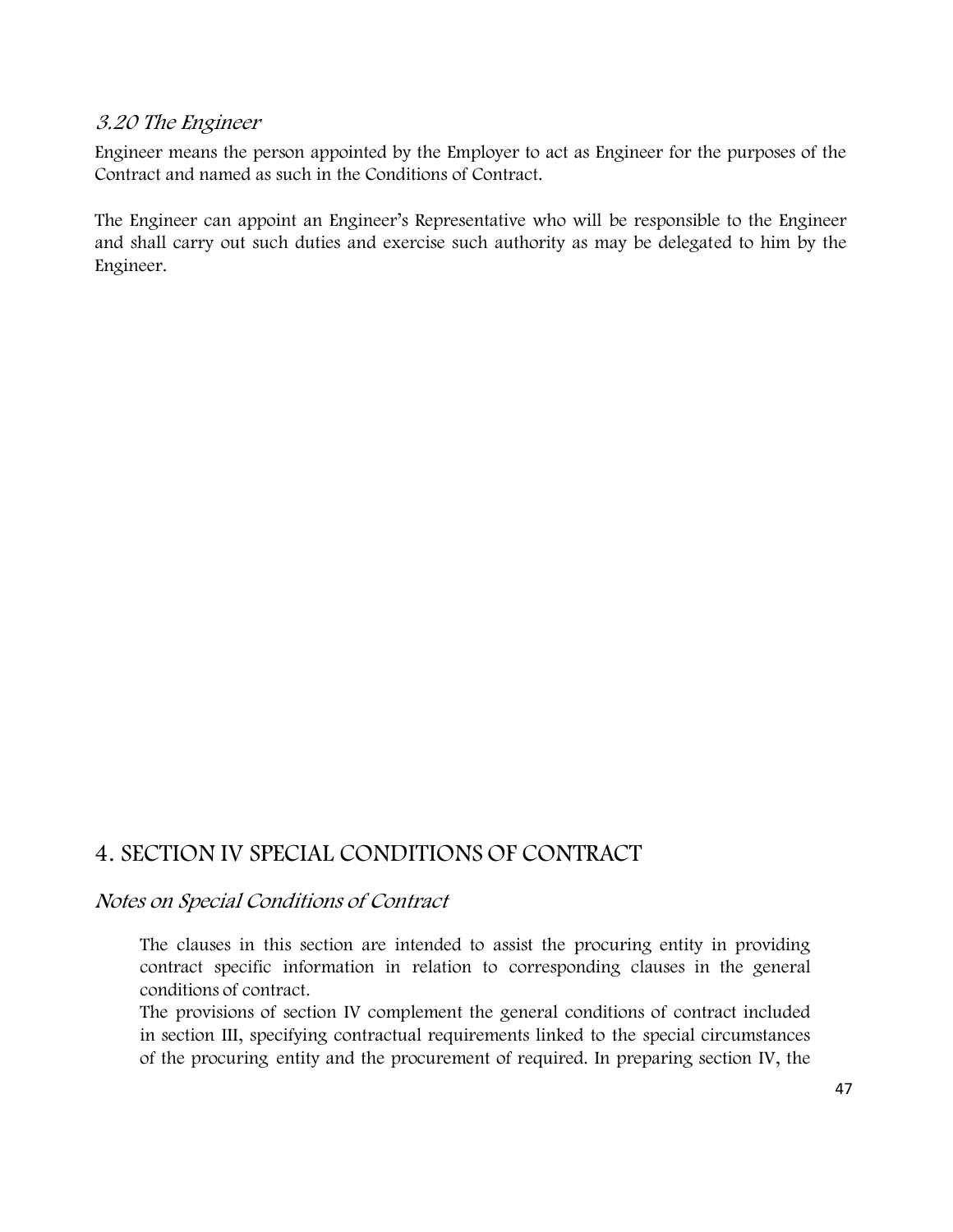following aspects should be taken into consideration.

- a) Information that complement provisions of section III must be incorporated
- b) Amendments and/or supplements to provision of section III, as necessitated by the circumstances of the specific service required must also be incorporated

Where there is a conflict between the provisions of the special conditions of contract and the provisions of the general conditions of contract the provisions of the special conditions of contract herein shall prevail over the provisions of the general conditions of contract.

Special conditions of contract shall supplement the general conditions of contract, wherever there is a conflict between the GCC and the SCC, the provisions of the SCC herein shall prevail over those in the GCC.

Table 4.1 **Special conditions of contract as relates to the GCC**

Special conditions of contract with reference to the general conditions of contract are as follows;

| Reference of general conditions of<br>Special condition of contract<br>Contract |                                                                                                                                                         |
|---------------------------------------------------------------------------------|---------------------------------------------------------------------------------------------------------------------------------------------------------|
| 3.7 Delivery of Services                                                        | The contractor is required to carry out the above works for a<br>period not exceeding thirty (30) days effective from the date<br>of Order to Commence. |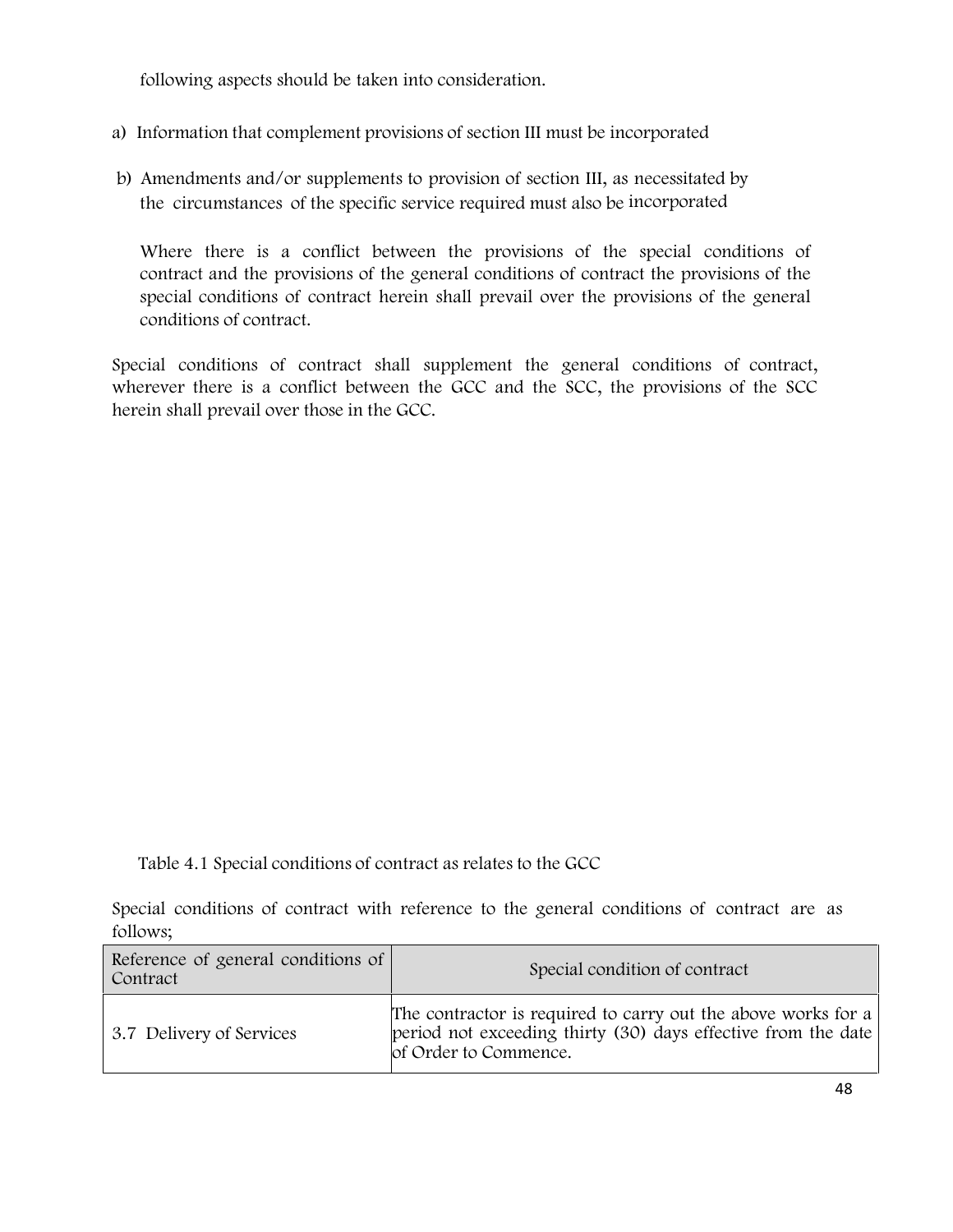| 3.8 Payment                      | Payment shall be made upon submission and approval of fee<br>notes and comprehensive report according to the following<br>breakdown:<br>1) Go-live and commissioning of the system at Barabara Plaza<br>-80% of contract sum<br>2) Sign-off and end of maintenance period (90 days post<br>commissioning) - 20% of contract sum |  |
|----------------------------------|---------------------------------------------------------------------------------------------------------------------------------------------------------------------------------------------------------------------------------------------------------------------------------------------------------------------------------|--|
| 3.9 Price Adjustments            | Price adjustments shall not be allowed for the entire<br>contract period                                                                                                                                                                                                                                                        |  |
| 3.14 Disputes                    | In case of a dispute between the purchaser and the<br>supplier and in case of a failure to amicably solve issues, the<br>shall<br>referred to<br>the arbitration in<br>dispute<br>be<br>accordance with the laws of Kenya. The appointer of<br>Arbitrator shall be Kenya Chapter of Institute of Arbitrators.                   |  |
| 3.17 Applicable law              | The Laws of the Republic of Kenya                                                                                                                                                                                                                                                                                               |  |
| 3.18 Supervision of the Contract | The Contract shall be under the Supervision of the Engineer.<br>The Engineer may appoint his representative for the daily<br>running of the Contract including supervision of works<br>throughout the Contract Period.                                                                                                          |  |
| 3.19 Notices                     | Employer:<br>The Director General,<br>Kenya Urban Roads Authority,<br>P.O. Box $41727 - 00100$ ,<br>NAIROBI.<br>Tel. 020 8013844<br>Engineer:<br>The Director General,<br>Kenya Urban Roads Authority,<br>P.O. Box $41727 - 00100$ ,<br>NAIROBI.<br>Tel. 020 8013844                                                            |  |

# **5.0 SECTION V – SCHEDULE OF REQUIREMENTS**

# **Bill of Quantities**

| Description of works |                                                               | Quantity                                                | Unit | Rate | Amount |  |
|----------------------|---------------------------------------------------------------|---------------------------------------------------------|------|------|--------|--|
|                      | Dismantle, packaging and transportation of the following from |                                                         |      |      |        |  |
|                      |                                                               | Current KURA TMC                                        |      |      |        |  |
|                      | 1.1.                                                          | Dismantle, packaging and transportation of CCTV cameras |      | Nos. |        |  |
|                      |                                                               |                                                         |      |      |        |  |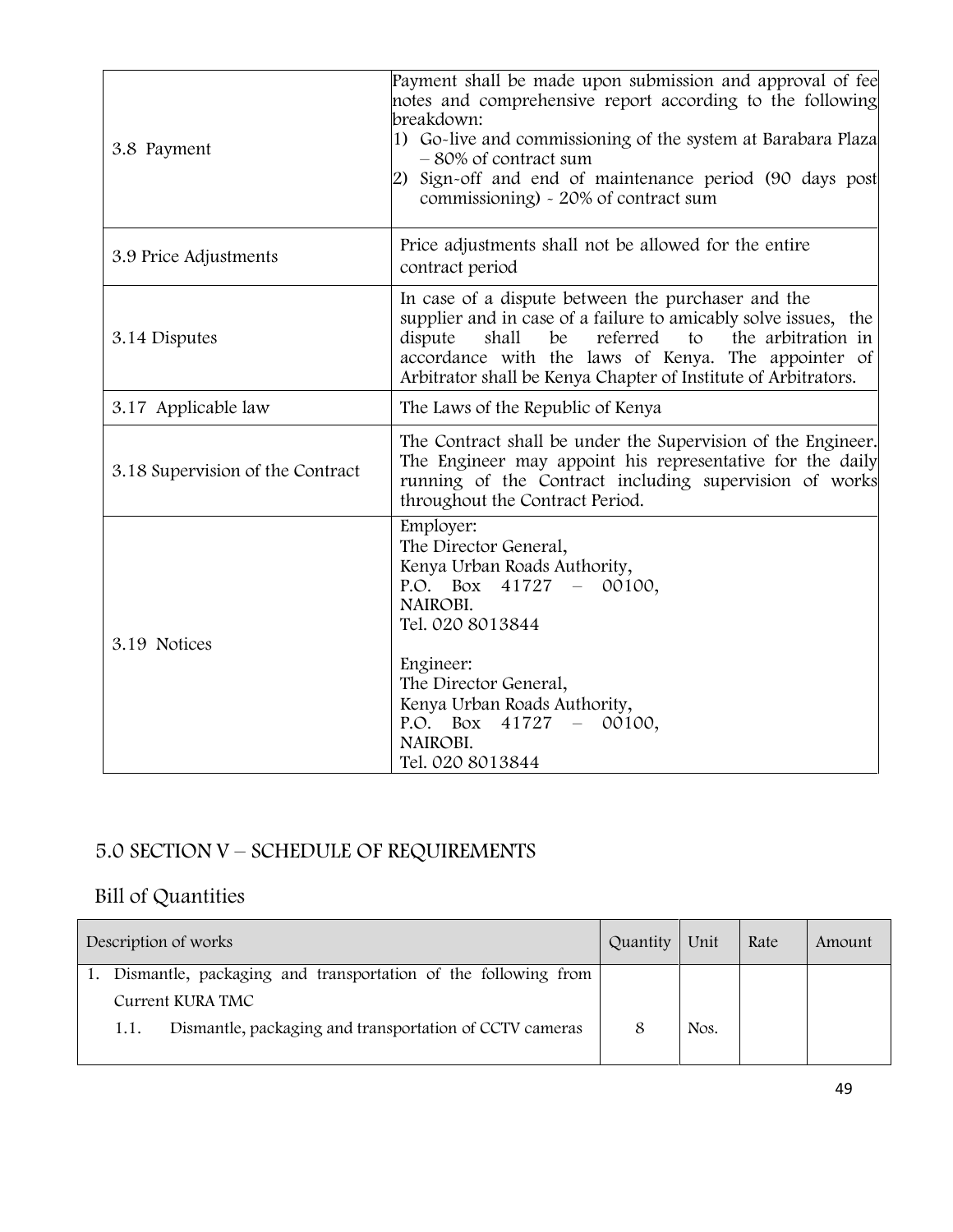| Description of works |                                                                                                           |                | Unit       | Rate | Amount |  |
|----------------------|-----------------------------------------------------------------------------------------------------------|----------------|------------|------|--------|--|
| 1.2.                 | Dismantle, packaging and transportation of 46 inch screens                                                |                | Nos.       |      |        |  |
| 1.3.                 | Dismantle, packaging and transportation of UPS                                                            | $\mathfrak{B}$ | Nos.       |      |        |  |
| 1.4.                 | Dismantle, packaging and transportation of back-up<br>batteries and rack                                  | 41             | Pcs        |      |        |  |
| 1.5.                 | Dismantle, packaging and transportation of Huawei Fusion<br>2k Module                                     | $\mathbf{1}$   | Unit       |      |        |  |
| 1.6.                 | Dismantle, packaging<br>and<br>transportation of<br>air-<br>conditioning system (including outdoor units) | $\overline{4}$ | Units      |      |        |  |
| 1.7.                 | Dismantle, packaging and transportation of servers                                                        | 11             | Nos.       |      |        |  |
| 1.8.                 | Dismantle, packaging and transportation of network active<br>equipment                                    |                |            |      |        |  |
|                      | Switches                                                                                                  | 3              | Nos.       |      |        |  |
|                      | Router                                                                                                    | 1              | Nos.       |      |        |  |
|                      | Firewall                                                                                                  | 1              | Nos.       |      |        |  |
| 1.9.                 | Dismantle, packaging and transportation of desktop<br>computers                                           | 6              | Nos.       |      |        |  |
| 1.10.                | Dismantle, packaging and transportation of power<br>distribution board complete with accessories          | 2              | Units      |      |        |  |
| 1.11.                | Dismantle, packaging and transportation of fire suppression<br>system                                     |                |            |      |        |  |
|                      | Control panel and alarm unit                                                                              | 3              | Unit       |      |        |  |
|                      | Gas cylinder complete with housing unit                                                                   | $\mathbf{1}$   | Nos.       |      |        |  |
| 1.12.                | Dismantle, packaging and transportation of aluminum<br>doors                                              | 2              | Nos.       |      |        |  |
| 1.13.                | Dismantle, packaging and transportation of fire resistant<br>steel door                                   | $\mathbf{1}$   | <b>Nos</b> |      |        |  |
| 1.14.                | Dismantle, packaging and transportation of access control<br>units                                        | 2              | Nos.       |      |        |  |
|                      | Subtotal A for Dismantling, Packaging and Transportation                                                  |                |            |      |        |  |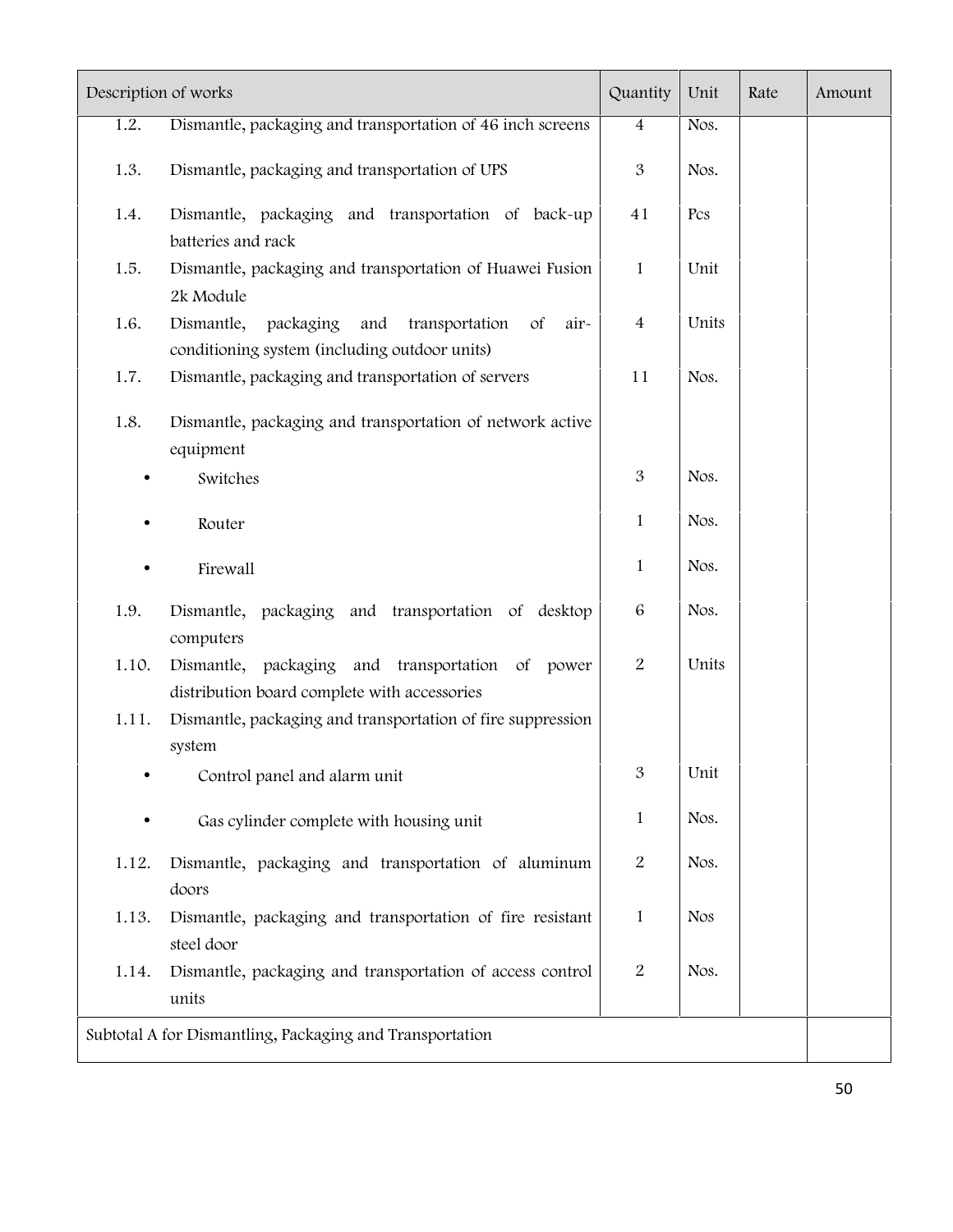| Description of works | Quantity   Unit | Rate | Amount |  |
|----------------------|-----------------|------|--------|--|
|                      |                 |      |        |  |

|       | 2. Assembly, installation and commissioning works                                                                                  |                |       |  |
|-------|------------------------------------------------------------------------------------------------------------------------------------|----------------|-------|--|
| 2.1.  | Assembly, installation and commissioning of CCTV cameras                                                                           | 8              | Nos.  |  |
|       | Inclusive cabling and accessories required to commission<br>the system                                                             |                |       |  |
| 2.2.  | Assembly, installation and commissioning of 46 inch<br>screens                                                                     | $\overline{4}$ | Nos.  |  |
| 2.3.  | Assembly, installation and commissioning of UPS                                                                                    | 3              | Nos.  |  |
| 2.4.  | Assembly, installation and commissioning of back-up<br>batteries and rack                                                          | 40             | Pcs   |  |
| 2.5.  | Assembly, installation and commissioning of Fusion Module                                                                          | $\mathbf{1}$   | Unit  |  |
| 2.6.  | installation and<br>commissioning<br>Assembly,<br>$\circ$ f<br>air-<br>conditioning system                                         | $\overline{4}$ | Units |  |
|       | Inclusive of all new piping required to commission the<br>system                                                                   |                |       |  |
| 2.7.  | Assembly, installation and commissioning of servers                                                                                | 11             | Nos.  |  |
| 2.8.  | Assembly, installation and commissioning of network active<br>equipment                                                            |                |       |  |
|       | Switches                                                                                                                           | 3              | Nos.  |  |
|       | Router                                                                                                                             | $\mathbf{1}$   | Nos.  |  |
|       | Firewall                                                                                                                           | 1              | Nos.  |  |
| 2.9.  | Supply, install and terminate CAT 6 network cable to 4 No.<br>designated offices located in 3rd and 4th Floors of KURA<br>Offices. | $\mathbf{1}$   | Lot   |  |
| 2.10. | Assembly, installation and commissioning of desktop                                                                                | $\,6\,$        | Nos.  |  |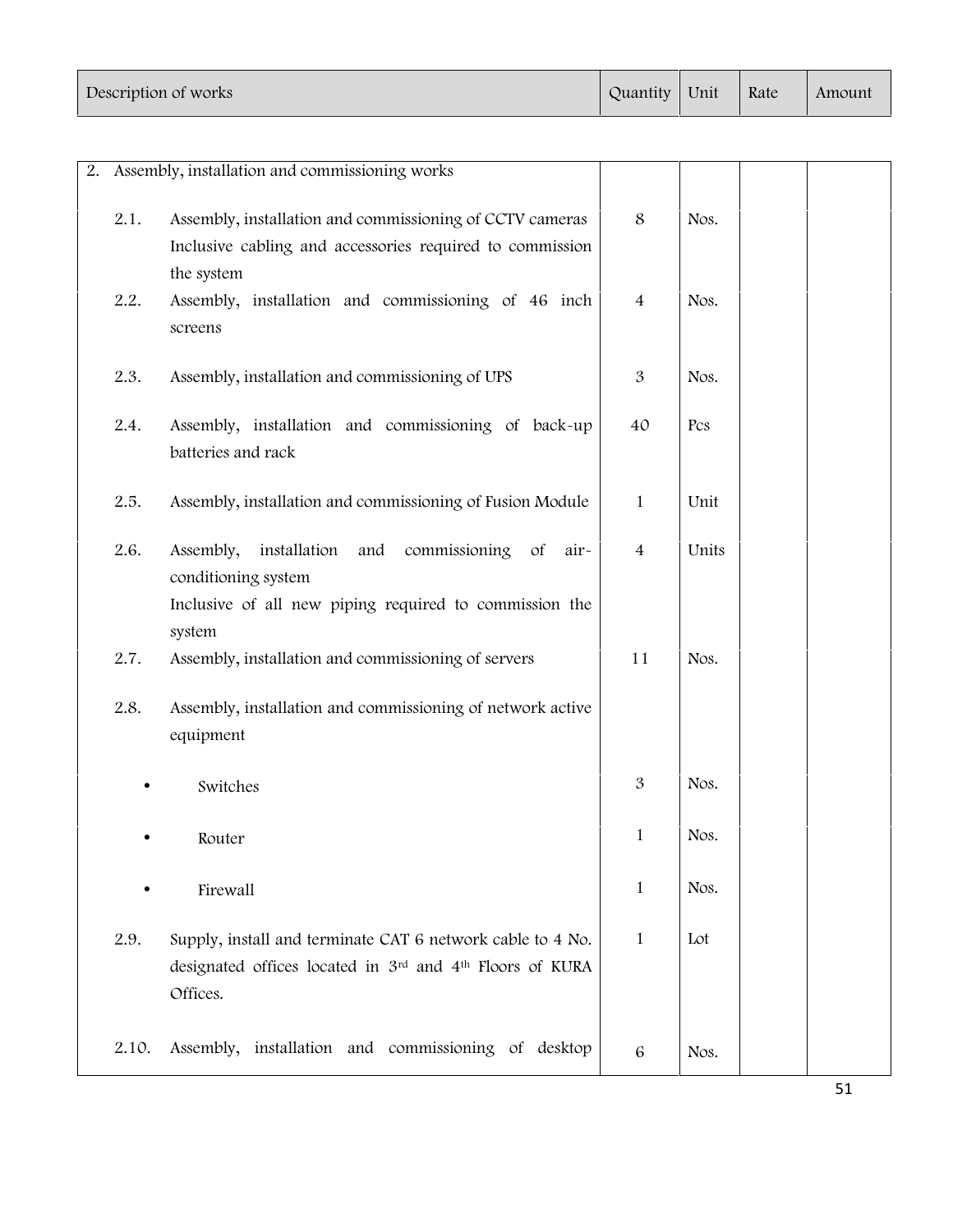| Description of works |                                                                                                                                                   |                  | Unit       | Rate | Amount |
|----------------------|---------------------------------------------------------------------------------------------------------------------------------------------------|------------------|------------|------|--------|
|                      | computers. Upgrade of RAM to 12GB and graphics card to                                                                                            |                  |            |      |        |
|                      | 4GB and supply and install a wifi adaptor.                                                                                                        |                  |            |      |        |
| 2.11.                | Assembly, installation and commissioning of power<br>distribution board Inclusive of cabling and accessories<br>required to commission the system | $\overline{2}$   | Units      |      |        |
| 2.12.                | installation<br>commissioning<br>Assembly,<br>and<br>$\sigma f$<br>fire<br>suppression system                                                     |                  |            |      |        |
|                      | Inclusive of piping, cabling & accessories required to<br>commission                                                                              |                  |            |      |        |
|                      | Control panel and alarm unit                                                                                                                      | 3                | Unit       |      |        |
|                      | Gas cylinder complete with housing unit                                                                                                           | 1                | Nos.       |      |        |
| 2.13.                | Assembly and installation of aluminum framed doors to fit                                                                                         | 1                | <b>Nos</b> |      |        |
| 2.14.                | Supply and installation of aluminum framed doors to fit                                                                                           | $\boldsymbol{2}$ | <b>Nos</b> |      |        |
| 2.15.                | Assembly, installation of fire resistant steel door                                                                                               | $\mathbf{1}$     | <b>Nos</b> |      |        |
| 2.16.                | Assembly, installation and commissioning of access control<br>units                                                                               | $\overline{2}$   | <b>Nos</b> |      |        |
| 2.17.                | Supply, assembly, installation and commissioning of access<br>control units                                                                       | $\boldsymbol{2}$ | Nos.       |      |        |
| 2.18.                | Supply of laptop computer with the following features;                                                                                            | 1                | <b>Nos</b> |      |        |
|                      | Up to 8th Gen Intel® Core™ vPro™                                                                                                                  |                  |            |      |        |
|                      | Windows 10 Pro 64-bit                                                                                                                             |                  |            |      |        |
|                      | Integrated Intel® UHD Graphics 620                                                                                                                |                  |            |      |        |
|                      | 16 GB LPDDR3 2133 MHz                                                                                                                             |                  |            |      |        |
|                      | 1TB SSD OPAL2 PCIe TLC                                                                                                                            |                  |            |      |        |
|                      | 14" FHD Screen                                                                                                                                    |                  |            |      |        |
| 2.19.                | Supply of desktop computer with the following features;                                                                                           |                  |            |      |        |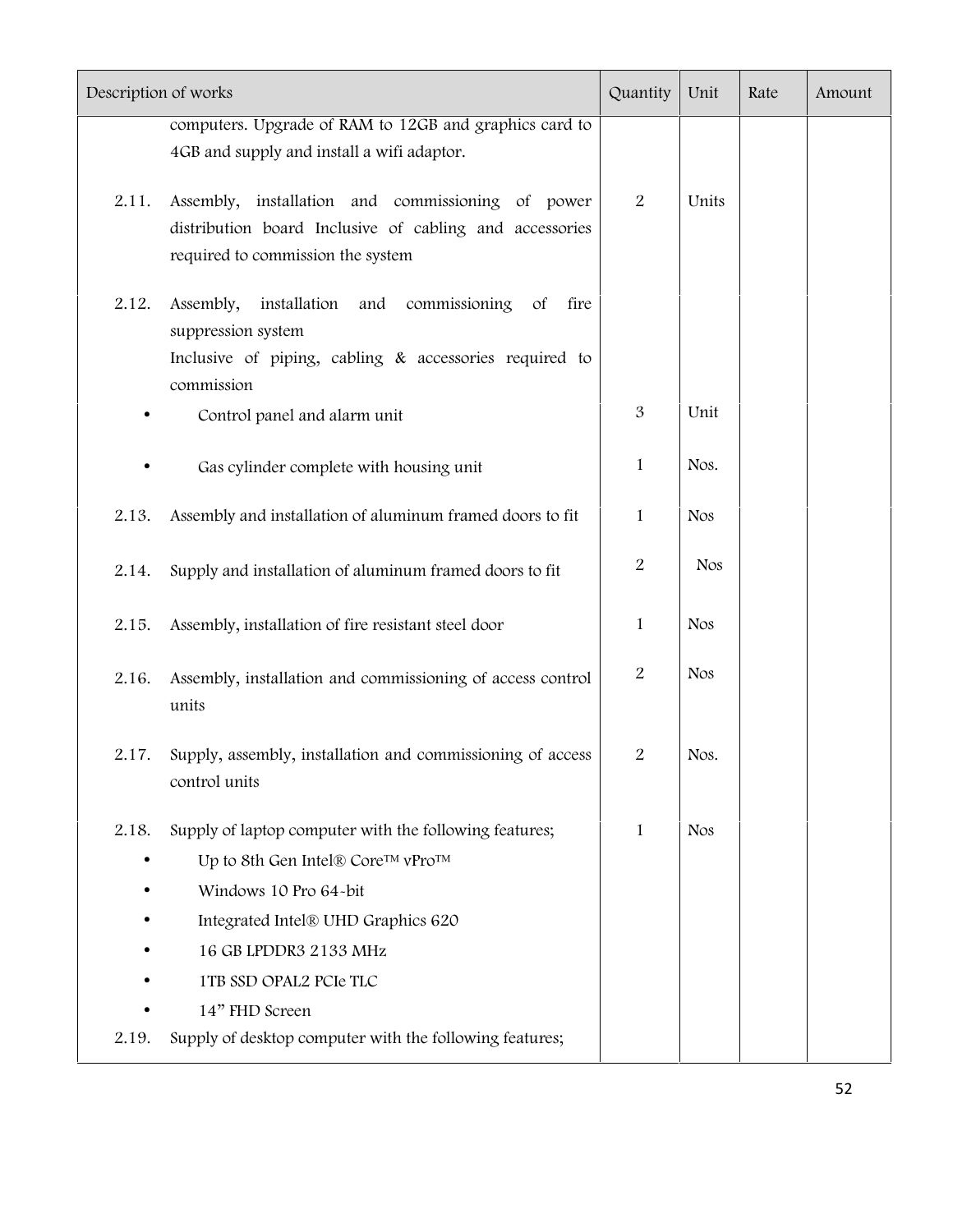|    |       | Description of works                                                               | Quantity | Unit            | Rate | Amount |
|----|-------|------------------------------------------------------------------------------------|----------|-----------------|------|--------|
|    |       | Up to 8th Gen Intel® Core™ i7                                                      | 1        | <b>Nos</b>      |      |        |
|    |       | Windows 10 Pro 64-bit                                                              |          |                 |      |        |
|    |       | Integrated Intel® UHD Graphics Min. 8GB                                            |          |                 |      |        |
|    |       | 16 GB LPDDR3 2133 MHz                                                              |          |                 |      |        |
|    |       | 1TB HDD                                                                            |          |                 |      |        |
|    |       | 23.8" FHD                                                                          |          |                 |      |        |
|    | 2.20. | Supply of Professional Mobile Radios (PMR) with the<br>following features;         | 6        | Nos.            |      |        |
|    |       | Dual Band LPD/PMR transceiver                                                      |          |                 |      |        |
|    |       | Up to 12km in open space                                                           |          |                 |      |        |
|    |       | Splash proof                                                                       |          |                 |      |        |
|    |       | Scan Function                                                                      |          |                 |      |        |
|    |       | Vibra-call                                                                         |          |                 |      |        |
|    |       | Rechargeable battery                                                               |          |                 |      |        |
|    |       | Battery life up to 12 hours                                                        |          |                 |      |        |
|    |       | Wall Charger                                                                       |          |                 |      |        |
| 3. |       | Fit-out and customization                                                          |          |                 |      |        |
|    | 3.1.  | Installation of gypsum board to seal-off windows at Data<br>Centre and TMC         | 2        | lots            |      |        |
|    | 3.2.  | Installation of sliding glass to suite window allowance at<br>TMC                  | 3        | Nos.            |      |        |
|    | 3.3.  | Installation and commissioning of ceiling mounted air<br>conditioning unit for TMC | 1        | <b>Nos</b>      |      |        |
|    |       | Subtotal B for Assembly, Supply and Installation                                   |          |                 |      |        |
| 4. |       | Supply of dark fiber connectivity between traffic management                       |          |                 |      |        |
|    |       | centre (TMC) located at 3rd Floor Block D, Barabara Plaza off                      |          |                 |      |        |
|    |       | Airport South Road and the seven junctions listed below for a period               | 1        | 1 <sub>ot</sub> |      |        |
|    |       |                                                                                    |          |                 |      |        |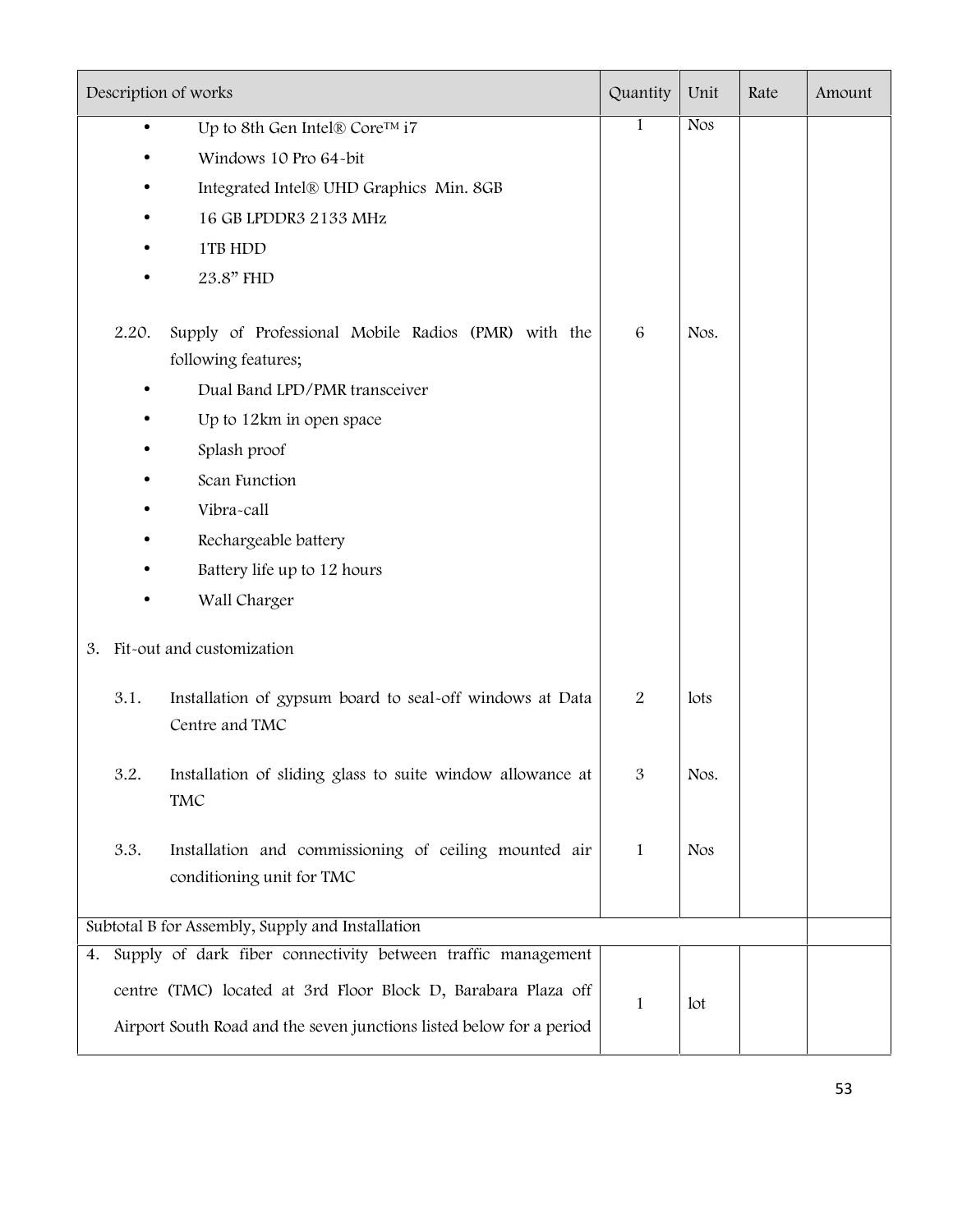| Description of works        |                                         | Quantity | Unit | Rate | Amount |
|-----------------------------|-----------------------------------------|----------|------|------|--------|
| of ninety (90) days.        |                                         |          |      |      |        |
| $\bullet$                   | Argwings Kodhek Rd / Ring Road Kilimani |          |      |      |        |
| $\bullet$                   | Rind Road Kilimani / Lenana Road        |          |      |      |        |
| $\bullet$                   | Ring Road Kilimani / Dennis Pritt Road  |          |      |      |        |
| $\bullet$                   | Oloitokitok Rd / Olenguruone Rd         |          |      |      |        |
| $\bullet$                   | Ring Road Kileleshwa / Aboretum Road    |          |      |      |        |
| $\bullet$                   | Ring Road Kileleshwa / Riverside Drive  |          |      |      |        |
| $\bullet$                   | Ring Road Westlands / Raphta Road       |          |      |      |        |
|                             |                                         |          |      |      |        |
| Subtotal C for Connectivity |                                         |          |      |      |        |

Summary of the Bill of Quantities

| Description                      | Amount (Kshs) |
|----------------------------------|---------------|
| Sub total A                      |               |
| Sub total B                      |               |
| Sub total C                      |               |
| Subtotal D $(A + B + C)$         |               |
| Add 16% VAT of Subtotal D        |               |
| Grand Total taken to form of Bid |               |

#### **Notes on the Bill of Quantities**

1) The Currency Shall be Kenya Shillings.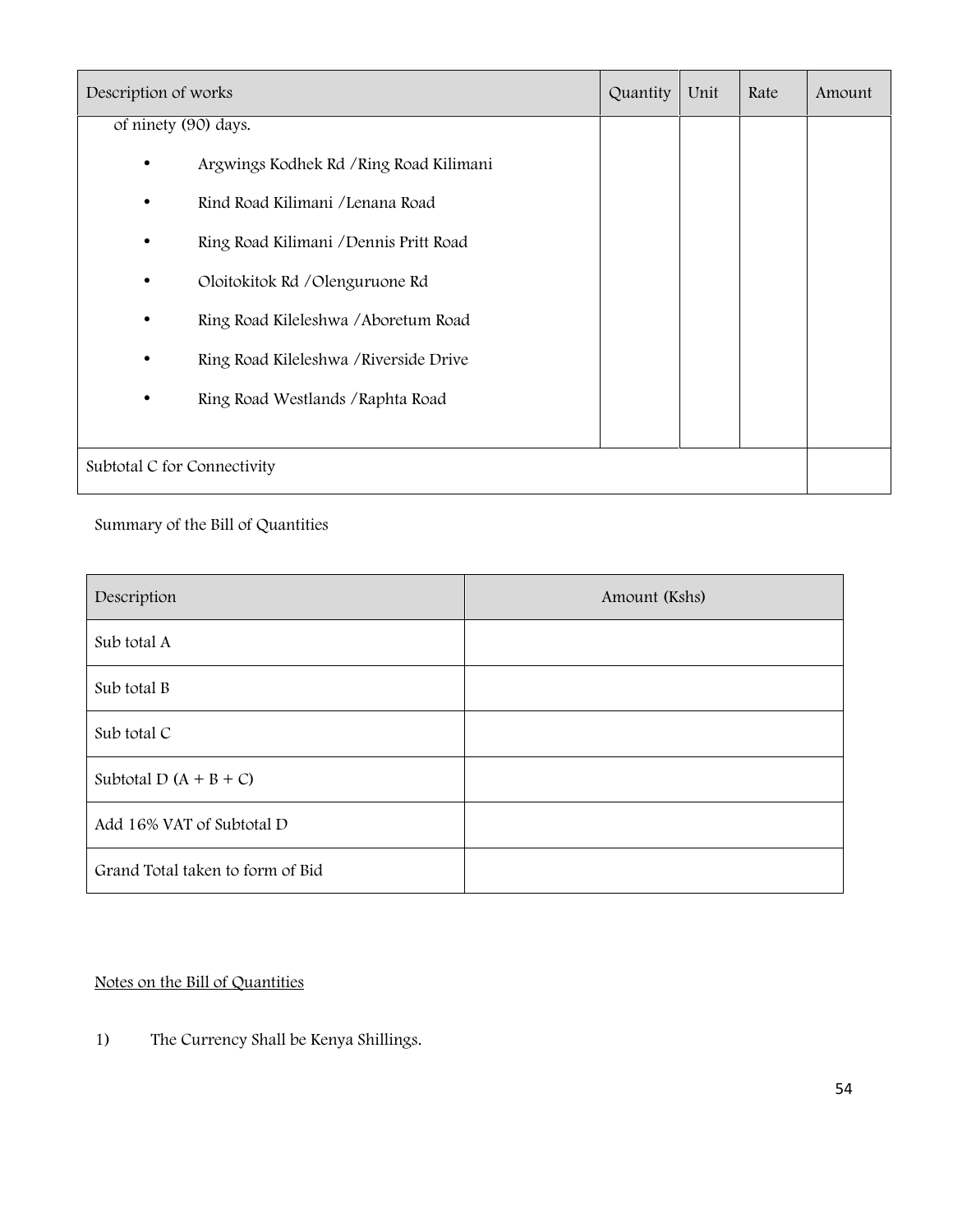- 2) The contractor shall move the ITS equipment from the Authority's current office located at 6th Floor Tower B, IKM Place on 5th Ng'ong Avenue to 3rd Floor Block D, Barabara Plaza off Airport South Road.
- 3) The contractor shall provide KURA with a detailed schedule of works and methodology for approval prior to commencement.
- 4) KURA does not accept any third party responsibility for any contractor errors, omissions or un-safe work practices during the implementation of the Contract. The contractor shall be responsible for the sites until handover to the Authority is done. This includes safety and security of equipment and personnel during the entire exercise including dismantling, packaging, transporting, supply and assembly. Any expenses incurred due to injury to personnel, breakage or loss of equipment shall be met by the contractor.
- 5) During packaging and transportation, the contractor shall ensure that all equipment are securely fastened and protected from weather elements including heat, dust, smoke, rain and moisture.
- 6) The contractor shall supply and install all accessories, whether described in the specification or not, essential to the functioning of the system to the satisfaction of the Authority. For installation and commissioning, all accessories and material required shall be supplied by the contractor and deemed to have covered in the rates by the contract sum and no additional payment shall be made for the same.
- 7) The contractor is advised to visit and examine the site and its surroundings to familiarize himself with the site and all necessary information required for preparing the quotation and entering into a contract. The costs of visiting the site shall be met by the contractor.
- 8) The contractor will be required to neatly carryout installations as required without any changes to the aesthetics of the building. Any changes or addition to the structure of the building shall be approved in writing by the by the Engineer prior to commencement of the works.
- 9) The contractor is expected to clean and remove all waste and or excess material from the sites upon completion.
- 10) The contractor shall upon completion of installation be required to test the ITS system components including all hardware and software, commission and handover the works to the Authority.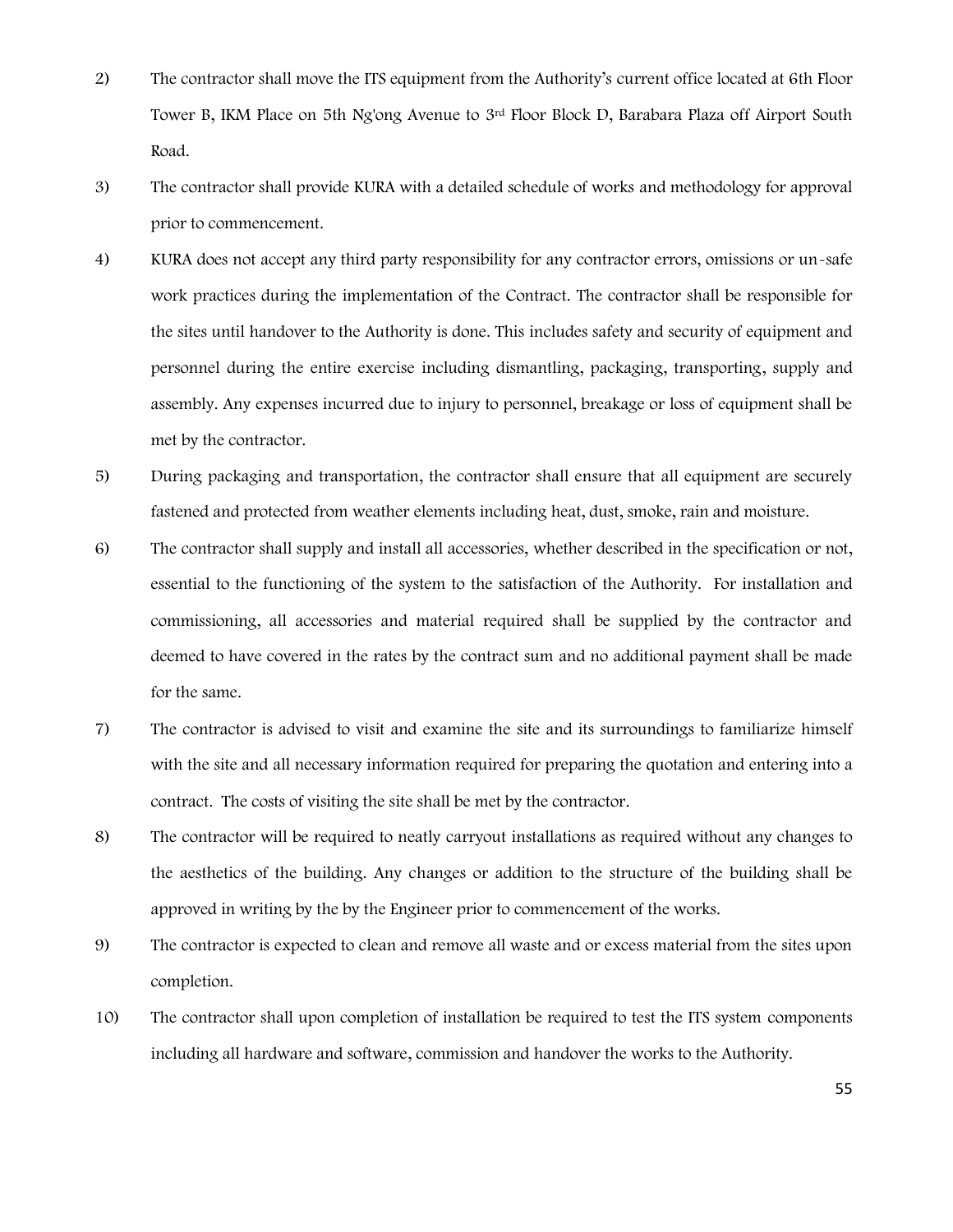- 11) Billing for connectivity shall only commence after commissioning, inspection and acceptance of all Contract works. Any testing and connection prior to the commissioning, inspection and acceptance shall be considered as the Contractors responsibility.
- 12) The contractor shall carry out maintenance of the system for a period of ninety (90) days from the date of commissioning. During this period the contractor shall perform maintenance and repairs of faults that may arise. The cost of all repairs and maintenance activities shall be borne by the contractor and shall have be deemed included and spread in the rates.
- 13) The service provider shall guarantee network uptime at all times. Any downtime must be responded to within 1 hour from the time it is reported and resolved within 3 hours.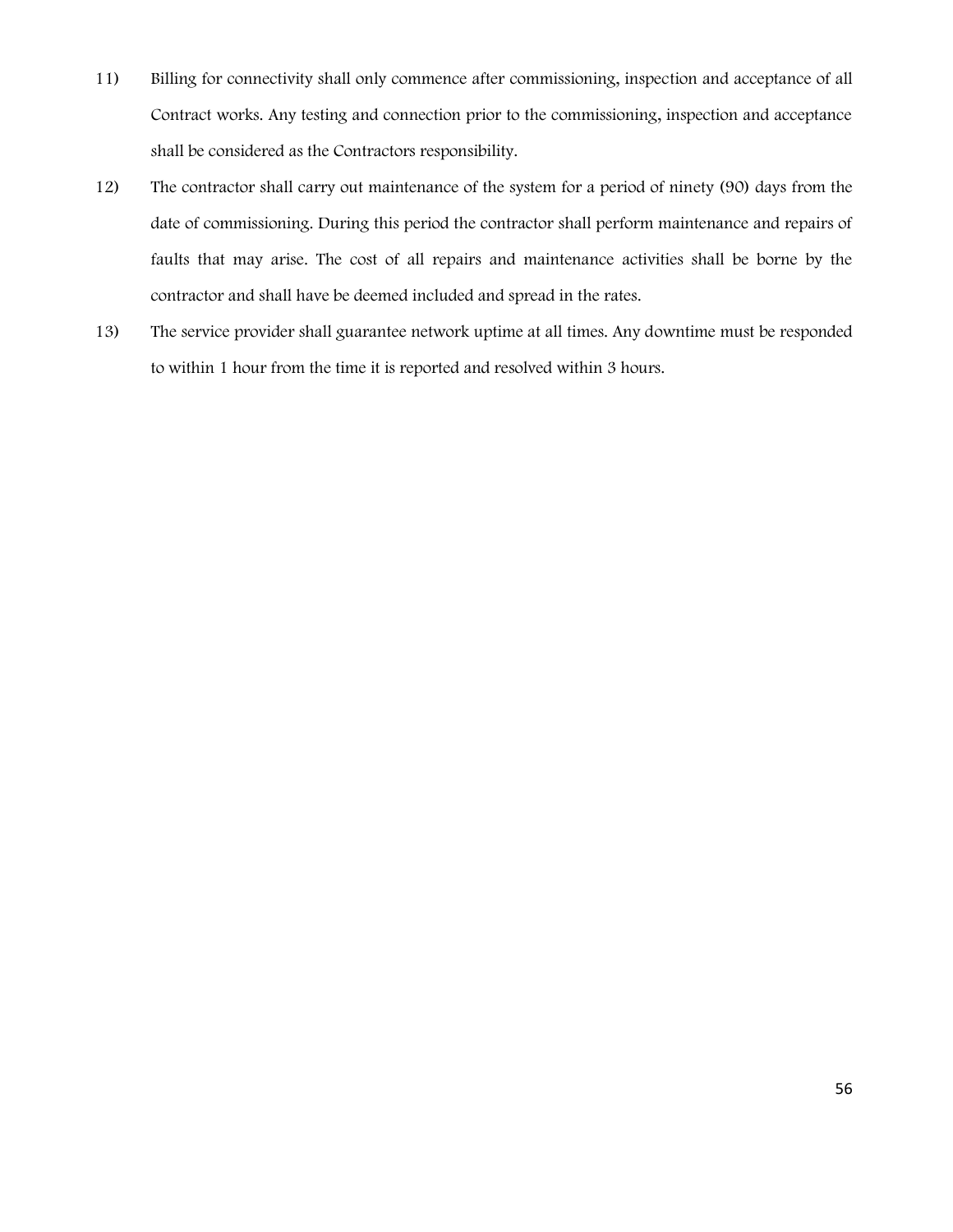# **SECTION VII- STANDARD FORMS**

#### *Notes on standard forms*

- 1. The tenderer shall complete and submit with its tender the form of tender and price schedules pursuant to instructions to tenderers clause 9 and in accordance with the requirements included in the special conditions of contract.
- 2. When requested by the appendix to the instructions to tenderers, the tenderer should provide the tender security, either in the form included herein or in another form acceptable to the procuring entity pursuant to instructions to tenderers clause 12.3
- 3. The contract form, the price schedules and the schedule of requirements shall be deemed to form part of the contract and should be modifies accordingly at the time of contract award to incorporate corrections or modifications agreed by the tenderer and the procuring entity in accordance with the instructions to tenderers or general conditions of contract.
- 4. The performance security and bank guarantee for advance payment forms should not be completed by the tenderers at the time of tender preparation. Only the successful tenderer will be required to provide performance/entity and bank guarantee for advance payment forms in accordance with the forms indicated herein or in another form acceptable to the procuring entity and pursuant to the conditions of contract.
- 5. The principal's or manufacturer's authorization form should be completed by the principal or the manufacturer, as appropriate in accordance with the tender documents.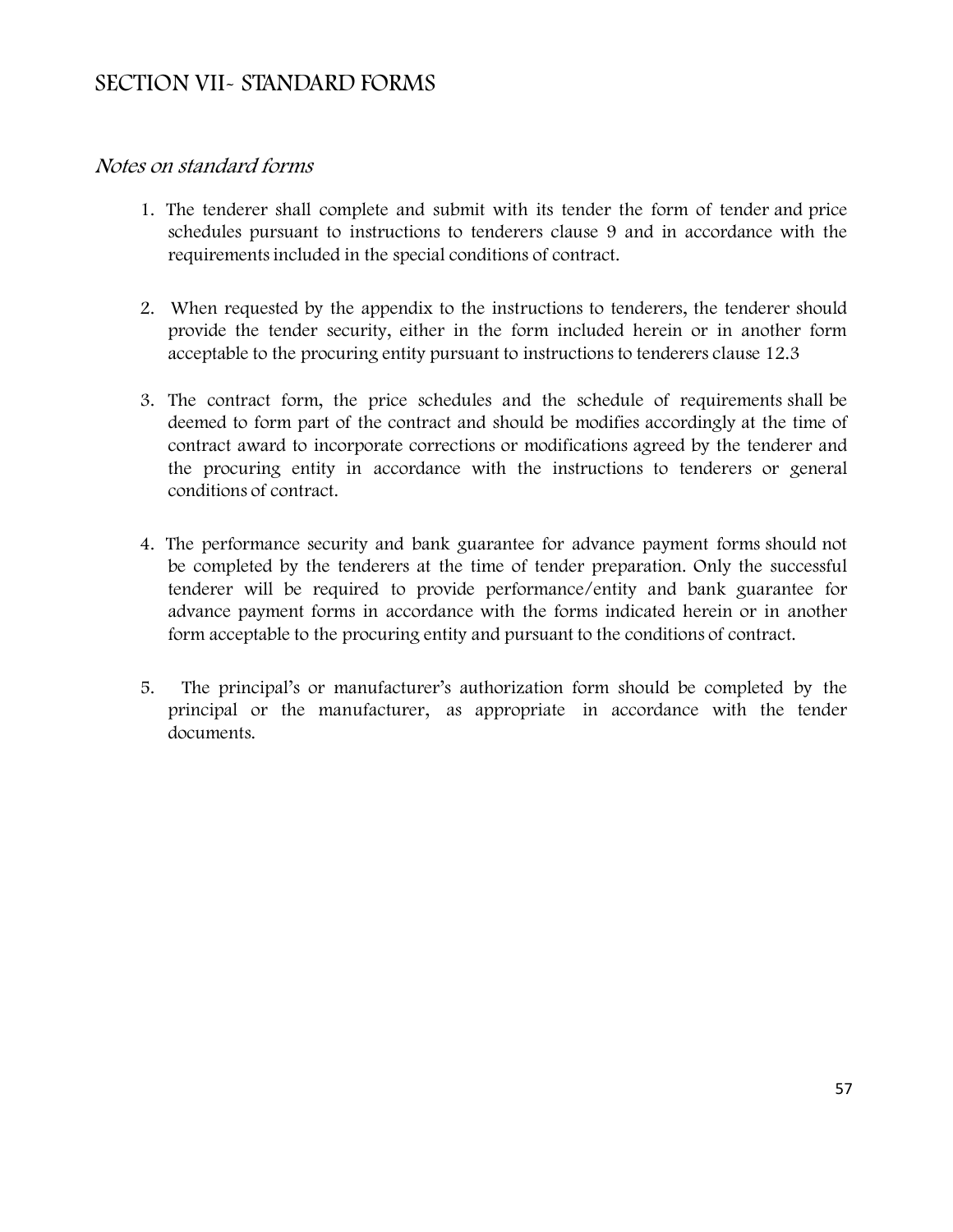#### *Schedule 1: FORM OF BID*

(NOTE: The Appendix forms part of the Bid. Bidders are required to fill all the blank spaces in this form of Bid and Appendix)

#### **NAME OF CONTRACT: RELOCATION OF TRAFFIC MANAGEMENT CENTRE**

#### **TENDER No.: KURA/RMLF/HQ/256/2018-2019**

TO: The Director General Kenya Urban Roads Authority P. O. Box 41727 - 00100, **NAIROBI.**

Sir,

Having examined the Conditions of Contract, Specifications, Bills of Quantities, and Drawings for the execution of the above named works we, the undersigned, offer to construct and install such works and remedy any defects therein in conformity with the said Bills of Quantities, Conditions of Contract, Specifications and Drawings for the sum of

(Insert amount in words)

……………………………………………………………………………………………………… ……………………………………………………………………………………………………… ……………………………………………………………………………………………………… ……………………………………………………………………………………………………… (Insert amount in figures)……………………………………………………………………………………………… ………………………………………………………………………………………………………

as specified in the Appendix to Bid or such other sums as may be ascertained in accordance with the said Conditions.

We undertake, if our bid is accepted, to commence the works within seven (7) days of receipt of the Engineer's Order to Commence, and to complete and deliver the whole of the works comprised in the contract within the time stated in the Appendix to Form of Bid.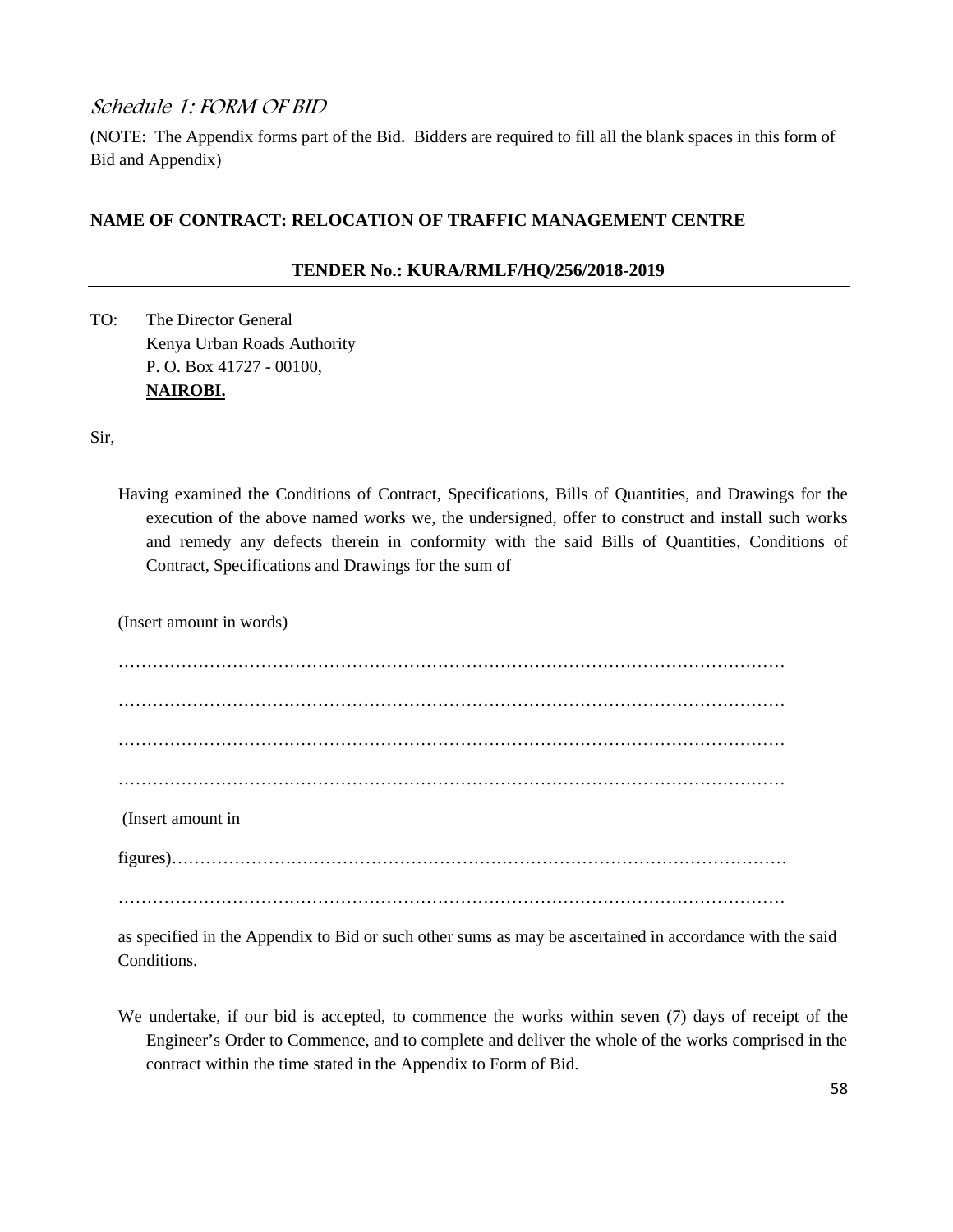- If our bid is accepted we will, when required, obtain the guarantee of a Bank or other sureties (to be approved by you) to be jointly and severally bound with us in a sum not exceeding 5% of the above named sum for the due performance of the contract under the terms of a Bond to be approved by you.
- We agree to abide by this bid for the period of one hundred and twenty (120) days from the date fixed for receiving the same and it shall remain binding upon us and may be accepted at any time before the expiration of that period.

We understand that you are not bound to accept the lowest or any bid you may receive.

On the basis of our previous experience we are fully experienced and competent in the type of work included in this BID and we have adequate financial resources to carry out the works described within the period for completion. We are in a position to fulfil the contract for which we have Bided.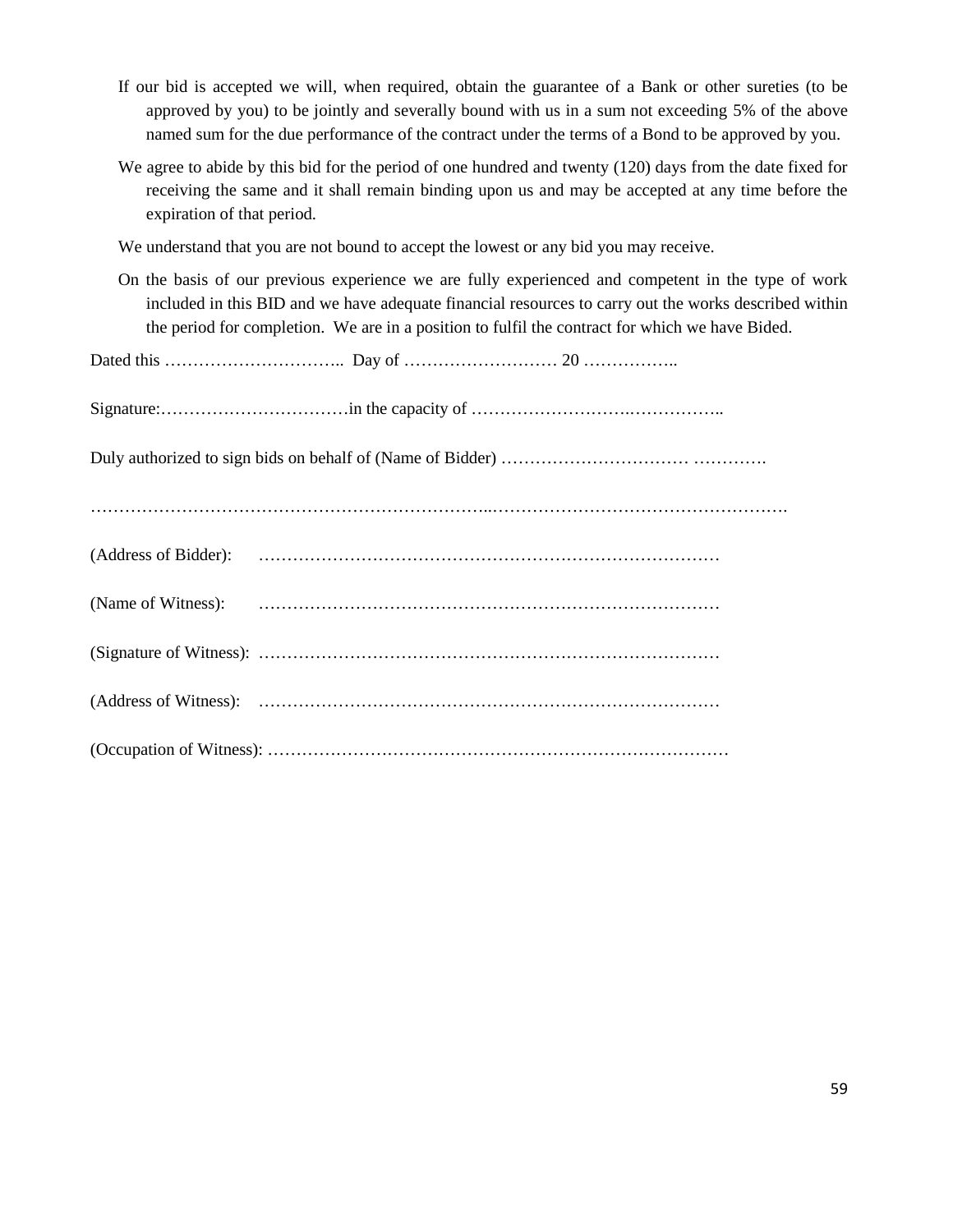# *Schedule 2: Appendix to Form of Bid*

**(This appendix forms part of the bid)**

| CONDITIONS OF CONTRACT                                                                          | <b>AMOUNT</b>                                                                                                                                                                                                                                                                                    |
|-------------------------------------------------------------------------------------------------|--------------------------------------------------------------------------------------------------------------------------------------------------------------------------------------------------------------------------------------------------------------------------------------------------|
| Bid Security (Bank Guarantee)                                                                   | Kshs. 200,000.00                                                                                                                                                                                                                                                                                 |
| Amount of Performance Security<br>(Unconditional Bank Guarantee)                                | 5% of Tender Sum in the form of<br>Unconditional Bank Guarantee                                                                                                                                                                                                                                  |
| Time for completion                                                                             | 120 days broken down as follows;<br>- 30 Days for the relocation of TMC<br>- 90 Days for Support, Maintenance and<br>Connectivity                                                                                                                                                                |
| Period for commencement, from<br>Engineer's Order to Commence                                   | Not later than 7 (seven) days after Notice of Order to<br>Commence                                                                                                                                                                                                                               |
| Programme to be submitted                                                                       | Not later than 3 (three) days after Notice of Order to<br>Commence                                                                                                                                                                                                                               |
| Amount of Liquidated Damages                                                                    | 0.075% of the Contract Price per day                                                                                                                                                                                                                                                             |
| Time within which payment to be made<br>after Interim Payment Certificate signed<br>by Engineer | 60 days                                                                                                                                                                                                                                                                                          |
| Notice                                                                                          | The Employers address is:<br>Director General,<br>Kenya Urban Roads Authority (KURA), P.O. Box<br>41727 - 00100<br><b>NAIROBI</b><br>The Engineer's address is:<br>Director (Urban Roads Planning and Design)<br>Kenya Urban Roads Authority (KURA), P.O. Box<br>41727 - 00100<br><b>NAIROBI</b> |

Signature of Tenderer…………………………………….……. Date ………………………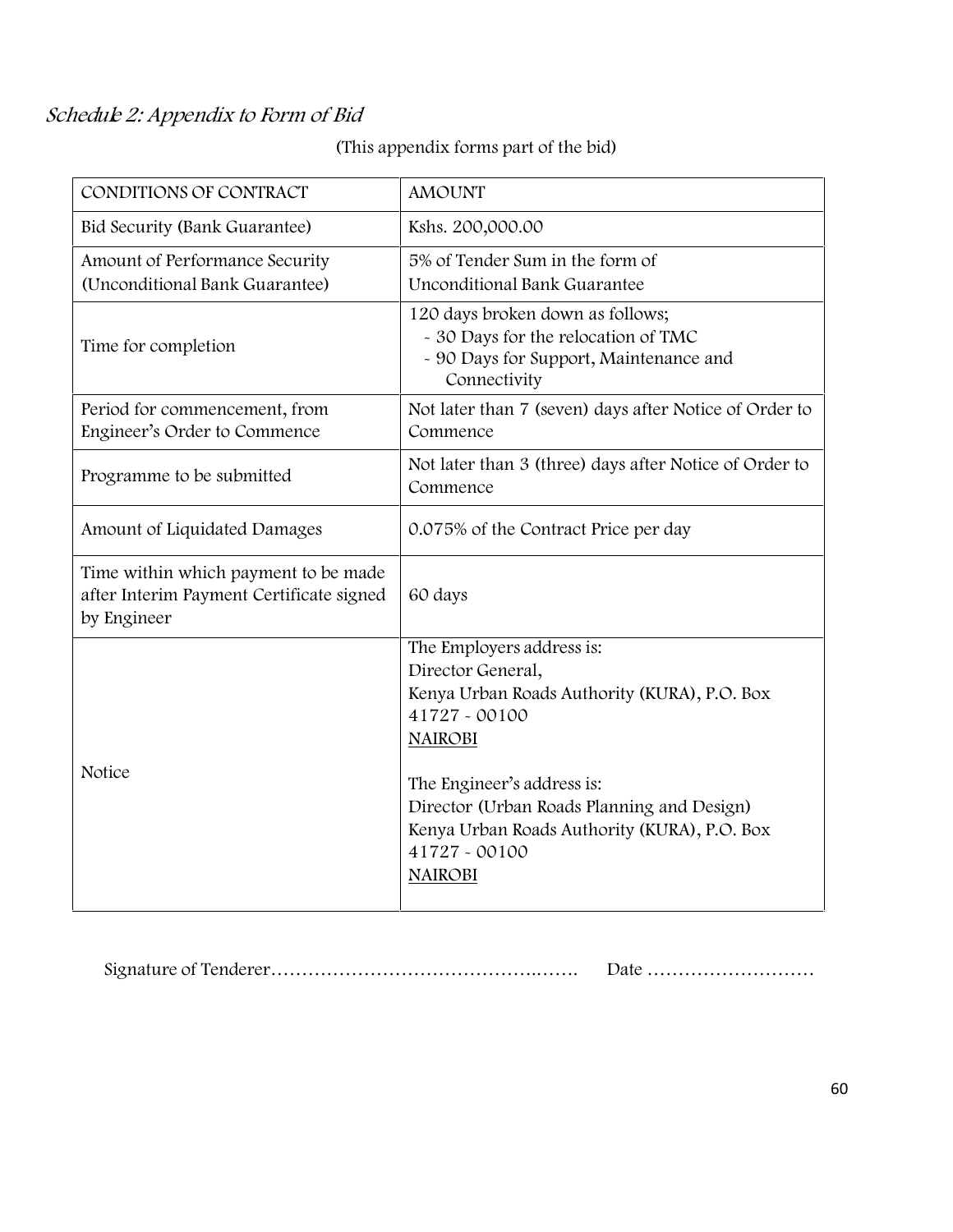# *Schedule 3: TENDER SECURITY FORM*

| Note: The bidder shall complete only this Form of Bank guarantee. No other Form of Bid Bond or any other forms<br>of security will be accepted. Bidders who fail to comply with this requirement will be disqualified. |
|------------------------------------------------------------------------------------------------------------------------------------------------------------------------------------------------------------------------|
| WHEREAS [Name of bidder]                                                                                                                                                                                               |
|                                                                                                                                                                                                                        |
|                                                                                                                                                                                                                        |
|                                                                                                                                                                                                                        |
| for the RELOCATION OF THE TRAFFIC MANAGEMENT CENTRE (TMC), TENDER No.:<br>KURA/RMLF/HQ/256/2018-2019<br>hereinafter called "the bid"                                                                                   |
| KNOW ALL MEN by these presents that we [Name of Bank]                                                                                                                                                                  |
|                                                                                                                                                                                                                        |
|                                                                                                                                                                                                                        |
| of [Name of Country]                                                                                                                                                                                                   |
| having our registered offices at                                                                                                                                                                                       |
| (hereinafter called the Bank) are bound unto the Director General, Kenya Urban Roads Authority (hereinafter<br>called "The Employer") in the sum of                                                                    |
|                                                                                                                                                                                                                        |
|                                                                                                                                                                                                                        |
| for which payment will be well and truly made to the said Employer the Bank binds itself, its successors and<br>assigns by these presents.                                                                             |
|                                                                                                                                                                                                                        |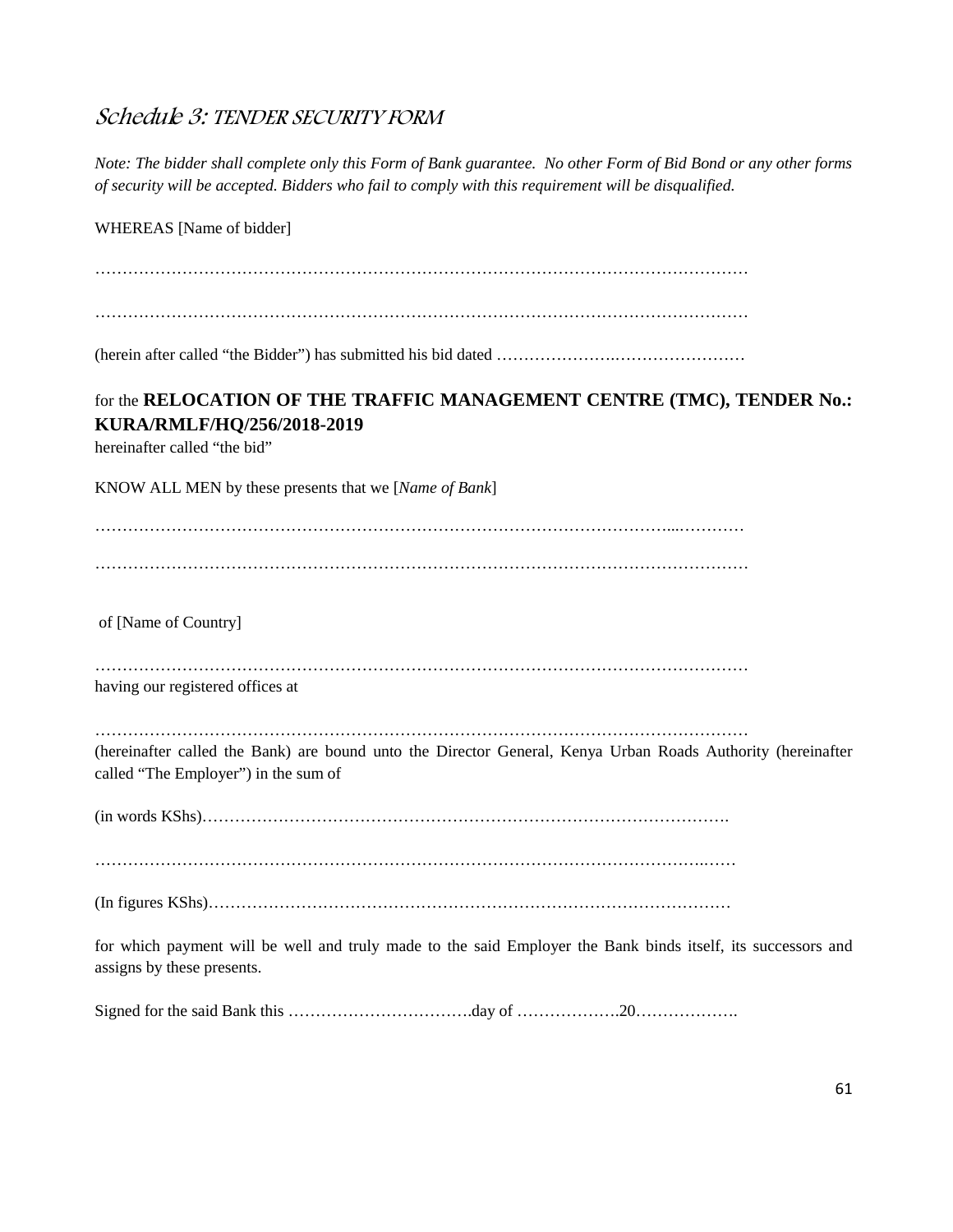THE CONDITIONS of this obligation are:

- 1. If the bidder withdraws his Bid during the period of bid validity specified by the Bidder on the Bid Form; or
- 2. If the Bidder having been notified of the acceptance of his bid by the Employer during the period of Bid Validity
	- (i) fails or refuses to execute the Form of Agreement in accordance with the Instructions to Bidders when required or
	- (ii) fails or refuses to furnish the Performance Security, in accordance with the Instructions to Bidders.

We undertake to pay to the Employer up to the above amount upon receipt of his first written demand, without the Employer having to substantiate his demand, provided that in his demand the Employer will note that the amount claimed by him is due to him owing to the occurrence of any of the above conditions, specifying the occurred condition or conditions.

This guarantee will remain in force up to and including thirty (30) days after the date of expiration of the bid validity, as stated in the Instructions to Bidders.

At the request of the Employer the Bid validity period may be extended by mutual agreement between the Employer and the Bidder and we undertake to extend the validity of this surety accordingly without you having to inform us of such an extension of the Bid validity period if within this period the Bidder has been notified of the acceptance of his Bid. This Surety shall remain valid up to the time the Contract Agreement has been executed.

AUTHORIZED SIGNATURE AND SEAL OF THE BANK

| NAME OF SIGNATORY | DATE |
|-------------------|------|
|                   |      |
|                   |      |
|                   |      |
|                   |      |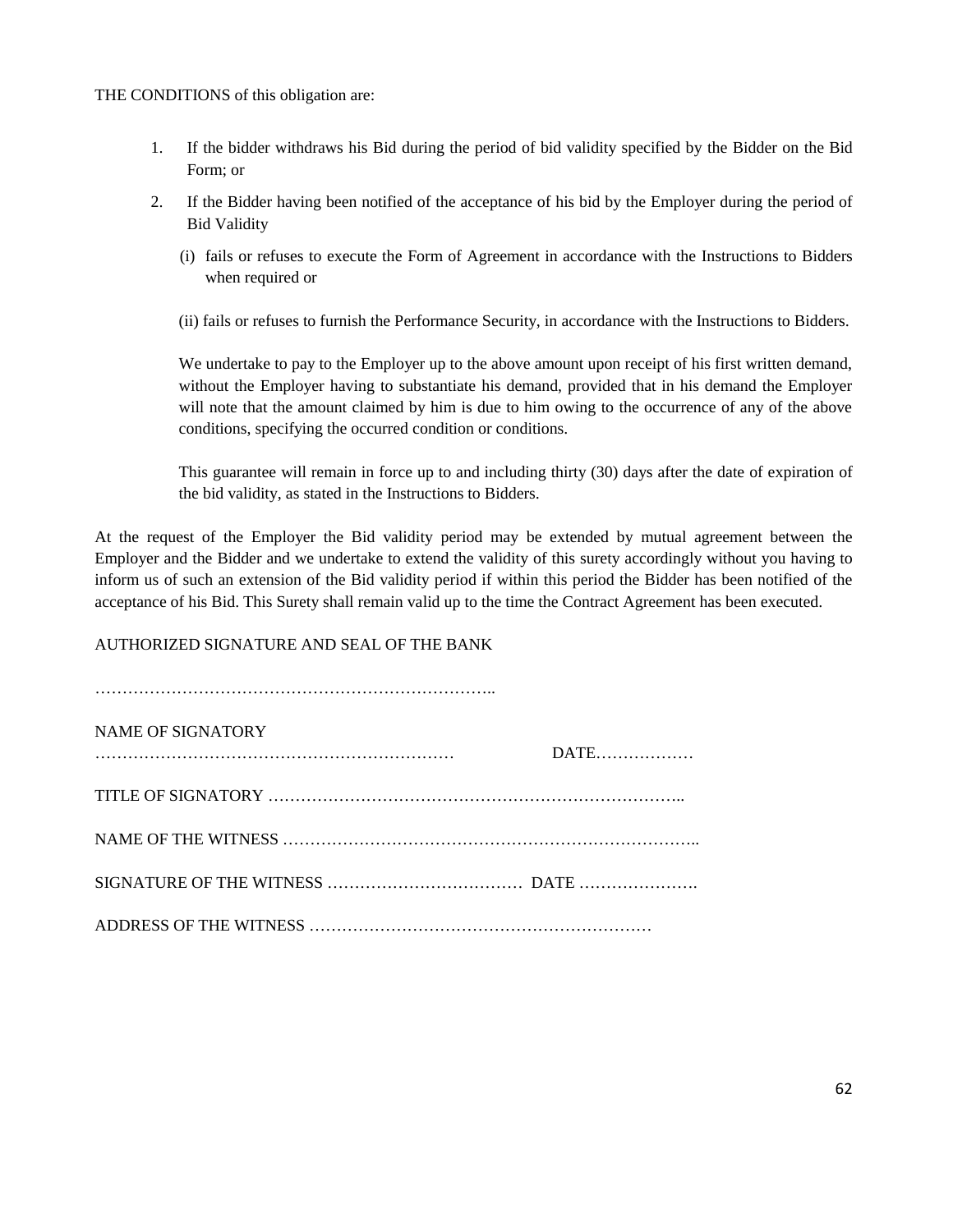#### **REPUBLIC OFKENYA**

#### *Schedule 4: CONFIDENTIAL BUSINESS QUESTIONNAIRE*

You are requested to give the particulars indicated in Part 1 and either Part 2 (a).  $2(b)$  or  $2(c)$ whichever applies to your type of business. You are advised that it is a serious offence to give false information on this Form. Part 1 - General: Business name............................................................................................................................................ Location of business premises..................................................................................................................... Plot No. ..................................................Street/Road ………………………………………… Postal Address................................... Tel No. .......................... Email address ……………………. Nature of business........................................................................................................... ................... Current Trade License No. ................................Expiring date ………………………………… Maximum value of business which you can handle at any one time: Kshs..................................... Name of your Banker.............................................................................................................. Branch...................................................................................................... Part 2(a) - Sole Proprietor: Your name in full …………………………………………………………………… Age........................................................................................................... Nationality ...................................Country of Origin…………………………………………… \*Citizenship details …………………………………………………………………. Part 2(b) - Partnership: Give details of partners as follows: Name Nationality Citizenship Details• Shares 1. ……………………………………………………………………………………………………… 2………………………………………………………………………………………......................... 3……………………………………………………………………………………………………... Part 2(c) - Registered Company: Private or Public……………………………………………………………………………………... State the nominal and issued capital of the company- Nominal Kshs………………………………………………………………………………………… Issued Kshs…………………………………………………………………………………………….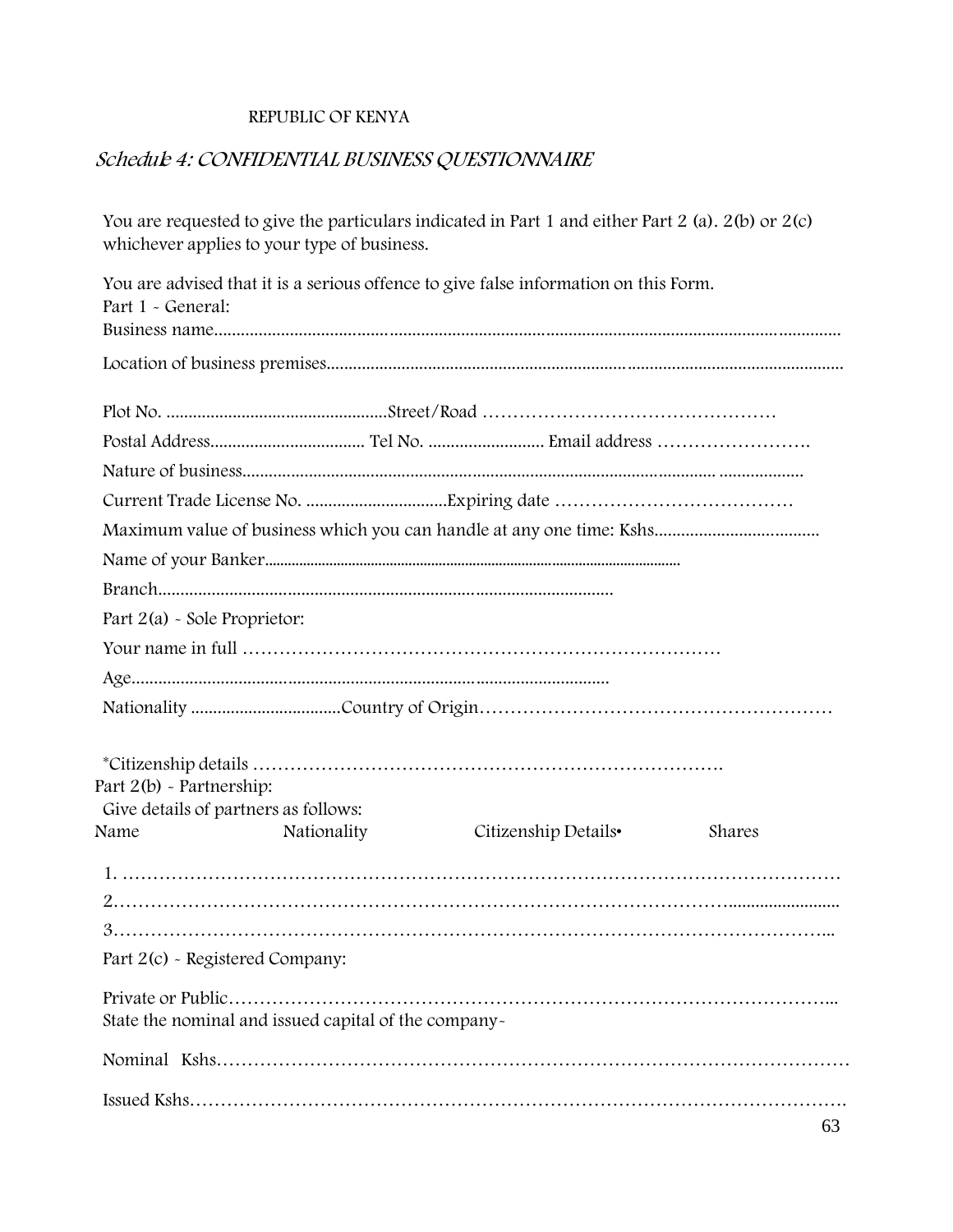#### Give details of all directors as follows:

| No. | Name | Nationality | Citizenship<br>Details | Shares |
|-----|------|-------------|------------------------|--------|
|     |      |             |                        |        |
| 1.  |      |             |                        |        |
| 2.  |      |             |                        |        |
| 3.  |      |             |                        |        |
| 4.  |      |             |                        |        |

*Attach proof of citizenship (Compulsory)*

*Attach certified copy of Form CR12 (Compulsory)*

I certify that the information given above is correct.

................................................................. ................................... Signature of Bidder Date

Part 3: Interest in the Firm:

Is there any person / persons in the Kenya Urban Roads Authority (KURA) who has interest in this firm? Yes /No\*\*………………………….

I certify that the information given above is correct.

................................................................. ...................................

Signature of Bidder Date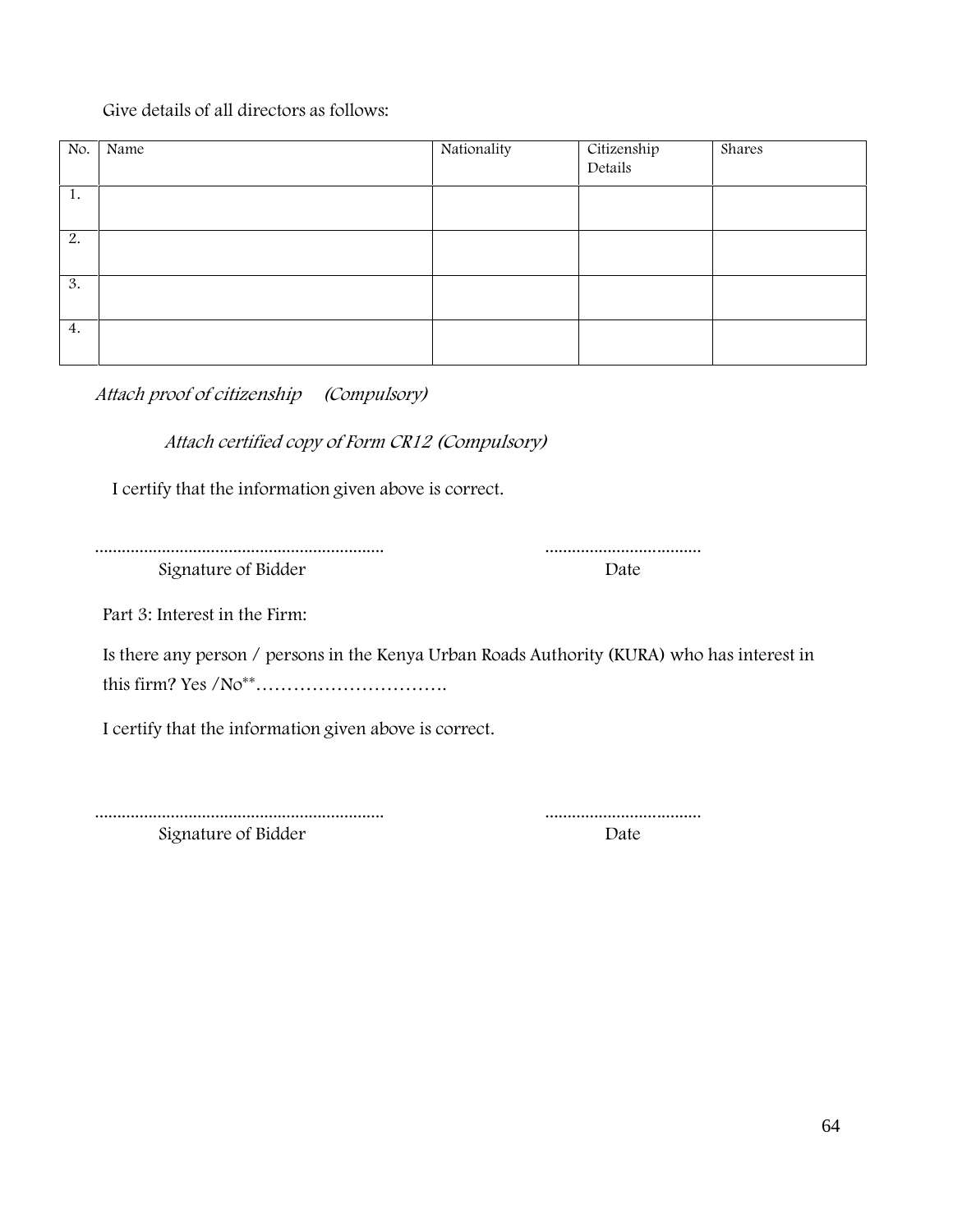#### *Schedule 5: FORM OF WRITTEN POWER OF ATTORNEY*

The Bidder shall state here below the name(s) and address of his representative(s) who is/are authorized to receive on his behalf correspondence in connection with the Bid.

………………………………………………………….. (Name of Bidder's Representative in block letters)

………………………………………………………….. (Address of Bidder's Representative)

………………………………………………………….. (Signature of Bidder's Representative)

Alternate:

………………………………………………………….. (Name of Bidder's Representative in block letters) …………………………………………………………..

(Address of Bidder's Representative)

……………………………………………………….. (Signature of Bidder's Representative)

\*To be filled by all Bidders.

\*Both representative and alternate **must** attach copy of National Identification card or Passport.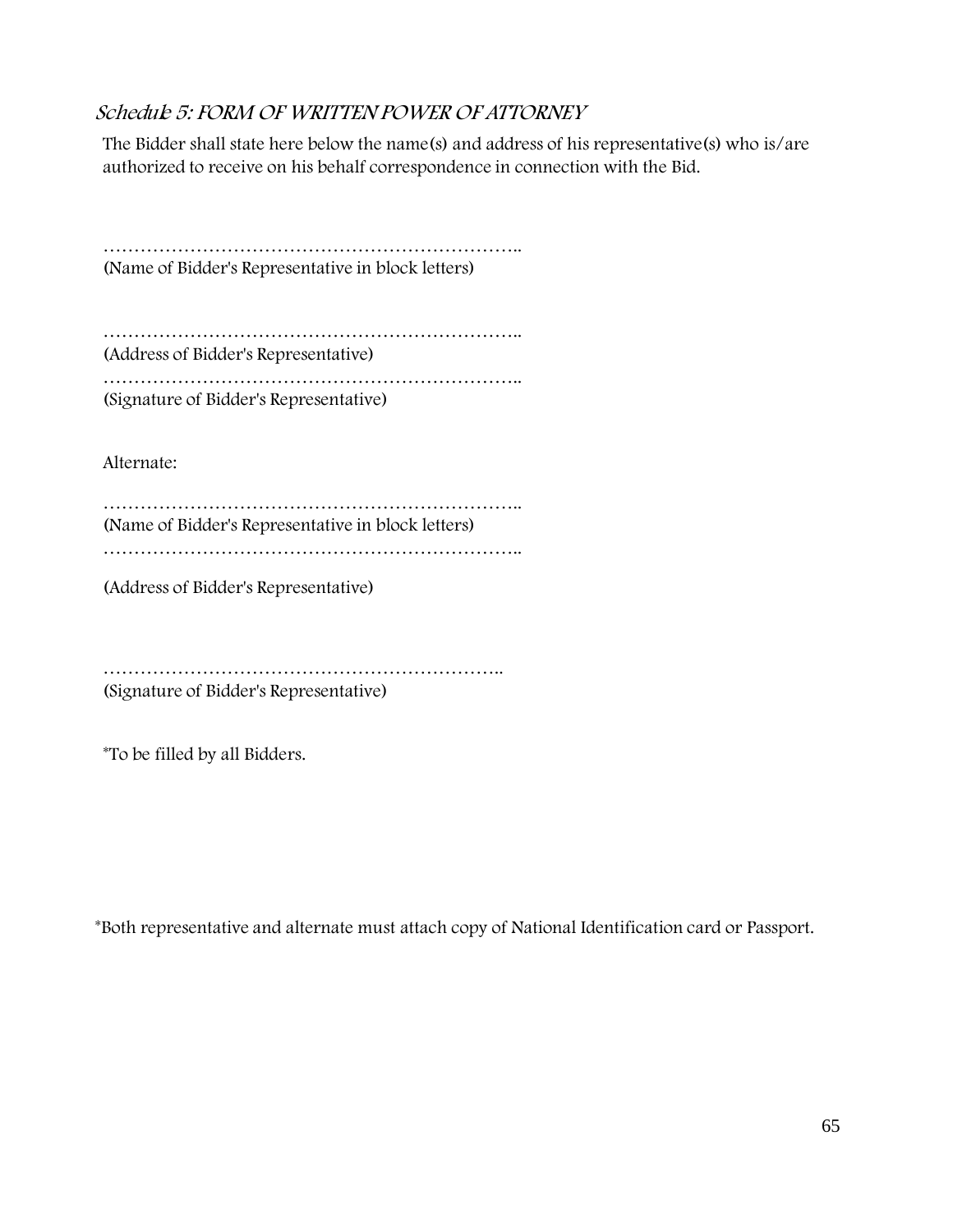### *Schedule 6: FINANCIAL STANDING*

- 1 Submit copies of audited profit and loss statements and balance sheet for the last three calendar years.
- 2 Give turnover figures for each of the last two (2) financial years. Quote in millions and decimal thereof.

|                         | Year $1$ () | Year $2(\dots \dots)$ |
|-------------------------|-------------|-----------------------|
|                         | Ksh.        | Ksh.                  |
| Projects                |             |                       |
| Other ICT Related works |             |                       |
| Other (specify)         |             |                       |
| Total                   |             |                       |

SUMMARY OF ASSETS AND LIABILTIES OF THE AUDITED FINANCIAL STATEMENTS OF THE LAST TWO (2) FINANCIAL YEARS.

|                              | Year $1$ () | Year $2(\dots \dots)$ |
|------------------------------|-------------|-----------------------|
|                              | KShs.       | KShs.                 |
| 1. Total Assets              |             |                       |
| 2. Current Assets            |             |                       |
| 3. Bank Credit Line Value    |             |                       |
| 4. Total Liabilities         |             |                       |
| 5. Current Liabilities       |             |                       |
| 6. Net Worth $(1-4)$         |             |                       |
| 7. Working capital $(2+3-4)$ |             |                       |

(a) Name/Address of Commercial Bank providing credit line

………………………………………………………………………………………

………………………………………………………………………………………

(b) Total amount of credit line KShs………………………………………………………

Attach a certified copy of Undertaking of the Bank to provide the credit.

(c) Attach bank statementsfor the last Two (2) months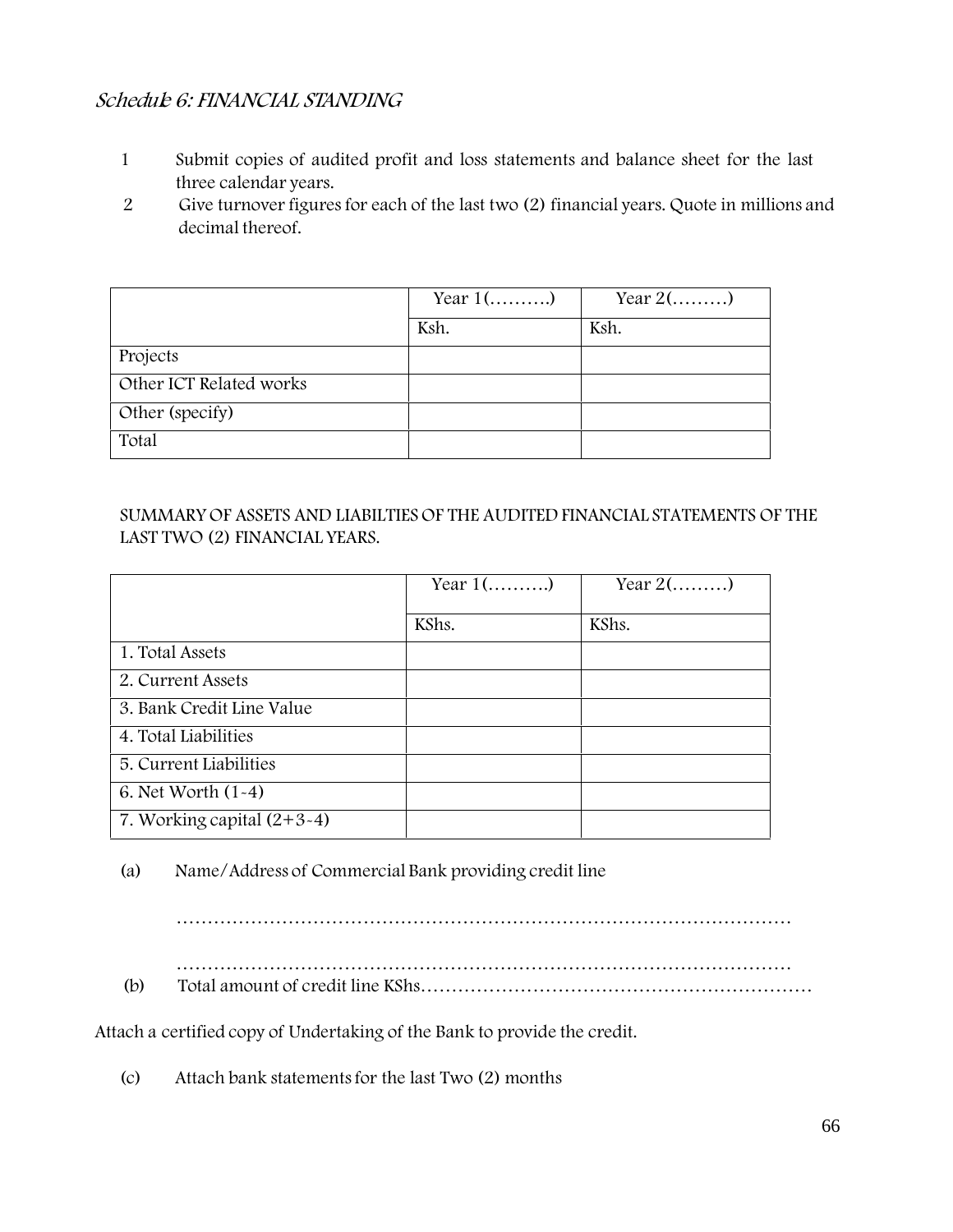### *7. OTHER SUPPLEMENTARY INFORMATION*

Financial reports for the last three years, balance sheets, profit and loss statements, auditors' reports etc. List them below and attach copies.

………………………………………………………………………………………………… ………………………………………………………………………………………………… ………………………………………………………………………………………………… ………………………………………………………………………………………………… Evidence of access to financial resources to meet the qualification requirements. Cash in hand, lines of credit etc. List below and attach copies of supporting documents ………………………………………………………………………………………………… …………………………………………………………………………………………………. …………………………………………………………………………………………………. ………………………………………………………………………………………………… Name, address, telephone, telex, fax numbers and email of the Bidders Bankers who may provide reference if contacted by the Contracting Authority. ……………………………………………………………………………………………….. ………………………………………………………………………………………………. ………………………………………………………………………………………………. I certify that the above information is correct. ……………………………. …………. …..………………..

Signature of Bidder Date

(To be signed by authorized representative and officially stamped)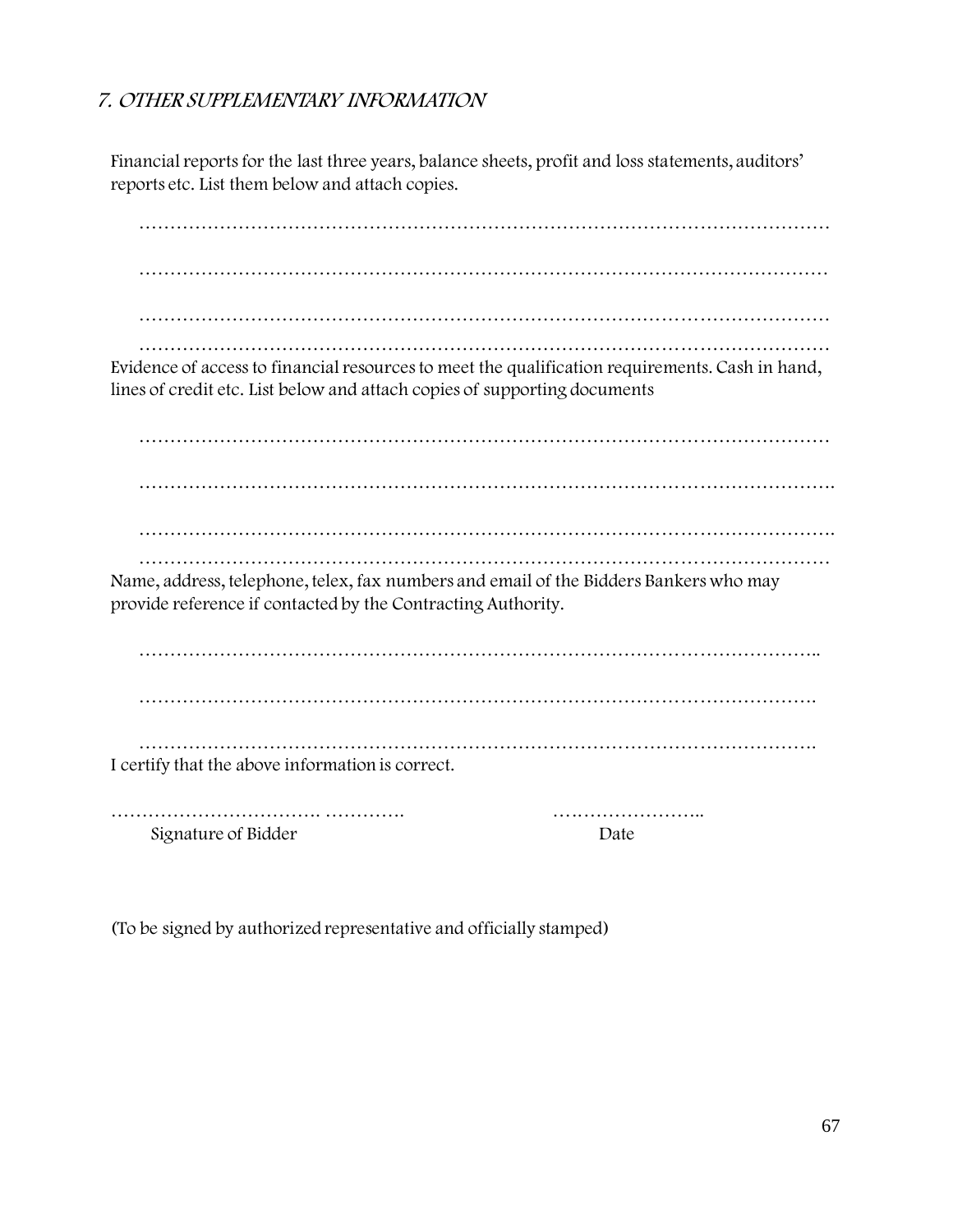### *Schedule 8: KEY PERSONNEL*

| <b>DESIGNATION</b>                                     | <b>NAME</b> | STATION/<br>REGION/ | SUMMARY OF QUALIFICATIONS<br>AND EXPERIENCE |                                |                                 |  |  |
|--------------------------------------------------------|-------------|---------------------|---------------------------------------------|--------------------------------|---------------------------------|--|--|
|                                                        |             | OFFICE              | Qualifications                              | General<br>Experience<br>(Yrs) | Specific<br>Experience<br>(Yrs) |  |  |
| Partner/Director<br>Technical Manager or<br>equivalent |             |                     |                                             |                                |                                 |  |  |
| Technical support<br>Staff                             |             |                     |                                             |                                |                                 |  |  |
|                                                        |             |                     |                                             |                                |                                 |  |  |

**Note:** The Bidder shall list in this schedule the key personnel he will employ from the bidder's headquarters and from the bidder's Regional offices to direct and execute the work together with their qualifications, experience and position. Bidders shall attach copies of academic certificates, and CVs of all key staff.

I ………………………………………………………certify that the above information is correct.

(Signature of Bidder) (Date)

………………………… ………………………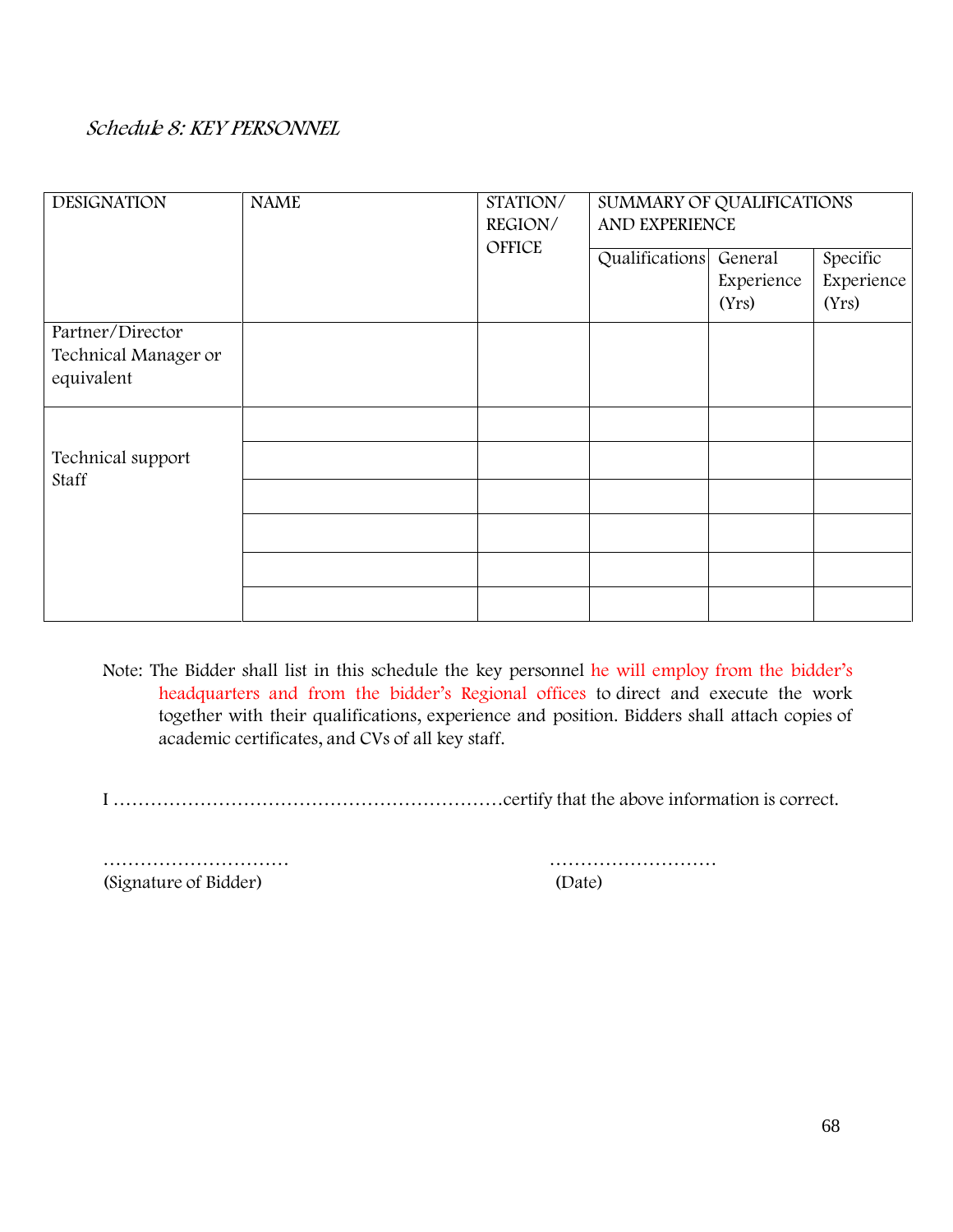## *Schedule 9: SCHEDULE OF WORK CARRIED OUT BY THE BIDDER IN THE LAST THREE YEARS*

| DESCRIPTION OF WORK | NAME OF CLIENT | VALUE OF<br>WORK (KSHS)<br>$\ast$ | YEAR COMPLETED/<br>REMARKS |
|---------------------|----------------|-----------------------------------|----------------------------|
|                     |                |                                   |                            |
|                     |                |                                   |                            |
|                     |                |                                   |                            |
|                     |                |                                   |                            |
|                     |                |                                   |                            |
|                     |                |                                   |                            |

**Note:** Bidders shall attach certified copies of letters of award (for each listed project), and any evidence to show that the work was completed satisfactorily.

I certify that the above works were successfully carried out by this Bidder.

………………………… ……………………… (Signature of Bidder) (Date)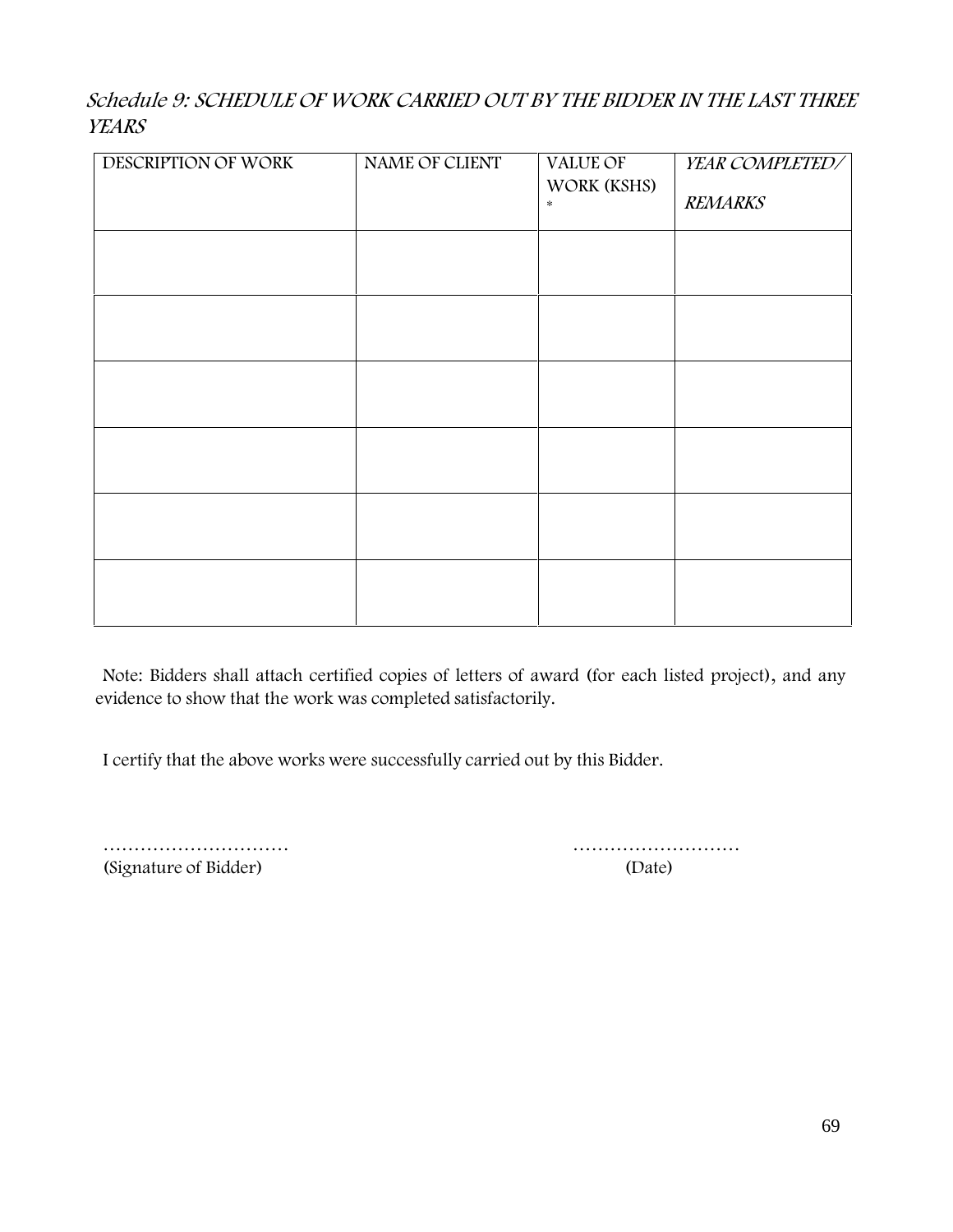## *Schedule 10: ANTI CORRUPTION DECLARATION / COMMITMENT / PLEDGE FORM*

I/We …………………………………………………………………………… of Post Office Box

…………………………………………………………. declare that I/ We recognize that Public Procurement is based on a free, fair and competitive tendering process which should not be open to abuse.

I/We ……………………………………………………………………….. Declare that I/We will not offer or facilitate, directly or indirectly, any inducement or reward to any public officer, their relations or business associates, in connection with tender No.

………………………………………………. for or in the subsequent performance of the contract if I/We am/are successful.

**In case of sub-contracting**

Signed by ………………………………….. CEO of the firm to be subcontracted

Date………………………………………..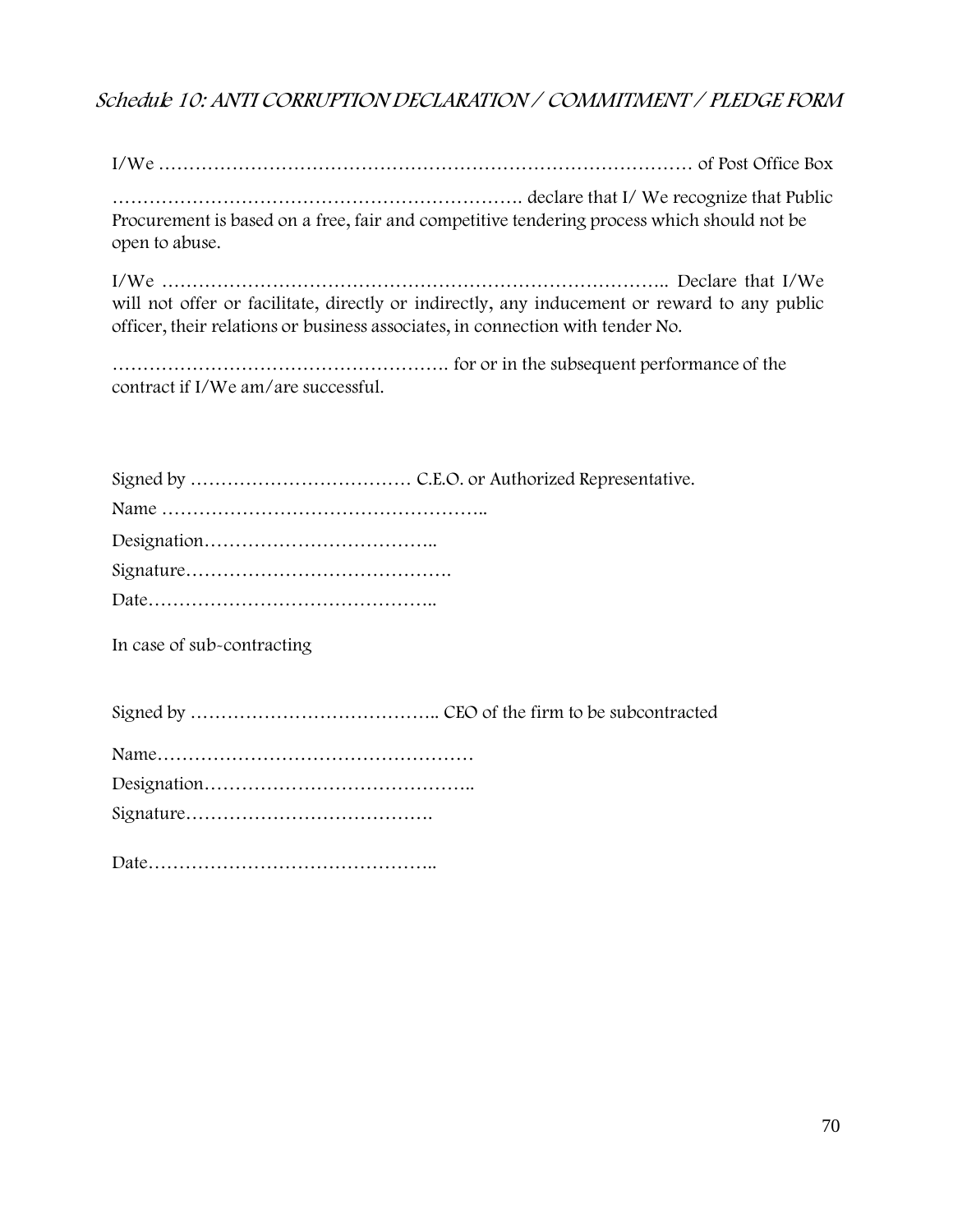#### *Schedule 11: CONTRACT FORM*

THIS AGREEMENT made the day of20 between…………[name of procurement entity] of ……………….[country of Procurement entity](hereinafter called "the Procuring entity") of the one part and ……………………[name of tenderer] of ……….[city and country of tenderer](hereinafter called "the tenderer") of the other part.

WHEREAS the procuring entity invited tenders for certain materials and spares. Viz……………………..[brief description of materials and spares] and has accepted a tender by the tenderer for the supply of those materials and spares in the spares in the sum of

……………………………………… [Contract price in words and figures] NOW THIS AGREEMENT WITNESSETH AS FOLLOWS:

- 1. In this Agreement words and expressions shall have the same meanings as are respectively assigned to them in the Conditions of Contract referred to.
- 2. The following documents shall be deemed to form and be read and construed as part of this Agreement, viz.:
	- (a) The Tender Form and the Price Schedule submitted by the tenderer;
	- (b) The Schedule of Requirements;
	- (c) The Technical Specifications;
	- (d) The General Conditions of Contract;
	- (e) The Special Conditions of Contract; and
	- (f) The Procuring entity's Notification of Award.
	- (g) The Tenderer's Letter of Acceptance.
- 3. In consideration of the payments to be made by the Procuring entity to the tenderer as hereinafter mentioned, the tenderer hereby covenants with the Procuring entity to provide the **Assets/Goods** and to remedy defects therein in conformity in all respects with the provisions of the Contract.
- 4. The Procuring entity hereby covenants to pay the tenderer in consideration of the provision of the Assets / Goods and the remedying of defects therein, the Contract Price or such other sum as may become payable under the provisions of the contract at the times and in the manner prescribed by the contract.

IN WITNESS whereof the parties hereto have caused this Agreement to be executed in accordance with their respective laws the day and year first above written.

Signed, sealed, delivered by the (for the Procuring entity Signed, sealed, delivered by the (for the tenderer)

in the presence of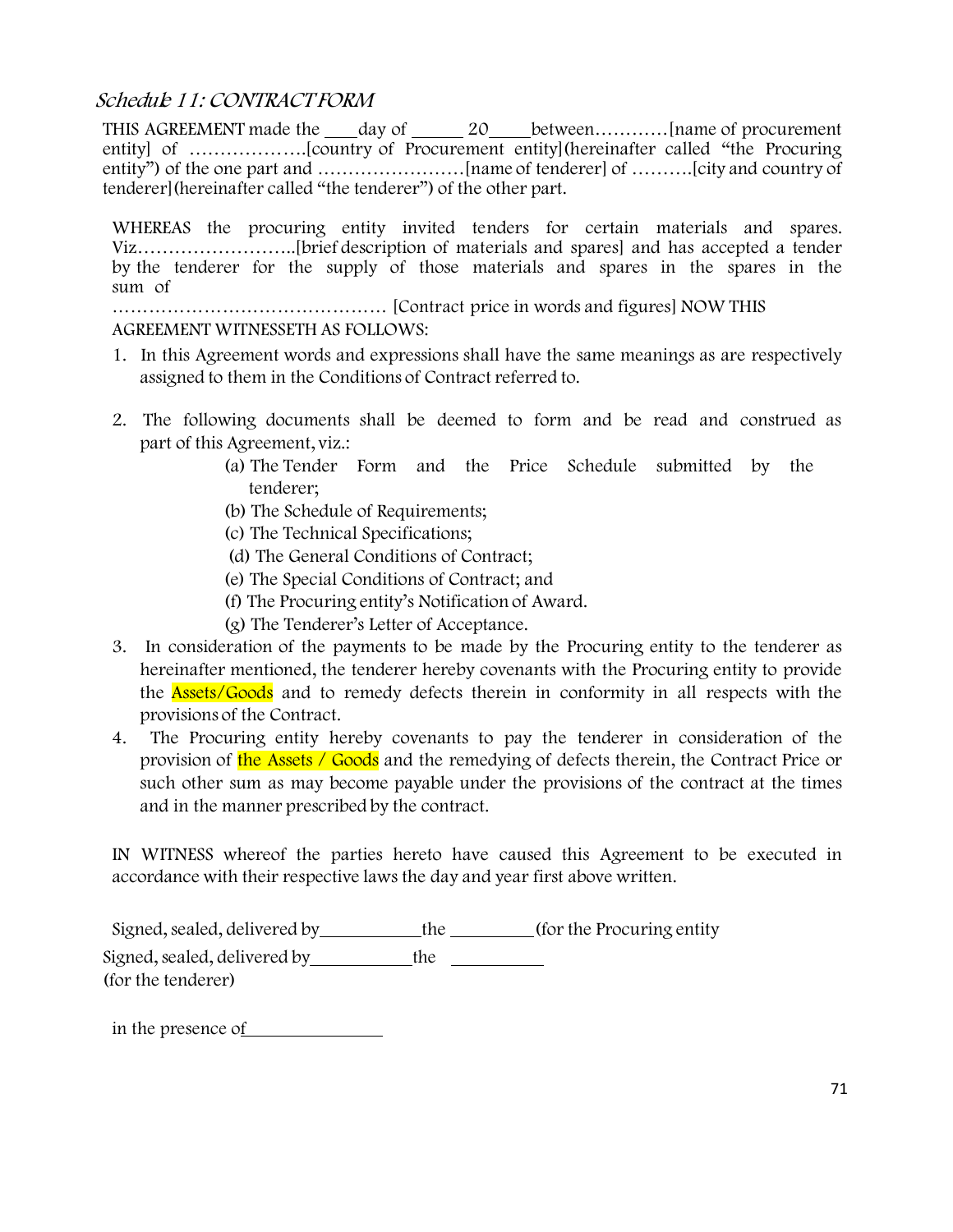#### *Schedule 12: PERFORMANCE BANK GUARANTEE (UNCONDITIONAL)*

To: Director General Kenya Urban Roads Authority P.O. Box 41727 - 00100 NAIROBI

Dear Sir,

| WHEREAS |                                                                         |               | (hereinafter called "the Contractor") has |  |                                     |      |
|---------|-------------------------------------------------------------------------|---------------|-------------------------------------------|--|-------------------------------------|------|
|         | undertaken, in pursuance of Contract No.  dated                         |               |                                           |  | to execute <b>RELOCATION OF THE</b> |      |
| TRAFFIC | <b>MANAGEMENT</b>                                                       | <b>CENTRE</b> | (TMC).                                    |  | TENDER                              | No.: |
|         | <b>KURA/RMLF/HQ/256/170/2013-2014</b> (hereinafter called "the Works"); |               |                                           |  |                                     |      |

AND WHEREAS it has been stipulated by you in the said Contract that the Contractor shall furnish you with a Bank Guarantee by a recognised bank for the sum specified therein as security for compliance with his obligations in accordance with the Contract;

AND WHEREAS we have agreed to give the Contractor such a Bank Guarantee:

|                           |  |  |  |  | NOW THEREFORE we hereby affirm that we are the Guarantor and responsible to you, on behalf of the              |  |
|---------------------------|--|--|--|--|----------------------------------------------------------------------------------------------------------------|--|
|                           |  |  |  |  | Contractor, up to a total of Kshs. ____________ (amount of Guarantee in figures) Kenya                         |  |
| Shillings_                |  |  |  |  |                                                                                                                |  |
|                           |  |  |  |  | (amount of Guarantee in words), and we                                                                         |  |
|                           |  |  |  |  | undertake to pay you, upon your first written demand and without cavil or argument, any sum or sums within the |  |
| limits of Kenya Shillings |  |  |  |  |                                                                                                                |  |
|                           |  |  |  |  | (amount of Guarantee in words) as aforesaid                                                                    |  |
|                           |  |  |  |  | without your needing to prove or to show grounds or reasons for your demand for the sum specified therein.     |  |

We hereby waive the necessity of your demanding the said debt from the Contractor before presenting us with the demand.

We further agree that no change, addition or other modification of the terms of the Contract or of the Works to be performed there under or of any of the Contract documents which may be made between you and the Contractor shall in any way release us from any liability under this Guarantee, and we hereby waive notice of any change, addition, or modification.

This guarantee shall be valid until the date of issue of the Certificate of Completion.

SIGNATURE AND SEAL OF THE GUARANTOR \_\_\_\_\_\_\_\_\_\_\_\_\_\_\_\_\_\_\_\_\_\_\_\_\_\_\_\_\_\_\_\_\_\_

Name of Bank: \_\_\_\_\_\_\_\_\_\_\_\_\_\_\_\_\_\_\_\_\_\_\_\_\_\_\_\_\_\_\_\_\_\_\_\_\_\_\_\_\_\_\_\_\_\_\_\_\_\_\_\_\_\_\_\_\_\_\_\_\_\_

Address:

Date: